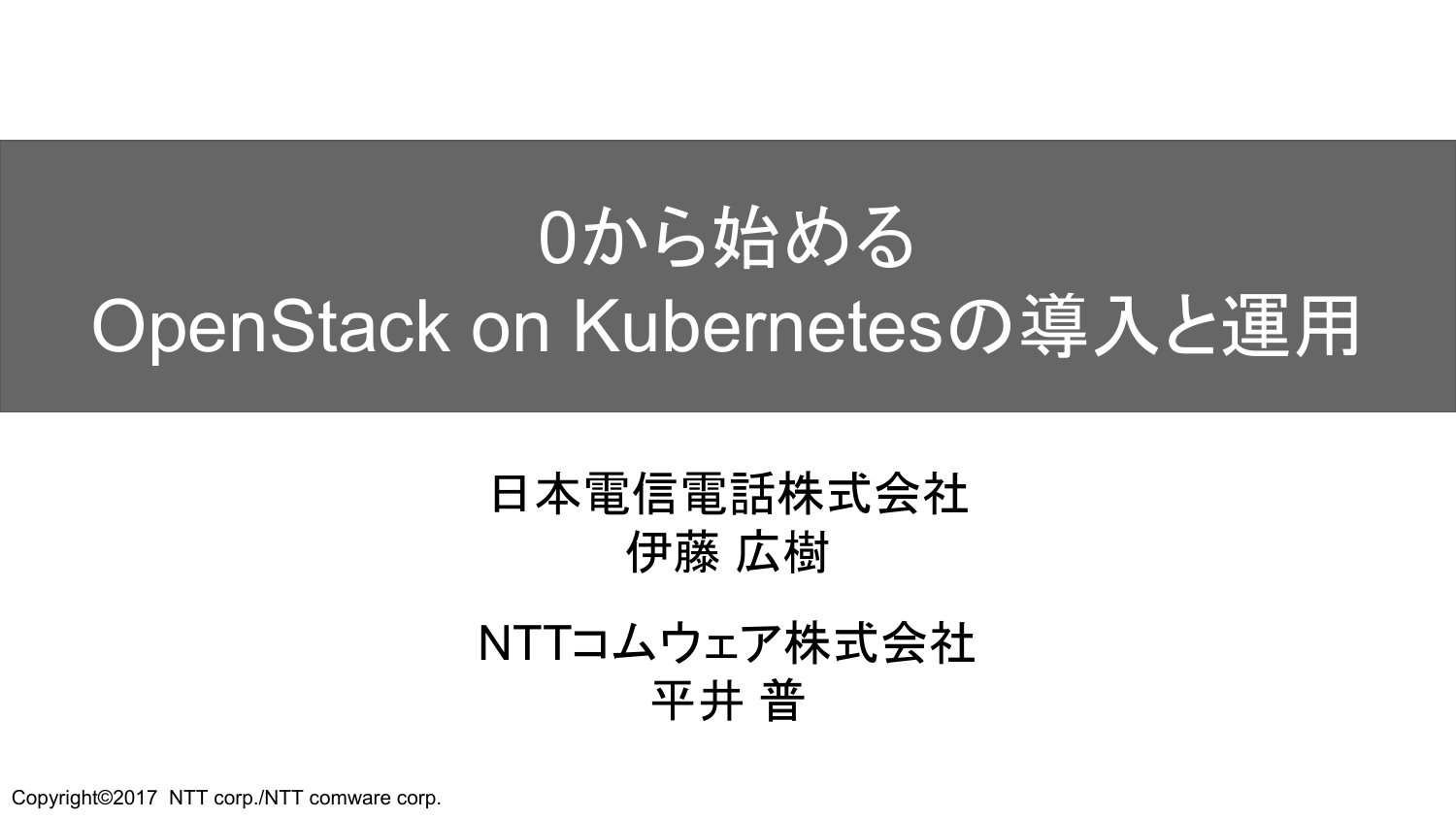

- **►** 伊藤 広樹 (所属: 日本電信電話株式会社) 2015年~2016年 社内OpenStack基盤の運用 2017年〜(現在) Blazarにコントリビュート開始
	- 平井 普 (所属:NTTコムウェア) 2011年〜2016年 NTT通信網NW機器の運用設定 2016年〜(現在) OpenStack基盤の運用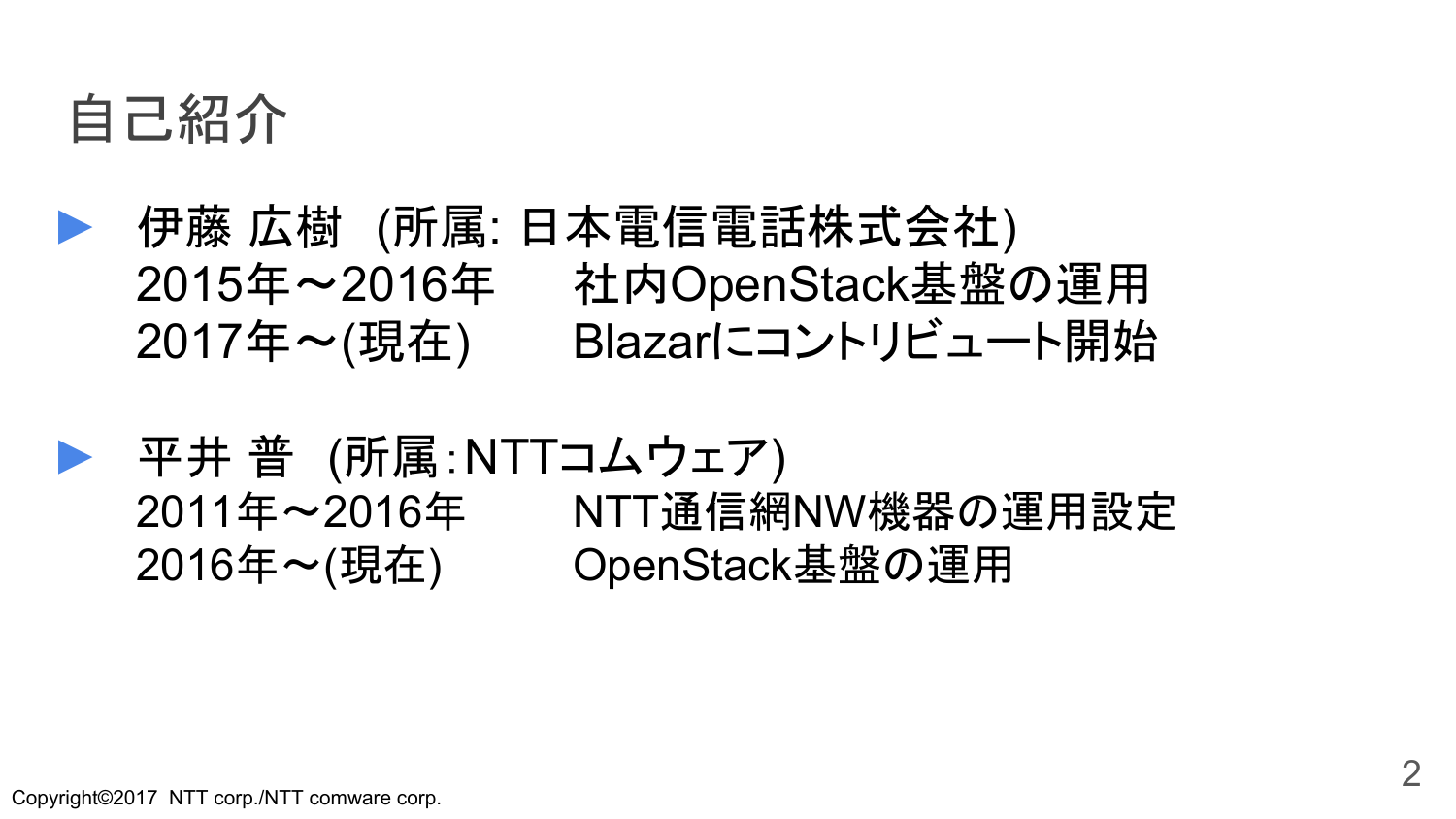# 最近, 名前はよく聞くけど Kubernetesって何がいいの??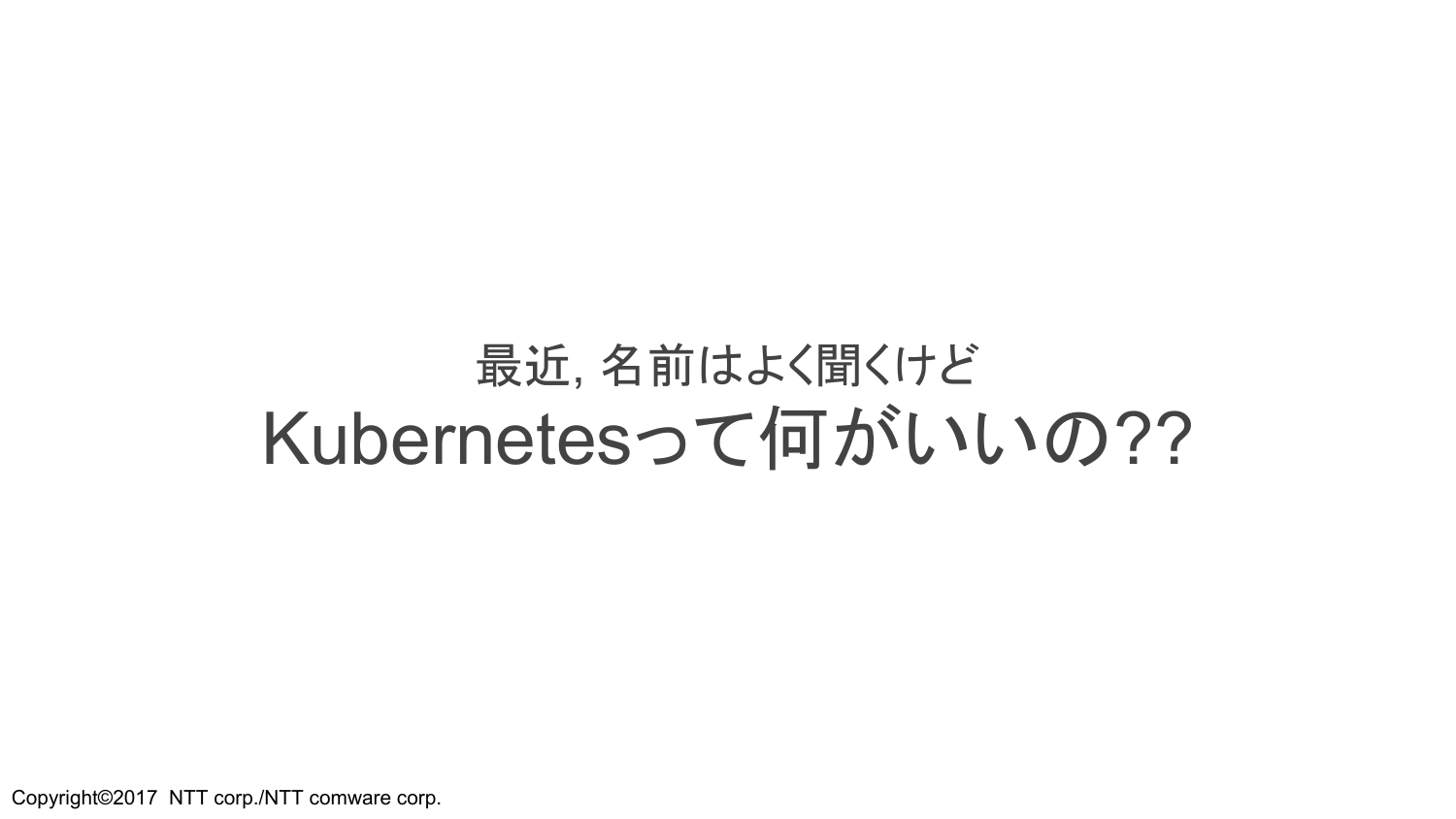## Kubernetes

**►** 複数サーバ上に跨ったコンテナ管理䛾ため䛾機能を実現する**OSS**

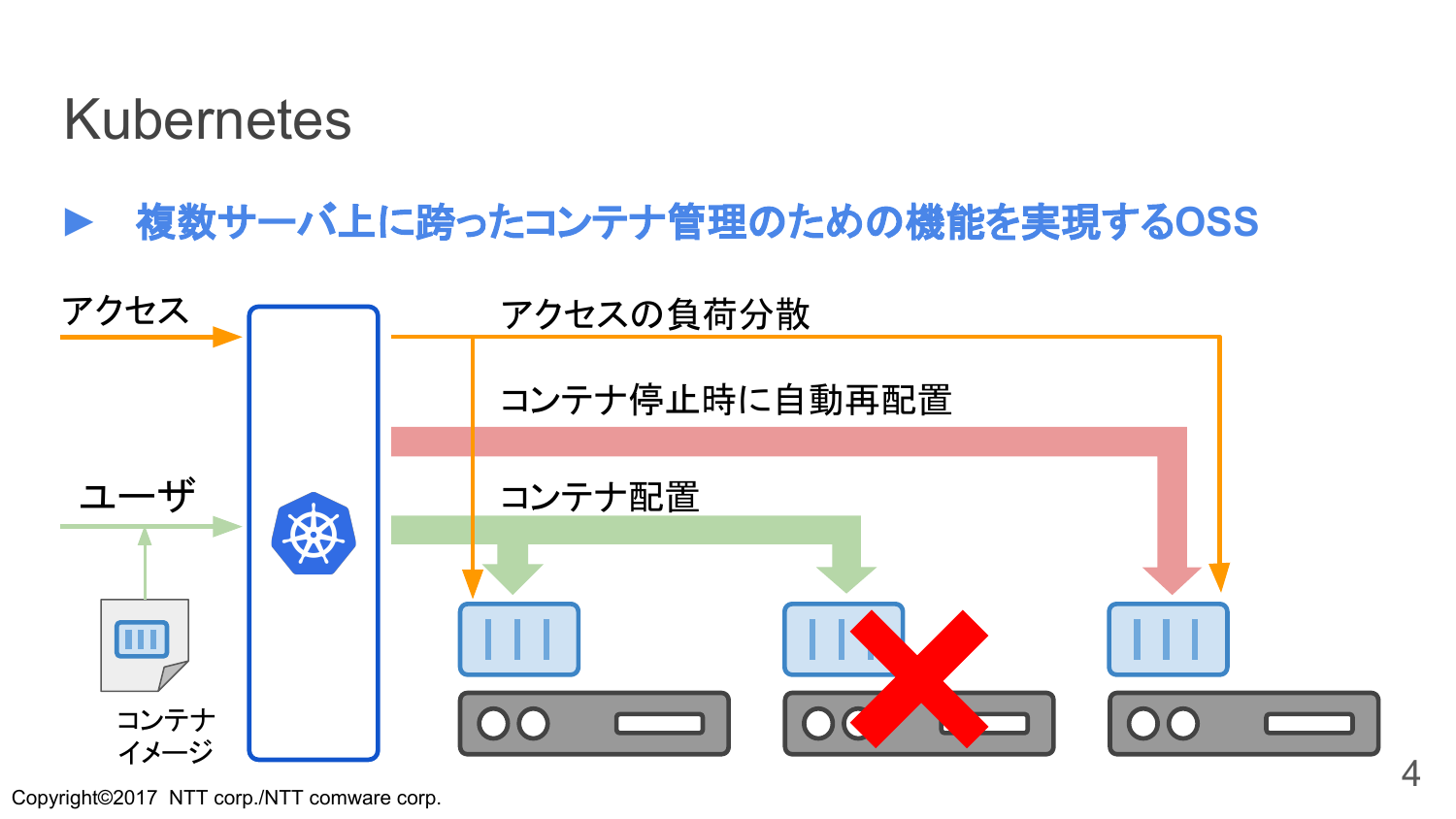# じゃあ, Kubernetesを使え䜀 OpenStackの構築/運用は楽になる??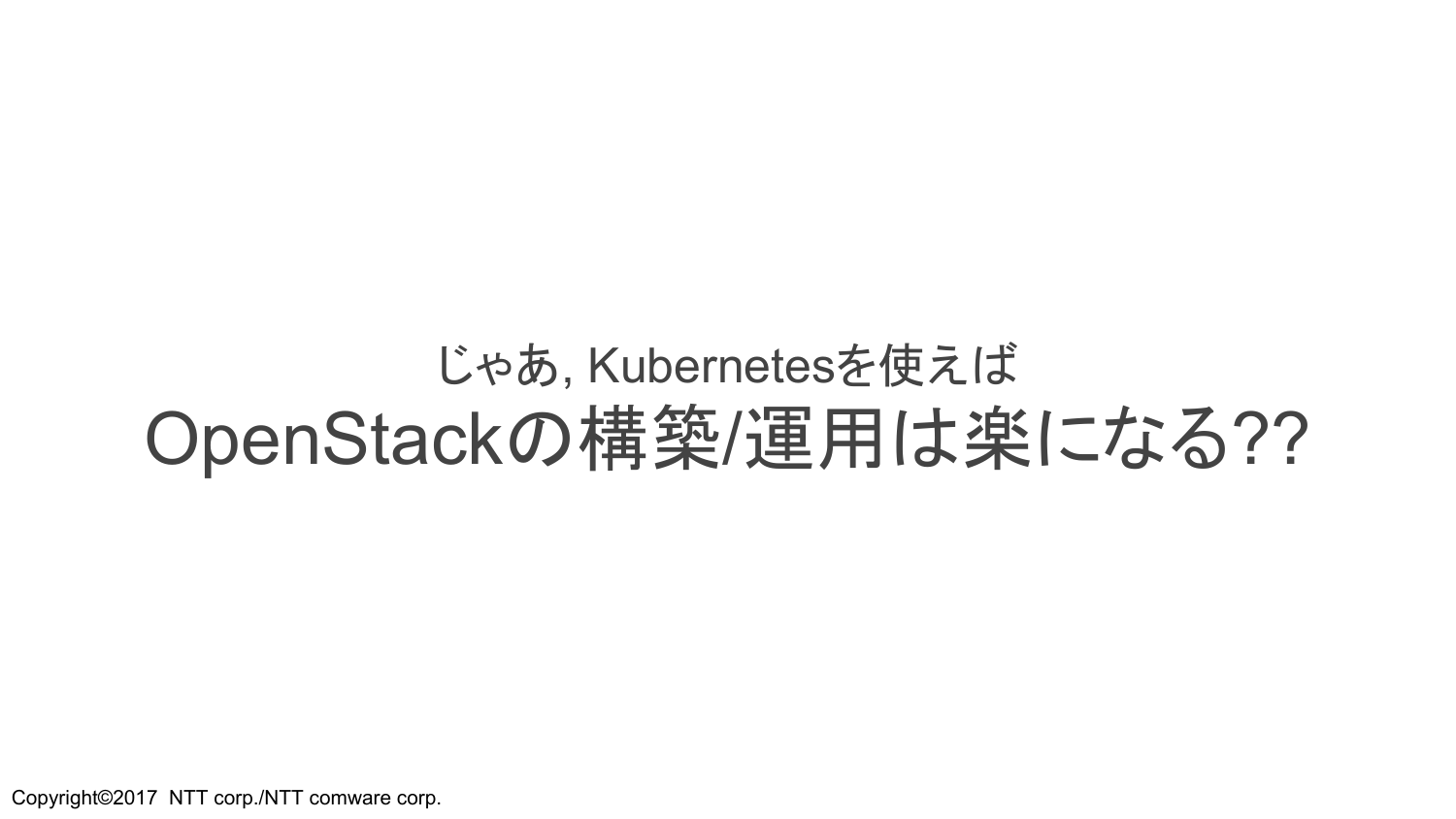## OpenStack on Kubernetes

► Kubernetesを使うことで, PacemakerとHAproxyを使った場合と 比較して何か良いことがある??

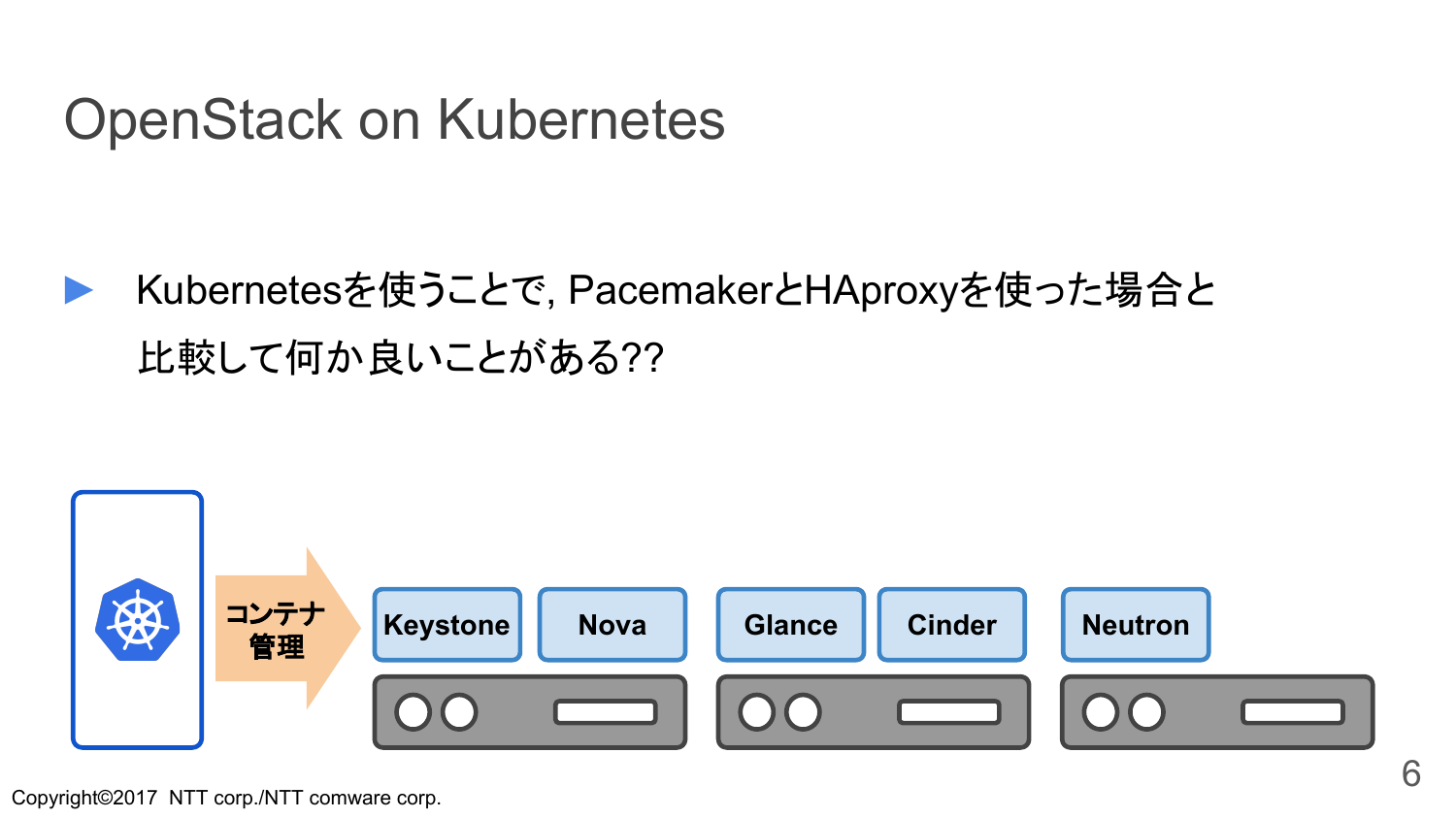### その効果を明らかにするため,

# コンテナ&Kubernetes初心者の私たちが OpenStack on Kubernetes を 0から始めてみた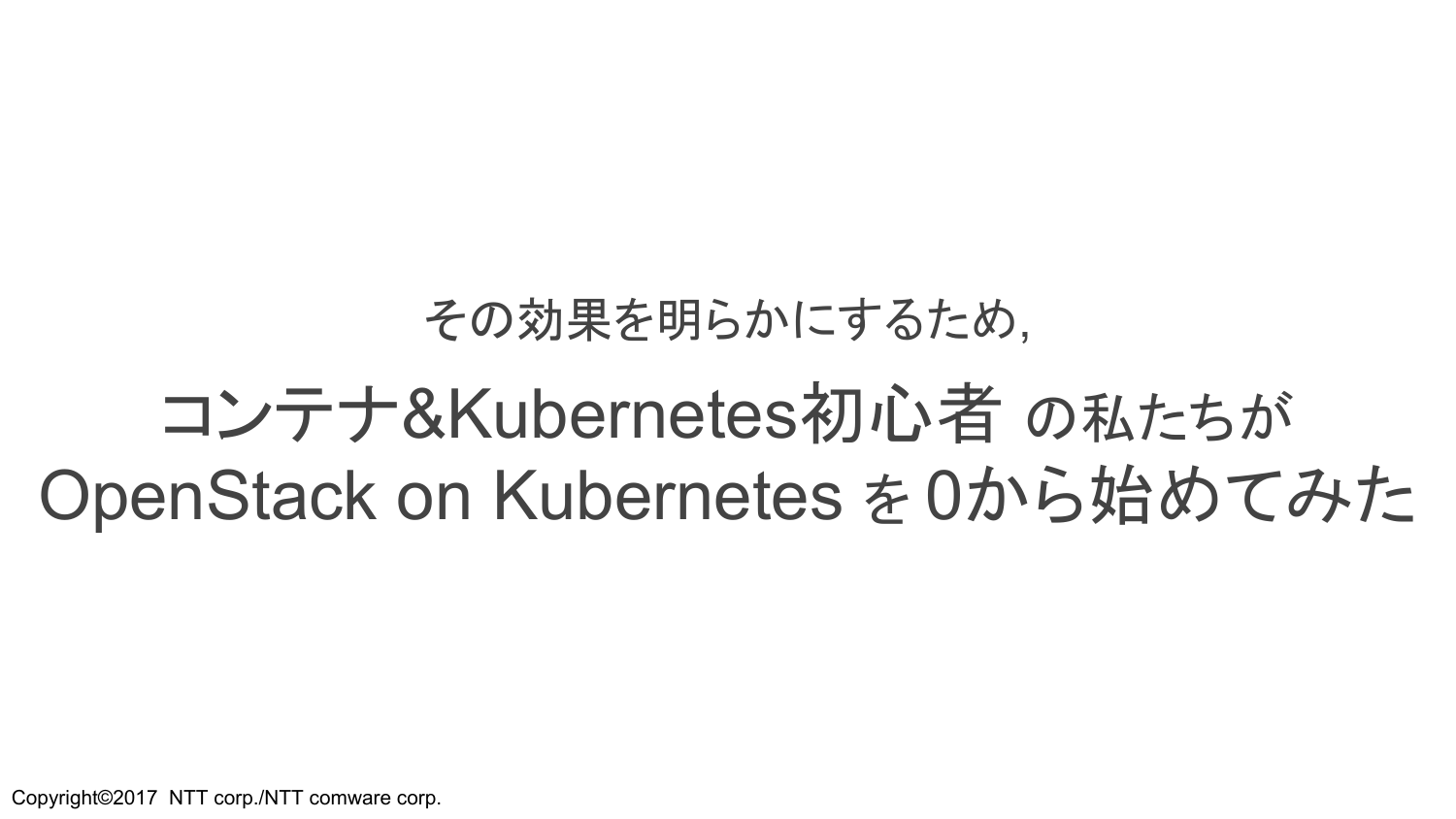アジェンダ

- ▶ 0から始める前に
- 0から始めるOpenStack on Kubernetesの導入
- 0から始めるOpenStack on Kubernetesの運用
- ▶ 0から始めたまとめ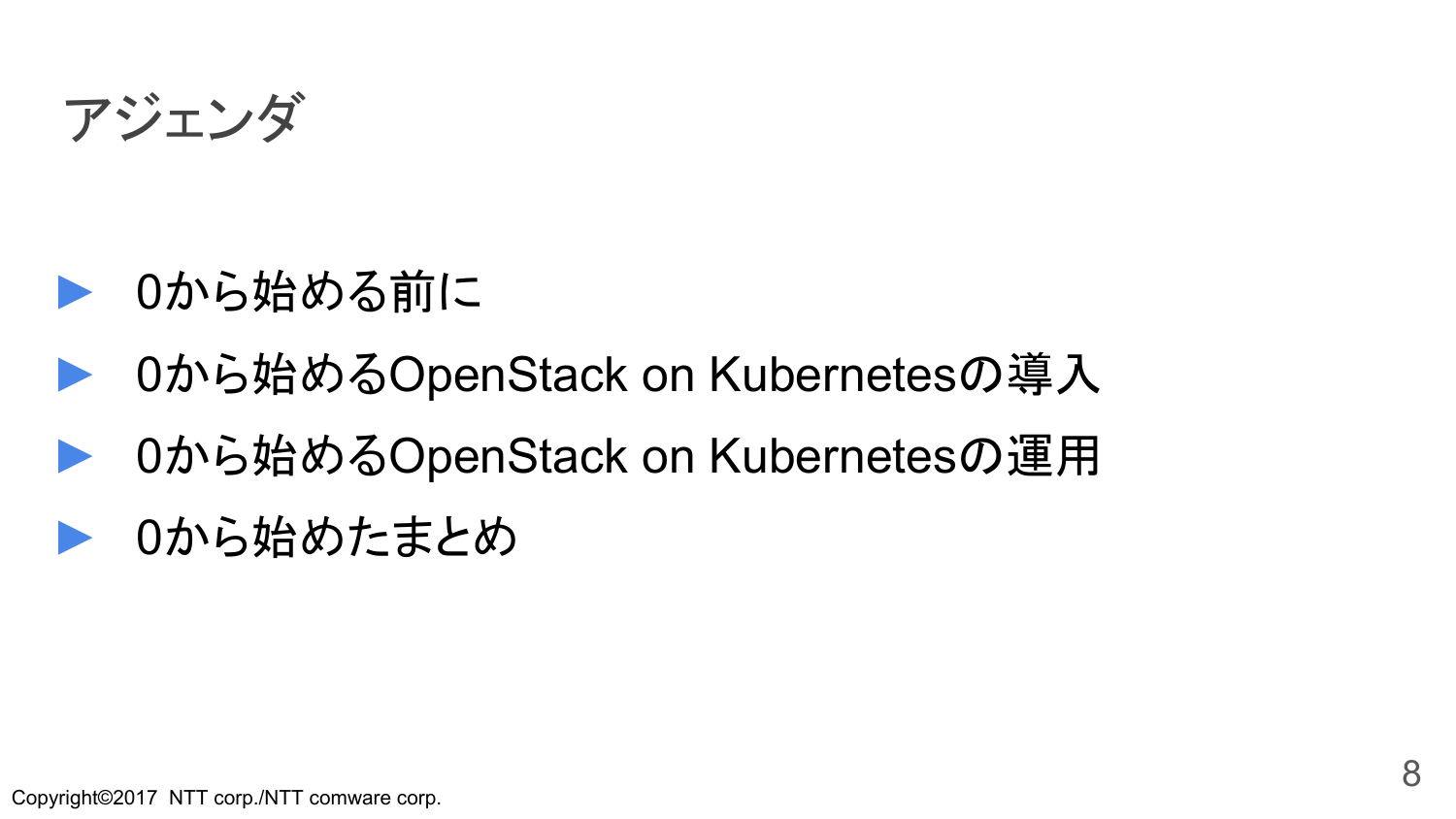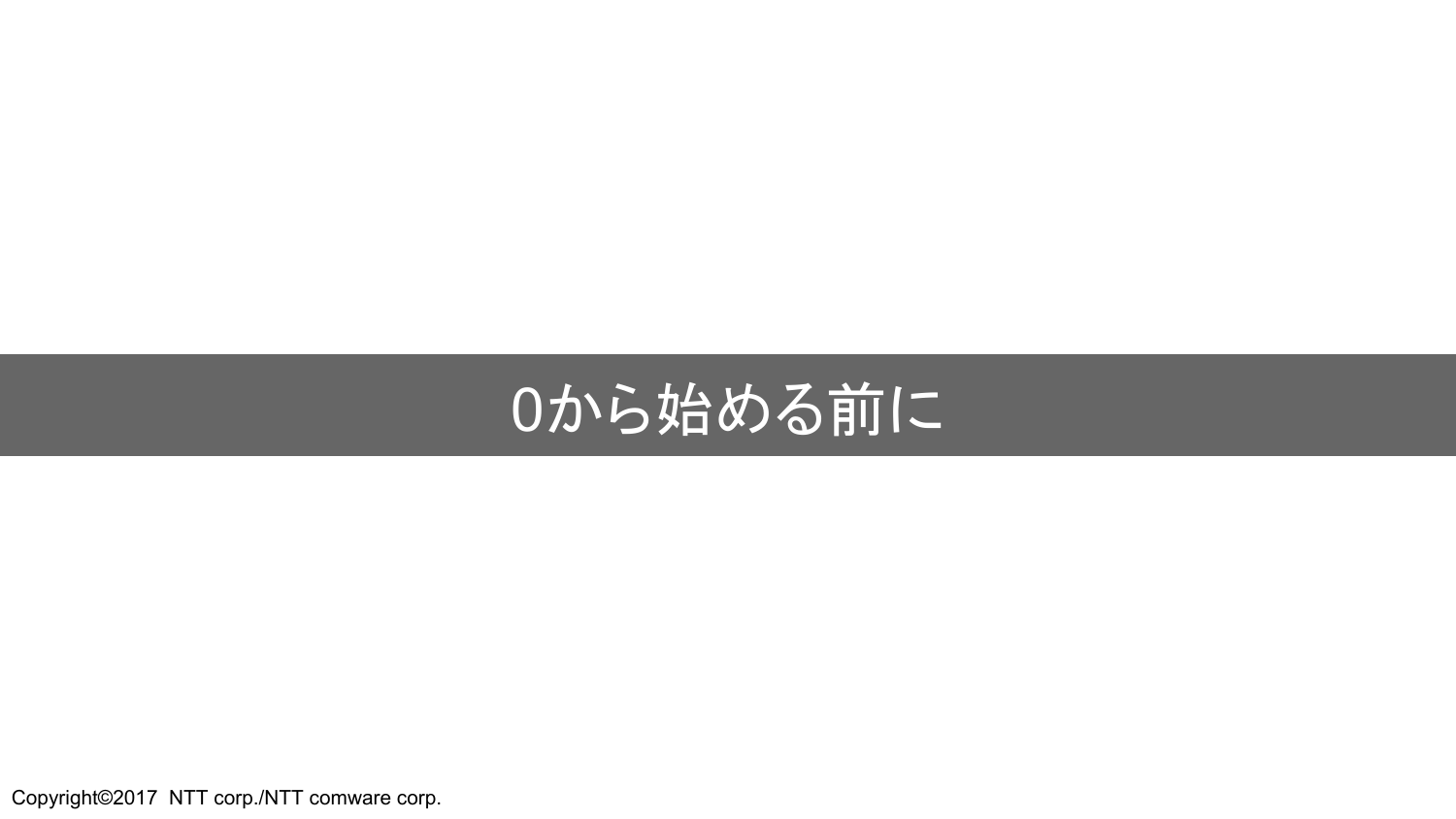# 現状の標準構成 (コミュニティ推奨)

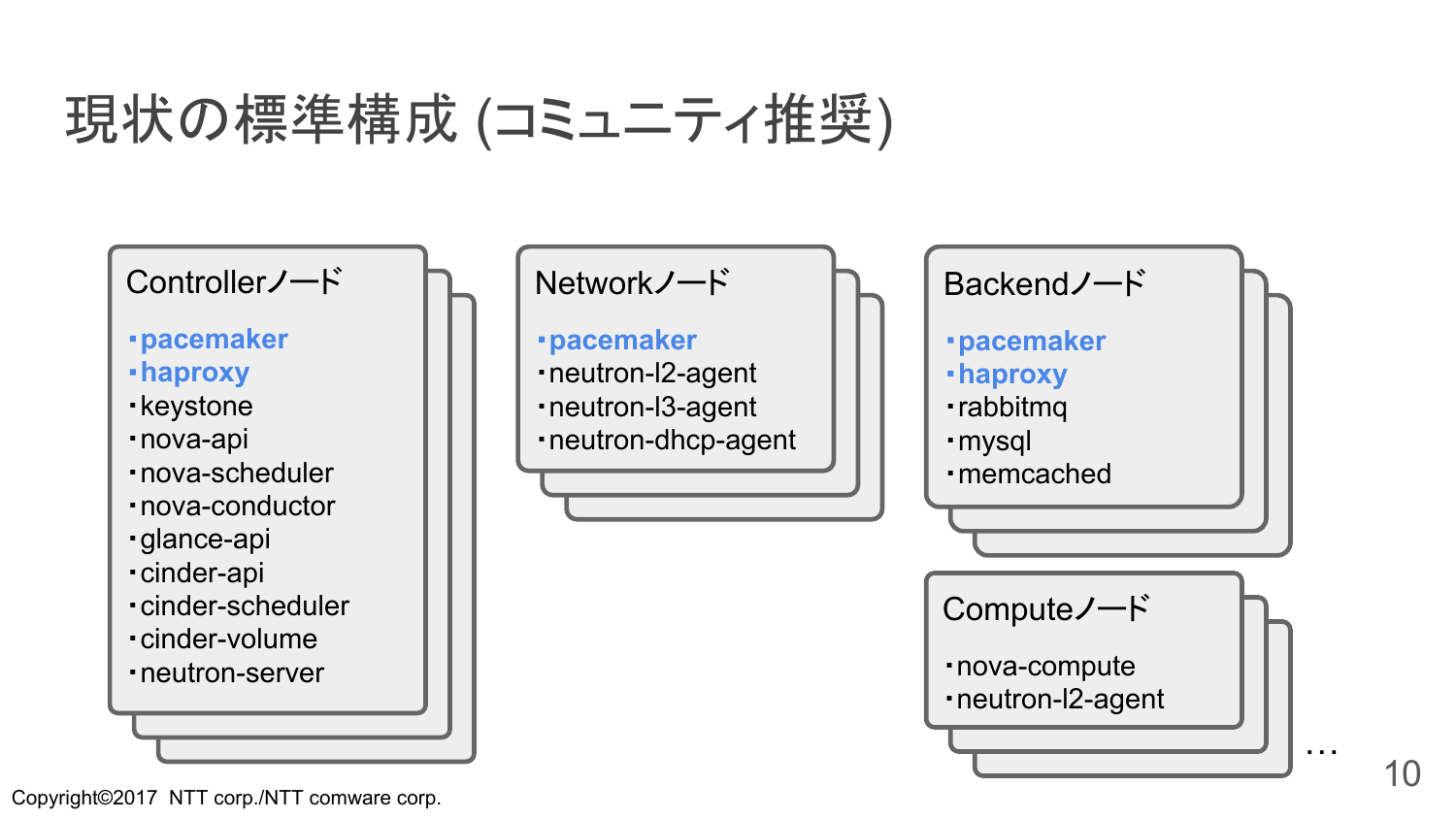# 目標とする構成 (Kubernetes利用)

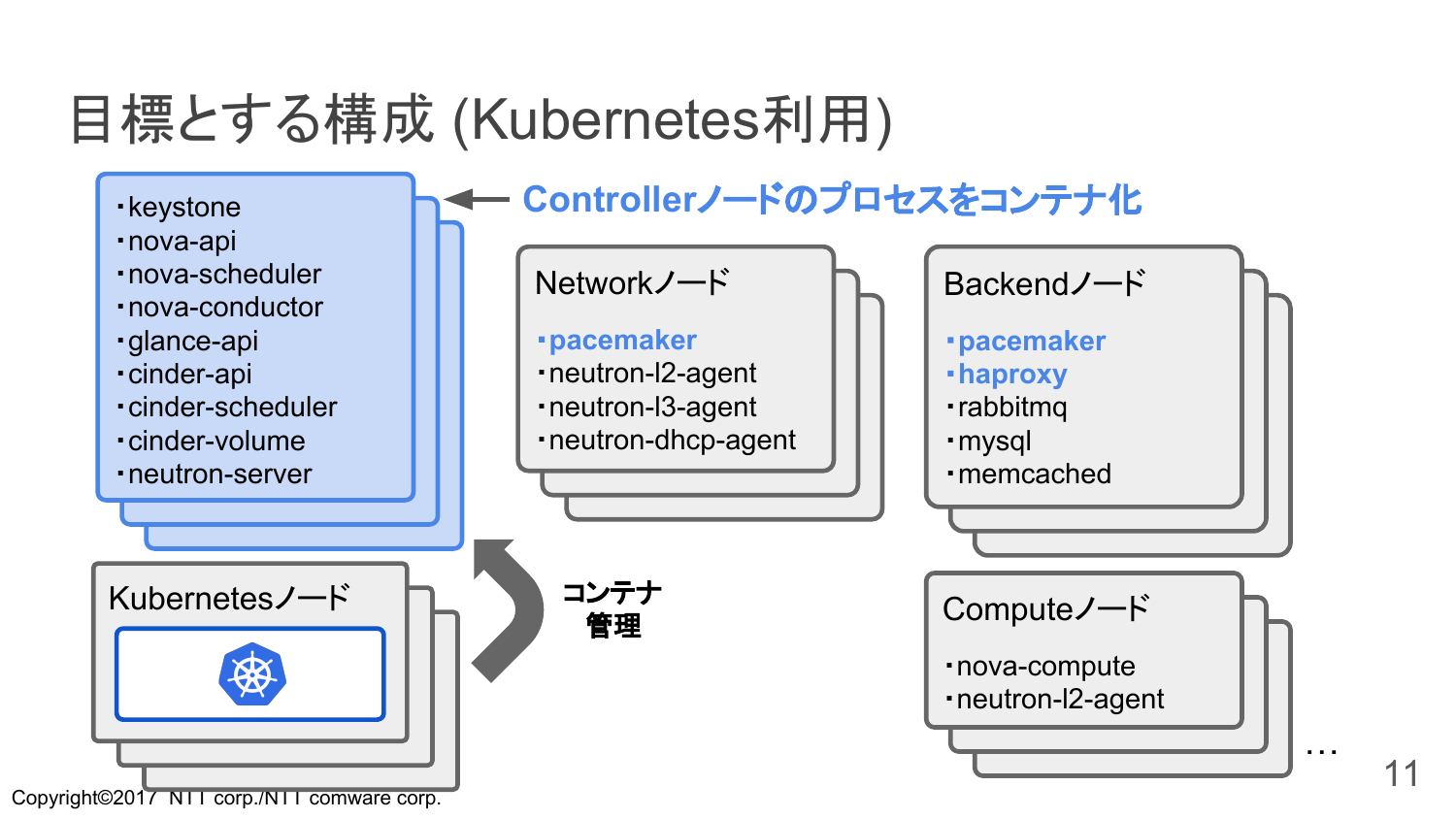# Kubernetes適用に向けた方針

- ► Controllerノード䛾OpenStackプロセスをKubernetes上で管理する
- ► KubernetesおよびOpenStack䛾各プロセス䛿できる限り冗長化する
- できるだけ一般的かつ簡単な構成にする
- 必要なもののみ自作する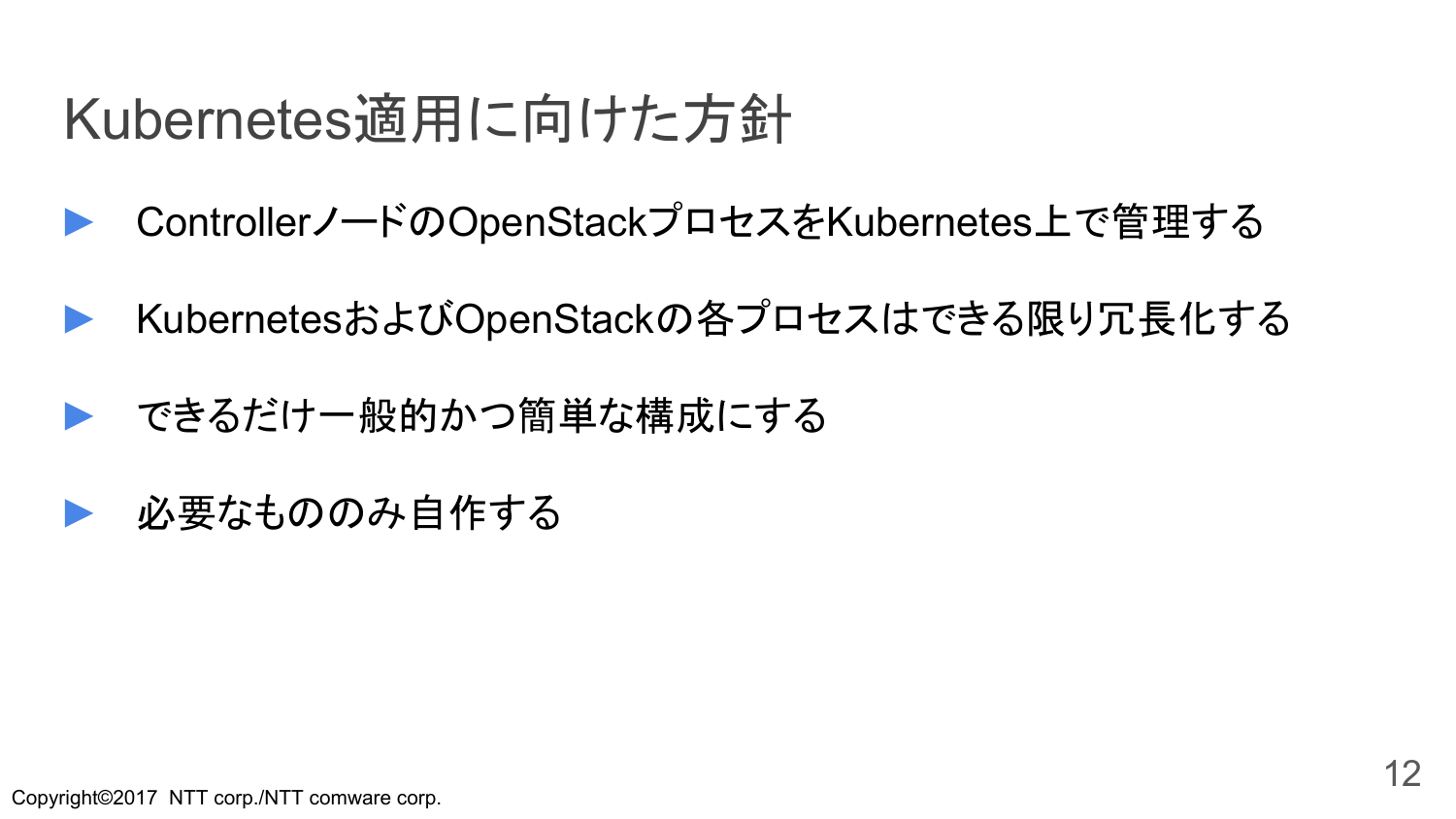# Kubernetes化する環境

- **► OpenStack**コミュニティで稼働中䛾環境を**Kubernetes**化
	- Masakariプロジェクト<sup>[1,2]</sup>のCIシステムが対象
		- CI試験がOpenStack上で行われている
		- コンポーネント: Keystone, Nova, Glance, Cinder, Neutron
		- バージョン: Newton版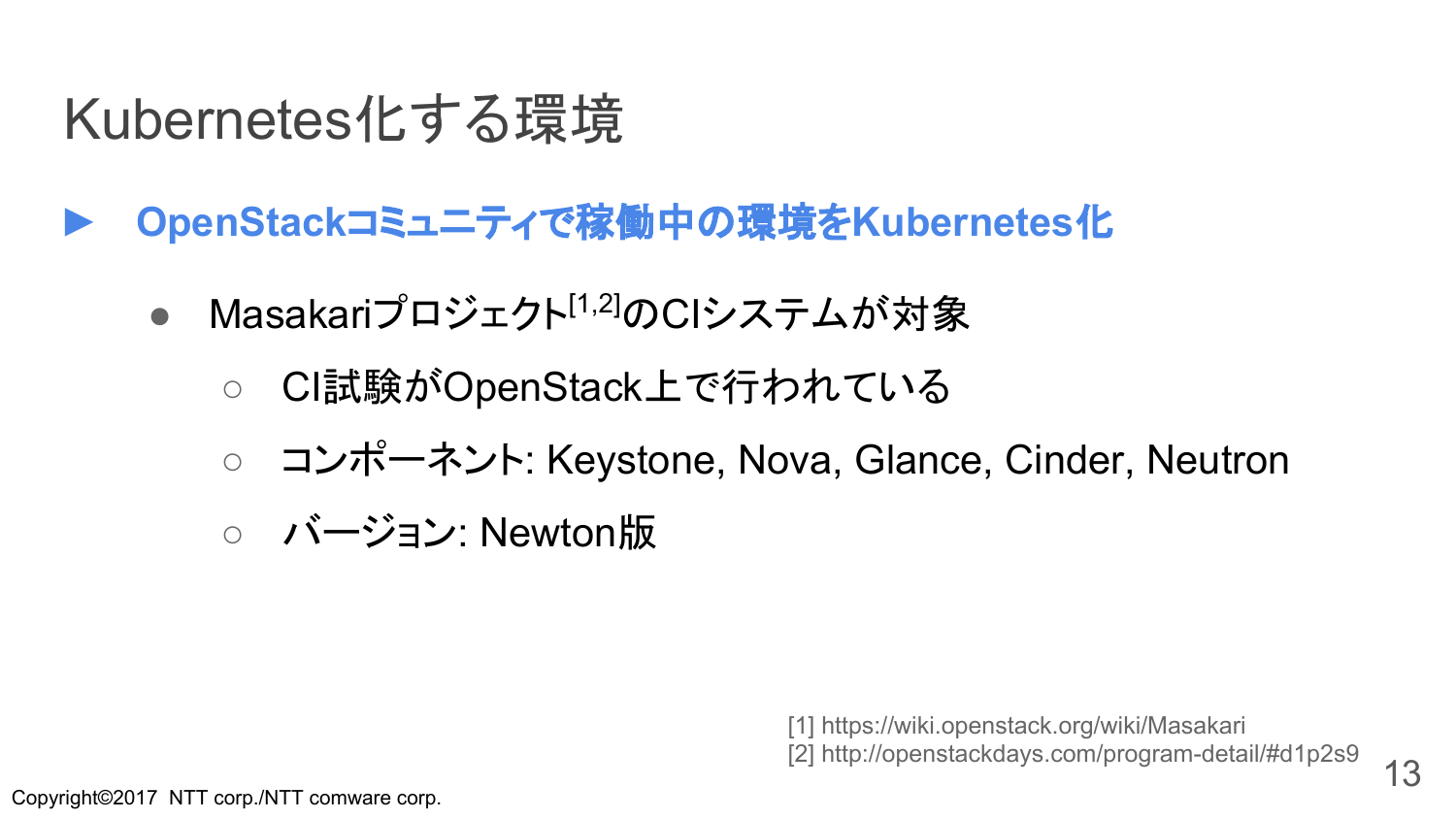# 達成状況

#### Controllerノード

- ・pacemaker
- ・haproxy
- ・keystone
- ・nova-api
- ・nova-scheduler
- ・nova-conductor
- ・glance-api
- ・cinder-api
- ・cinder-scheduler
- ・cinder-volume
- ・neutron-server

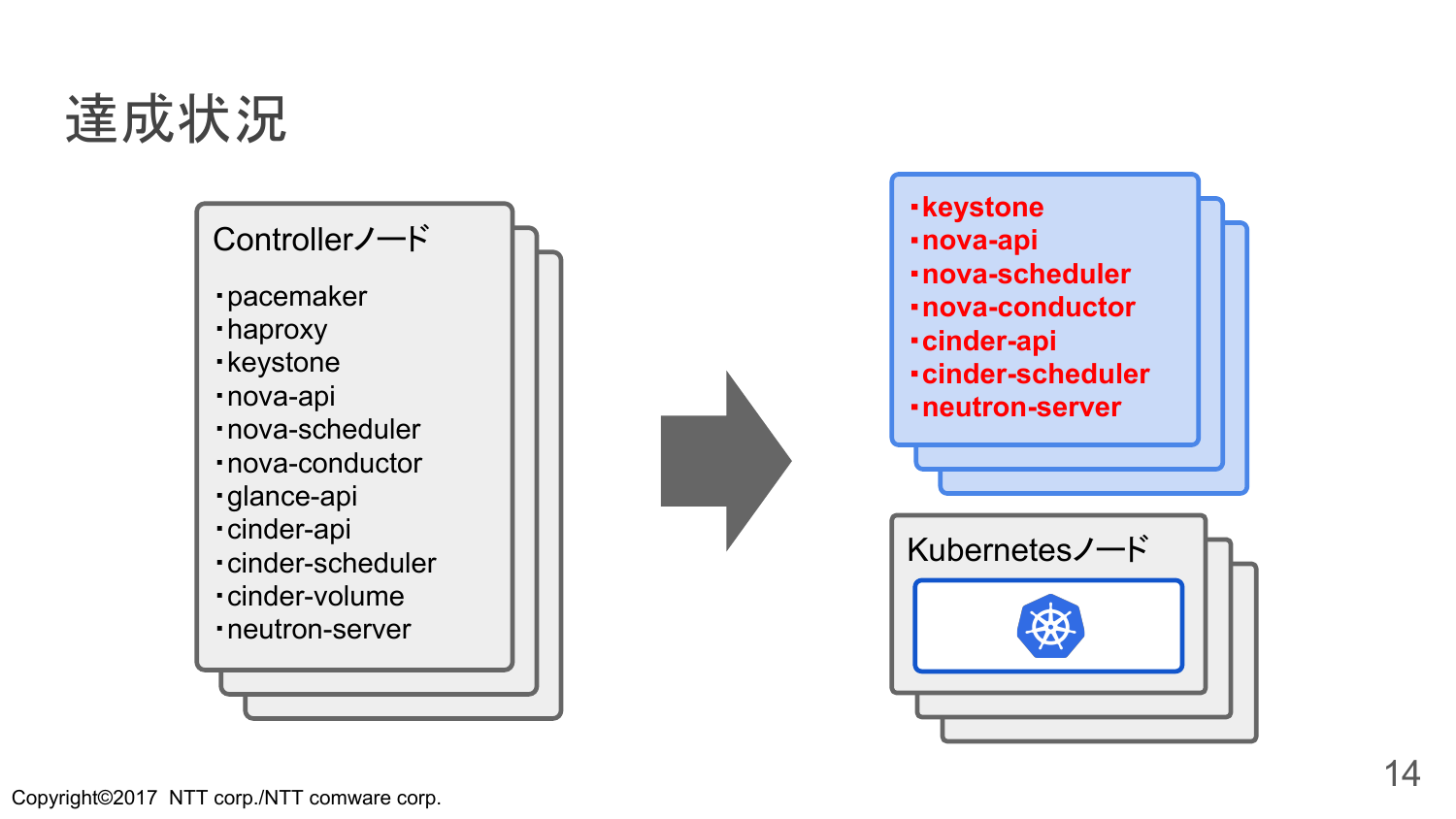# 0から始めるOpenStack on Kubernetesの導入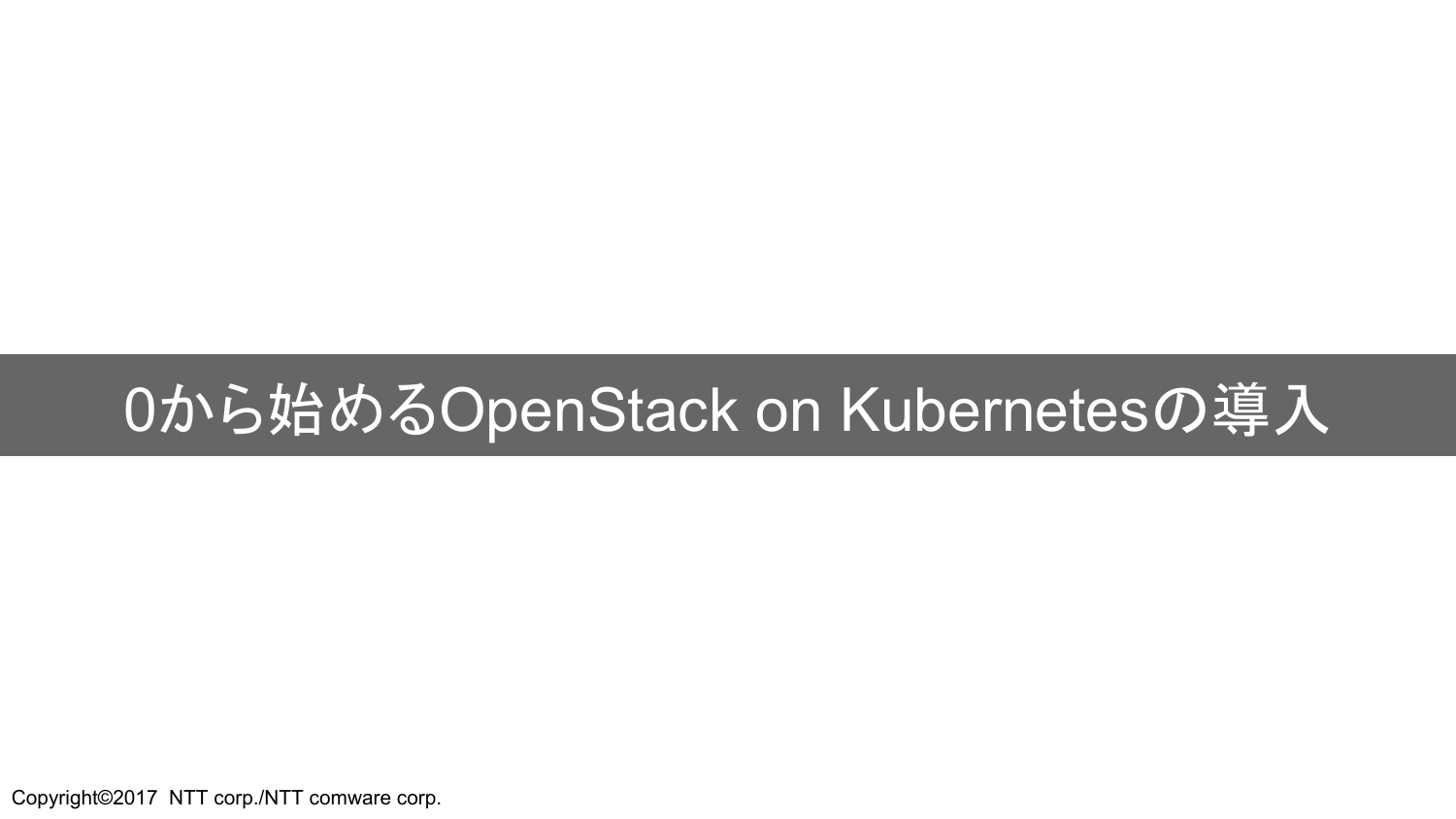# 既存のプロジェクトで実現できる?

- ▶ コミュニティの既存プロジェクト
	- Kolla: Dockerイメージの作成+Kubernetes上への配布
	- **OpenStack-helm:** Helmを使ったOpenStackの構築/バージョン管理
- **既存プロジェクトは新規構築のみをサポートしている** 
	- 今回は構築済みの環境をKubernetes化したい
- **既存プロジェクトではKubernetesクラスタの構築はサポート外** 
	- Kubernetesクラスタは独自に設計/構築する必要がある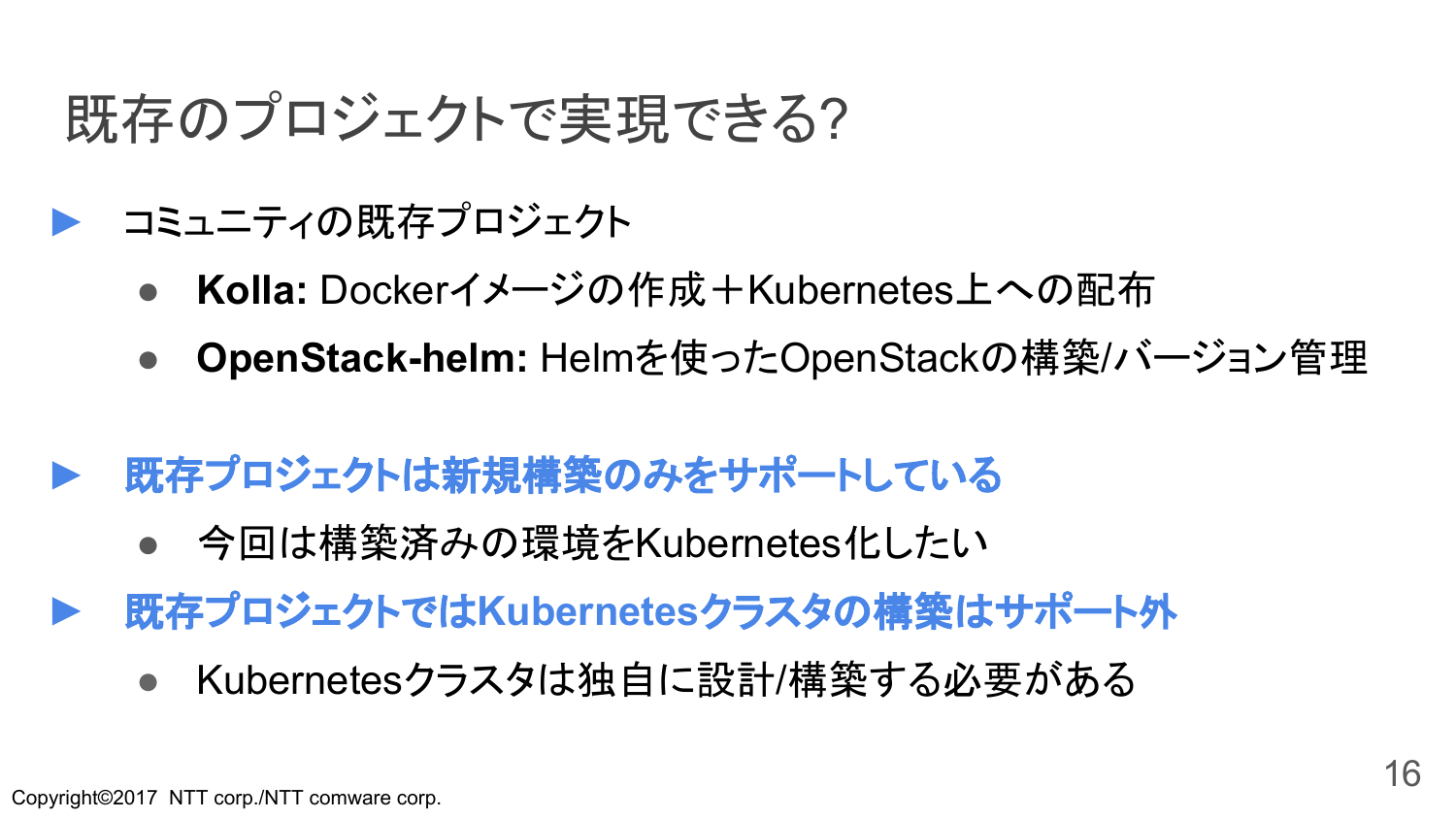# OpenStack on Kubernetes導入までの道のり

**STEP1: Kubernetesクラスタの設計** 

- Kubernetesのプロセス配置と冗長化の設計
- **STEP2: Kubernetesクラスタ上のOpenStackの設計** 
	- Kubernetesのリソース作成
- **STEP3:** 実際に環境構築
	- Kubernetes環境構築/OpenStackデプロイ/構築試験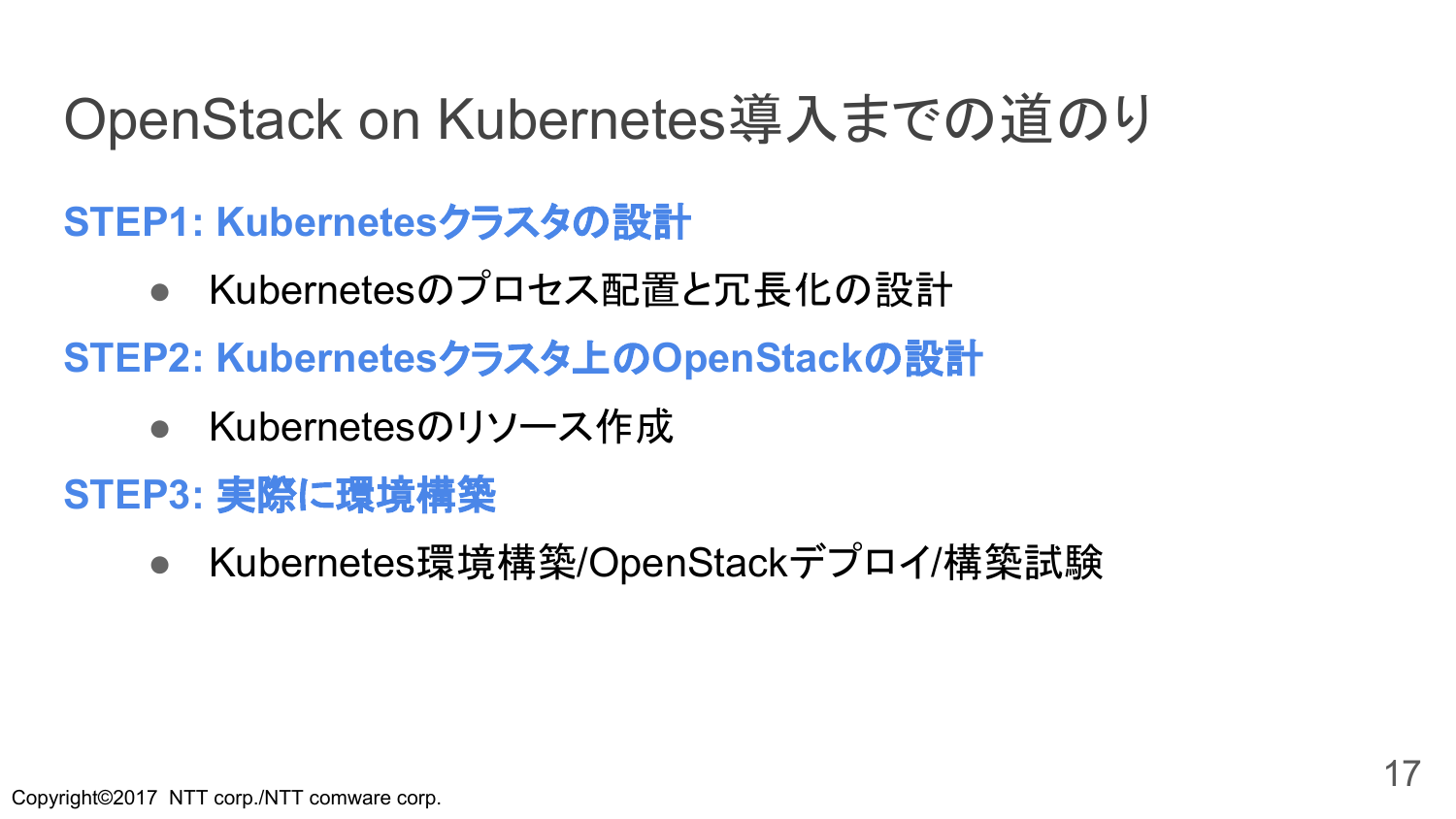# OpenStack on Kubernetes導入までの道のり

### **STEP1: Kubernetesクラスタの設計**

- Kubernetesのプロセス配置と冗長化の設計
- **STEP2: Kubernetesクラスタ上のOpenStackの設計** 
	- Kubernetesのリソース作成
- **STEP3:** 実際に環境構築
	- Kubernetes環境構築/OpenStackデプロイ/構築試験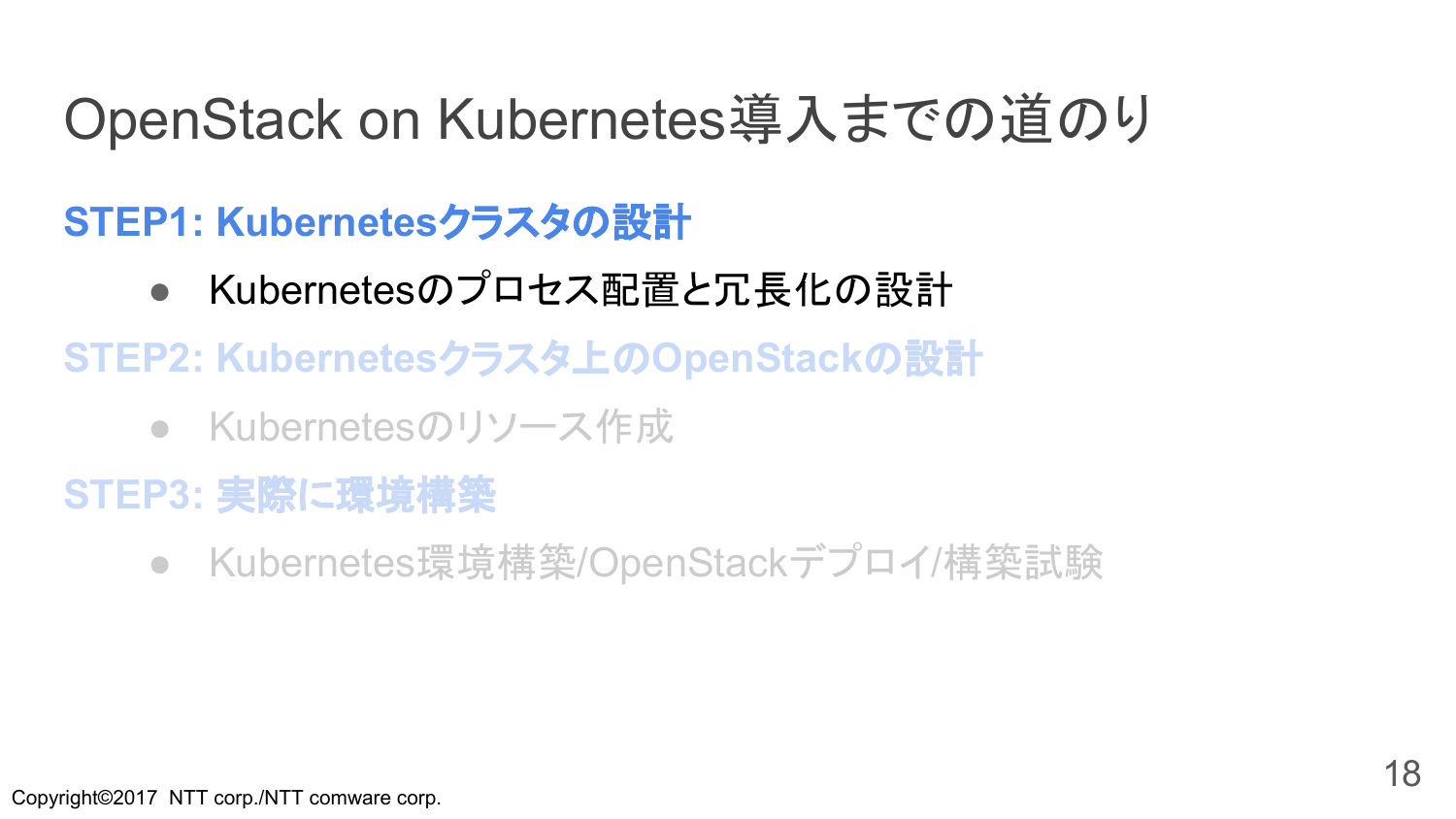#### STEP1: Kubernetesクラスタの設計

# Kubernetesを構成するプロセス群

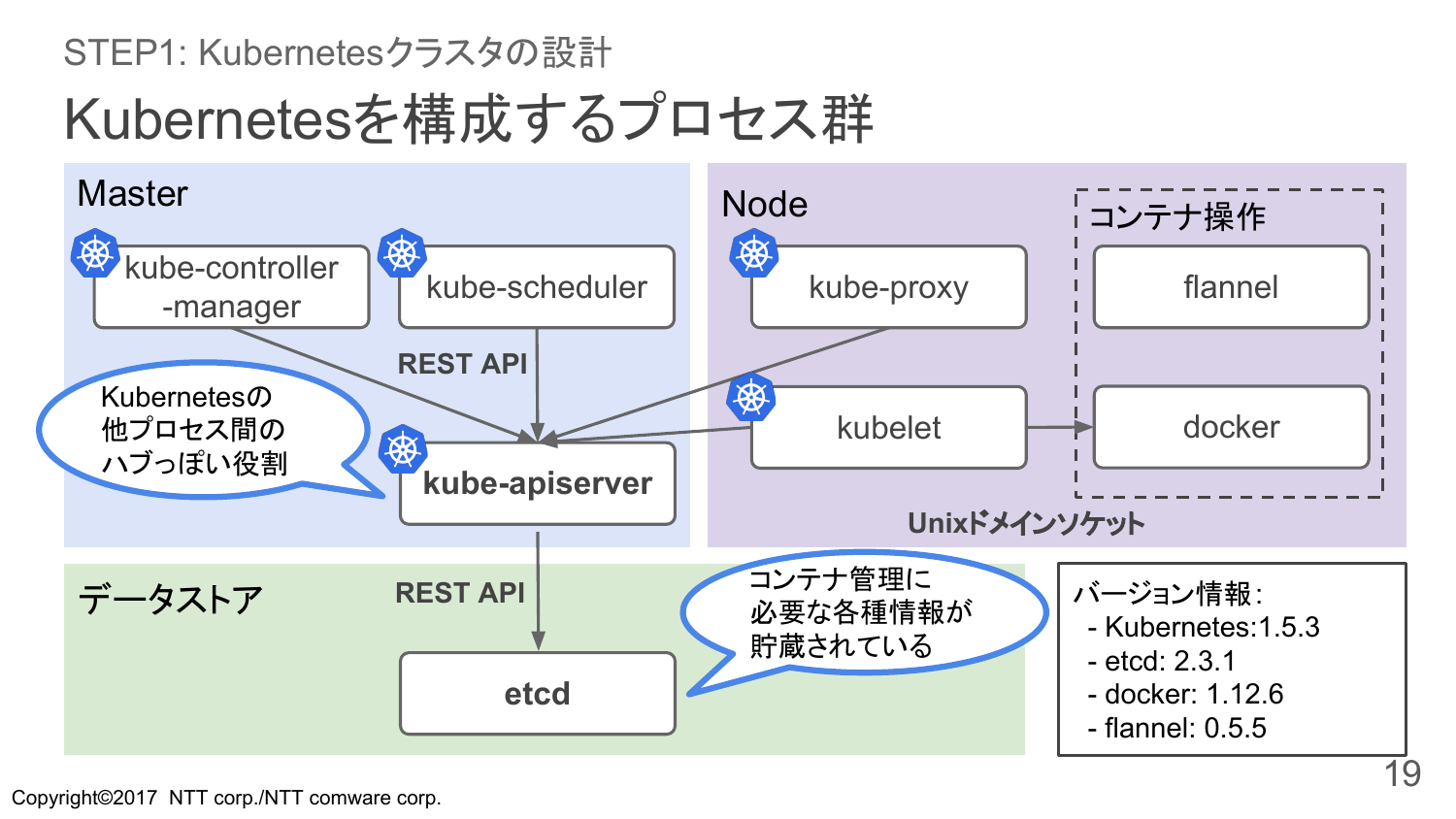STEP1: Kubernetesクラスタの設計

# 今回䛾Kubernetesクラスタ設計

- Kubernetesの各プロセスはローカルのkube-apiserverを参照
- kube-apiserverはローカルのetcdを参照, etcdは3ノードでクラスタ化

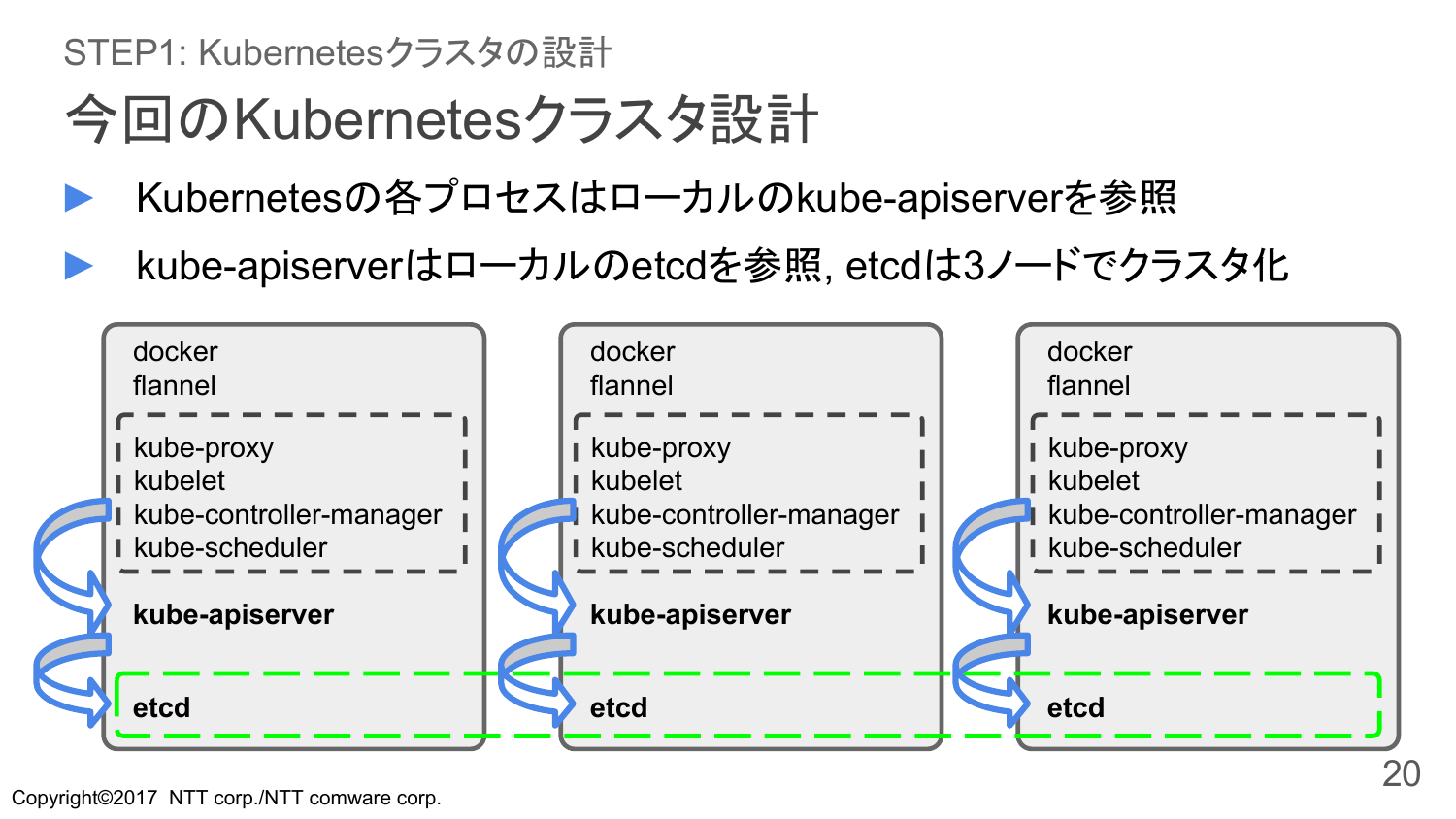# OpenStack on Kubernetes導入までの道のり

**STEP1: Kubernetesクラスタの設計** 

● Kubernetesのプロセス配置と冗長化の設計

**STEP2: Kubernetesクラスタ上のOpenStackの設計** 

● Kubernetes䛾リソース作成

### **STEP3:** 実際に環境構築

● Kubernetes環境構築/OpenStackデプロイ/構築試験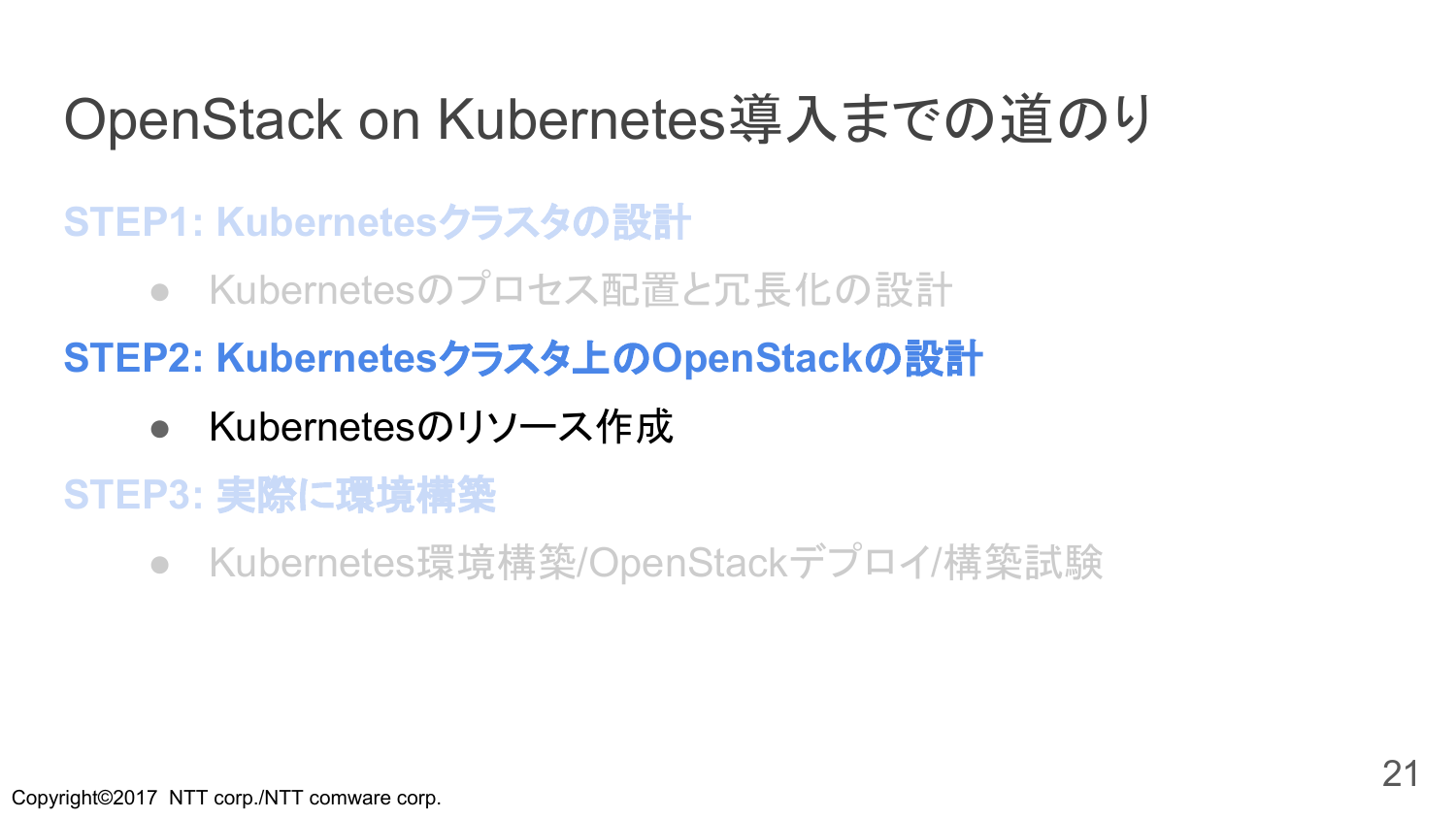### Kubernetes䛾用語説明 STEP2: Kubernetesクラスタ上のOpenStackの設計

Kubernetesの仕組みの中でも基本的なものを利用してみた



#### Deployment

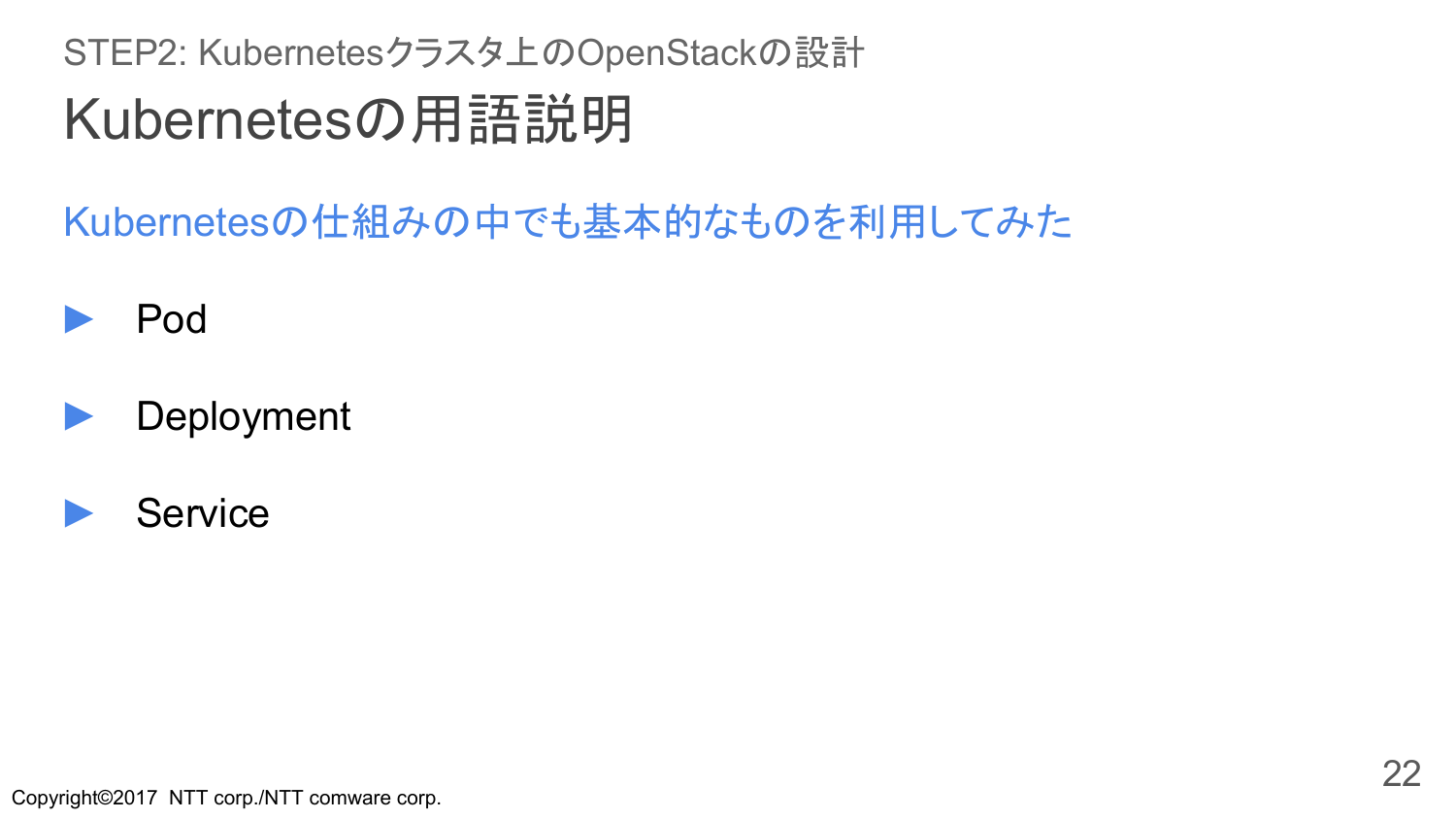STEP2: Kubernetesクラスタ上のOpenStackの設計

# Kubernetes䛾用語説明

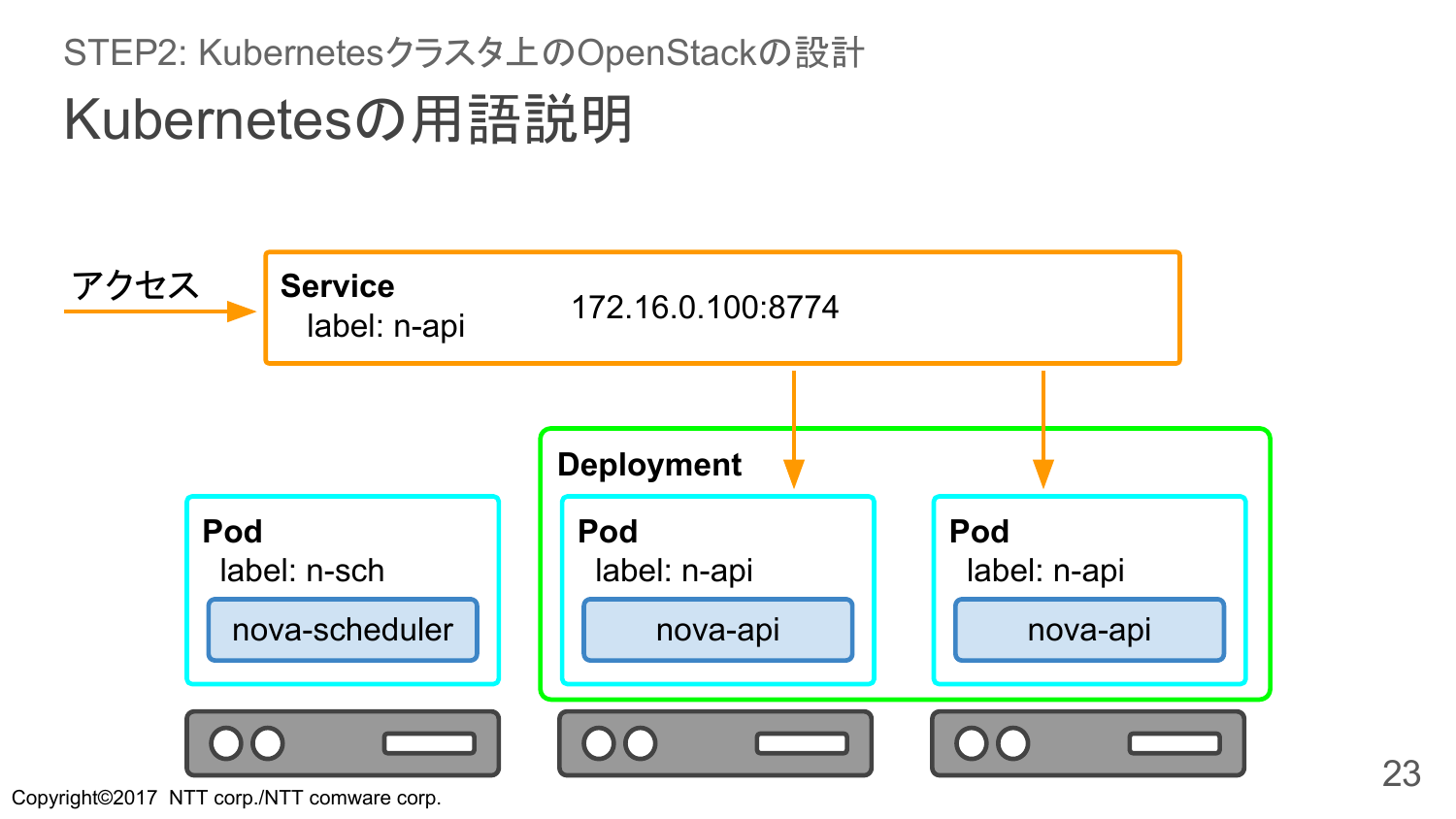OpenStackデプロイのための準備物 STEP2: Kubernetesクラスタ上のOpenStackの設計

- Dockerfile
	- Kubernetes化するOpenStackプロセス分作成

▶ Pod/DeploymentとServiceの設定 < 今回の説明範囲



● yamlファイルを作成

### OpenStackの各種設定ファイル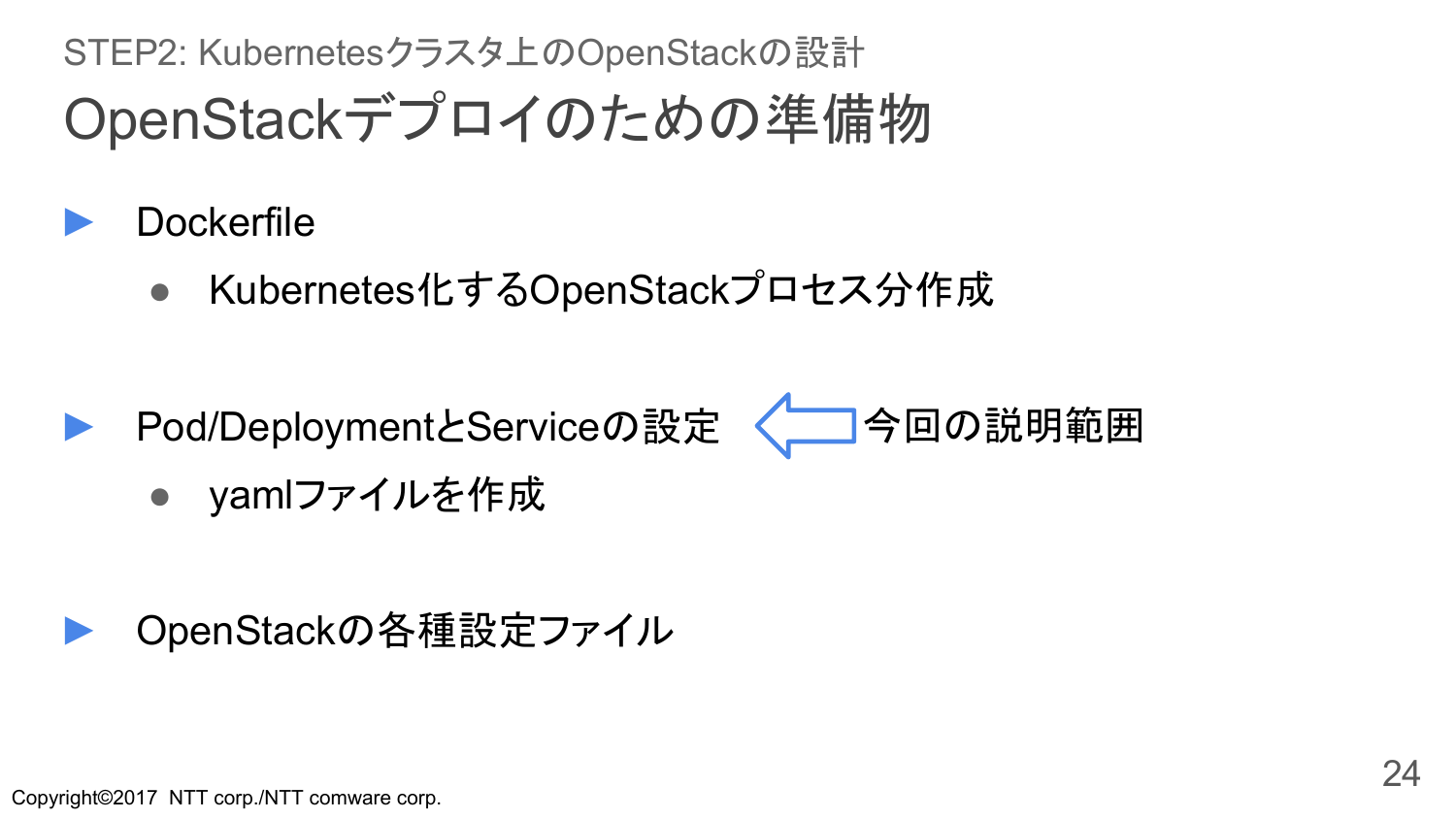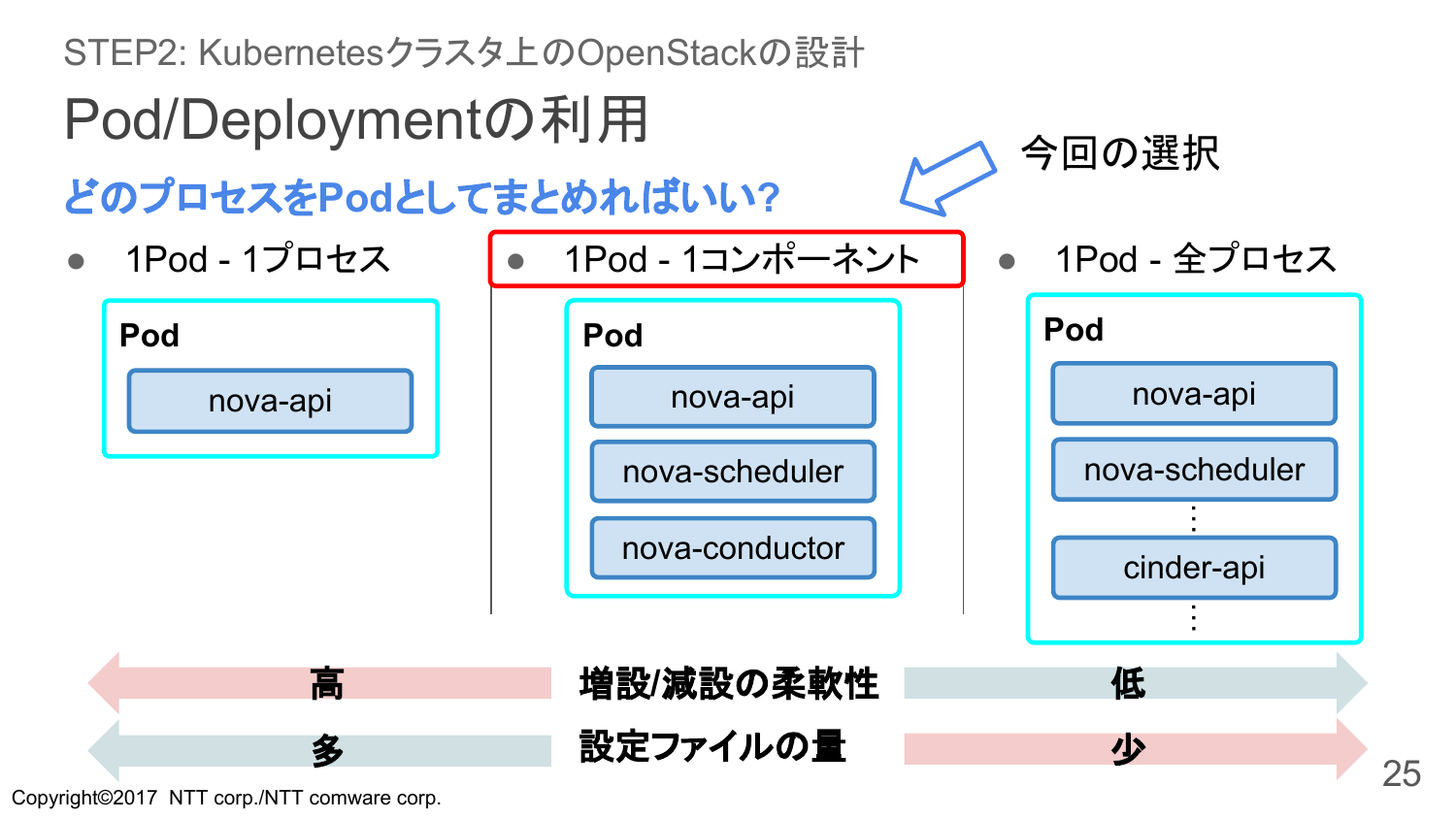Serviceの利用 STEP2: Kubernetesクラスタ上のOpenStackの設計

### hoge-apiプロセスへの負荷分散に利用できる



しかし, デフォルトの設定(ClusterIP利用)だとKubernetesクラスタの 外部からアクセスできない!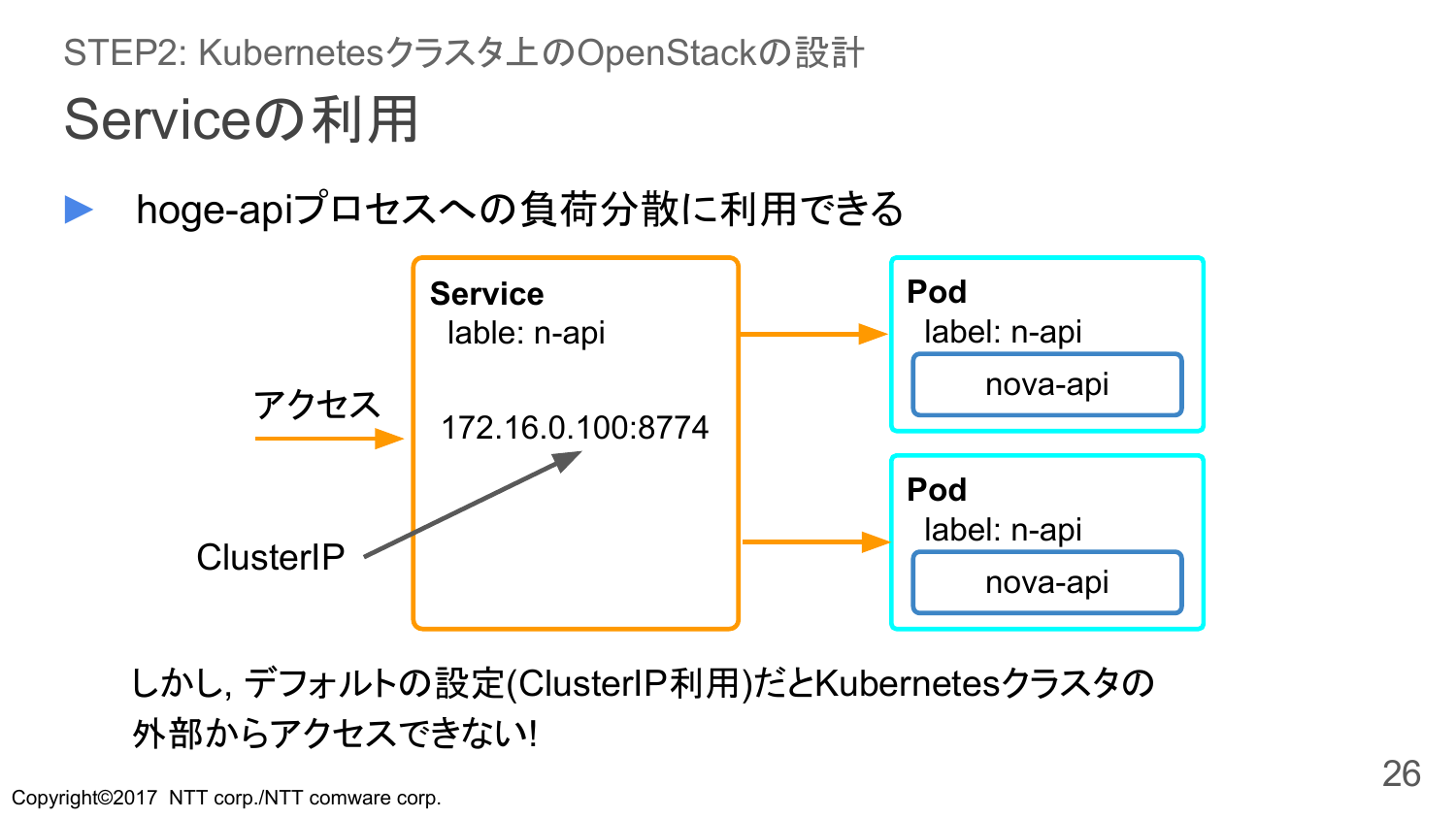STEP2: Kubernetesクラスタ上のOpenStackの設計

# Serviceの設計ポイント

外部からServiceのエンドポイントにアクセス可能にするためには??

- **NodePortタイプのServiceを利用** 
	- クラスタを構成するノードのIPとportを利用する



27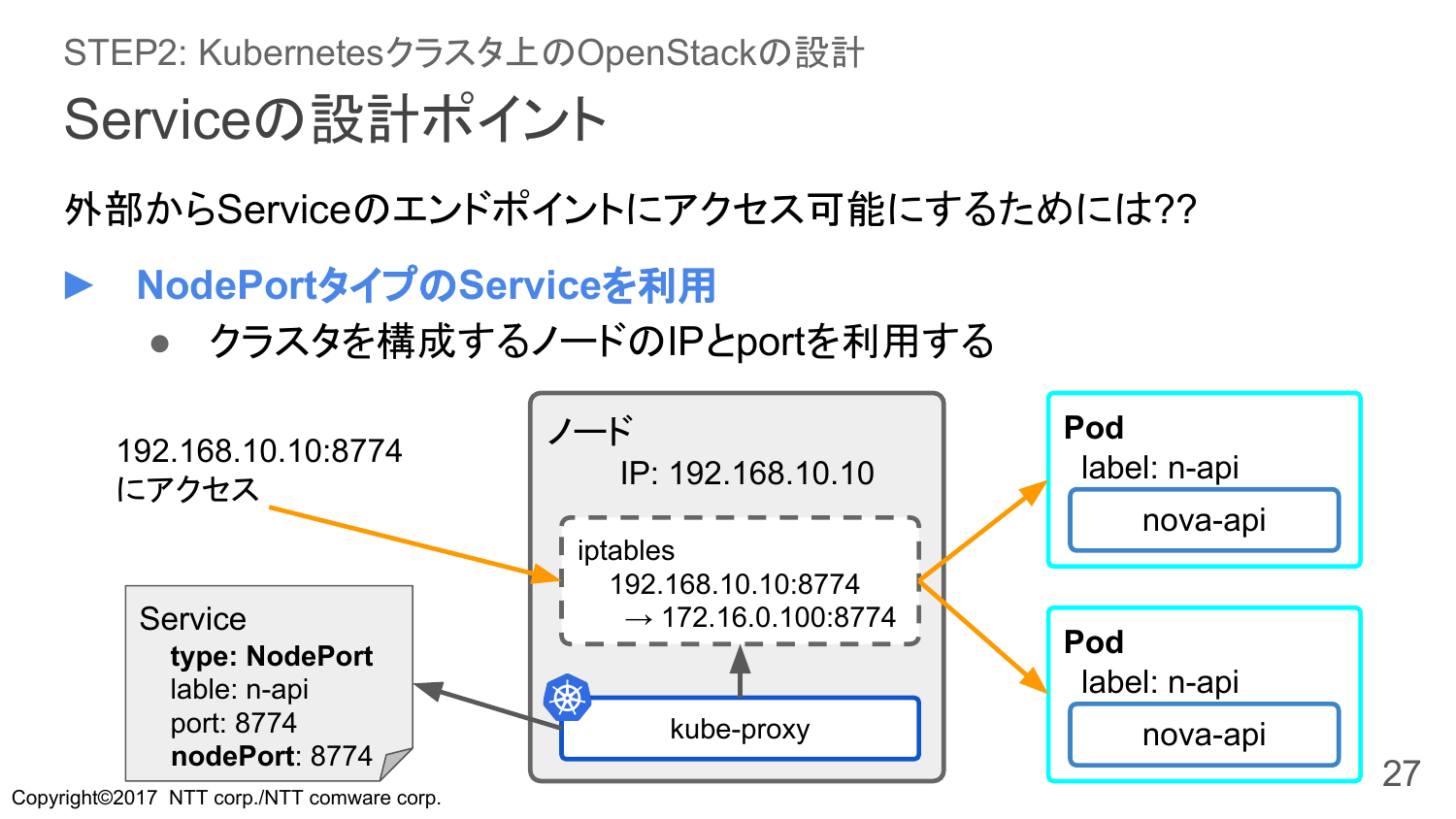# OpenStack on Kubernetes導入までの道のり

**STEP1: Kubernetesクラスタの設計** 

- Kubernetesのプロセス配置設計, 冗長化設計
- **STEP2: Kubernetesクラスタ上のOpenStackの設計** 
	- Kubernetesのリソース作成

### **STEP3:** 実際に環境構築

● Kubernetes環境構築, OpenStackデプロイ, 構築試験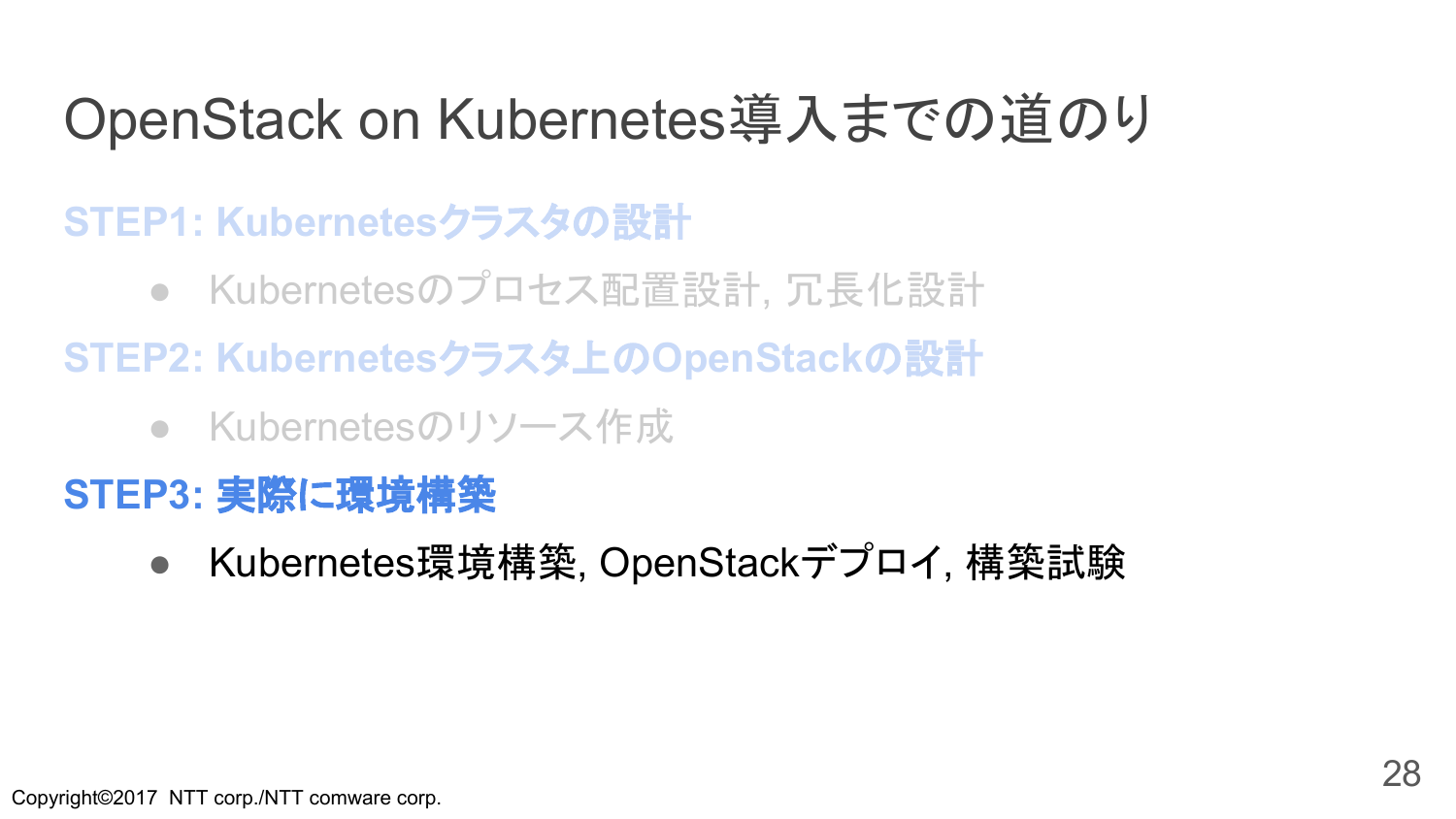## 環境構築の流れ STEP3: 実際に環境構築

- ► Kubernetesクラスタ構築
- ► OpenStack䛾設定ファイル設置
- ► Kubernetes上にOpenStackをデプロイ
	- コンテナイメージのビルド
	- DeploymentとServiceの作成
- ► 構築試験
	- OpenStack APIへ䛾アクセスが通ることを確認
	- Masakariにパッチを投げて正常にCI試験が実行されることを確認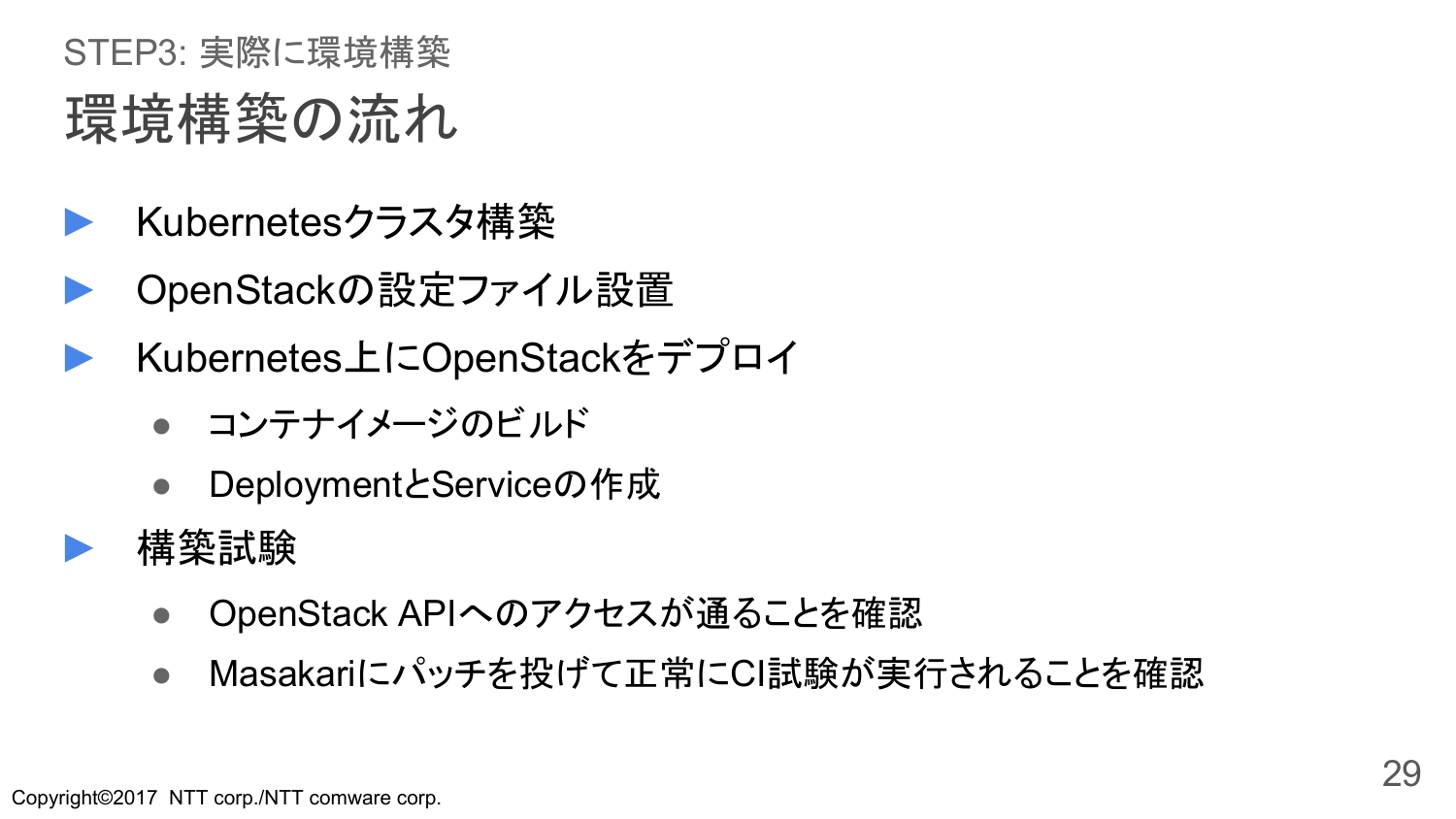#### STEP3: 実際に環境構築

# 構築したOpenStack on Kubernetes

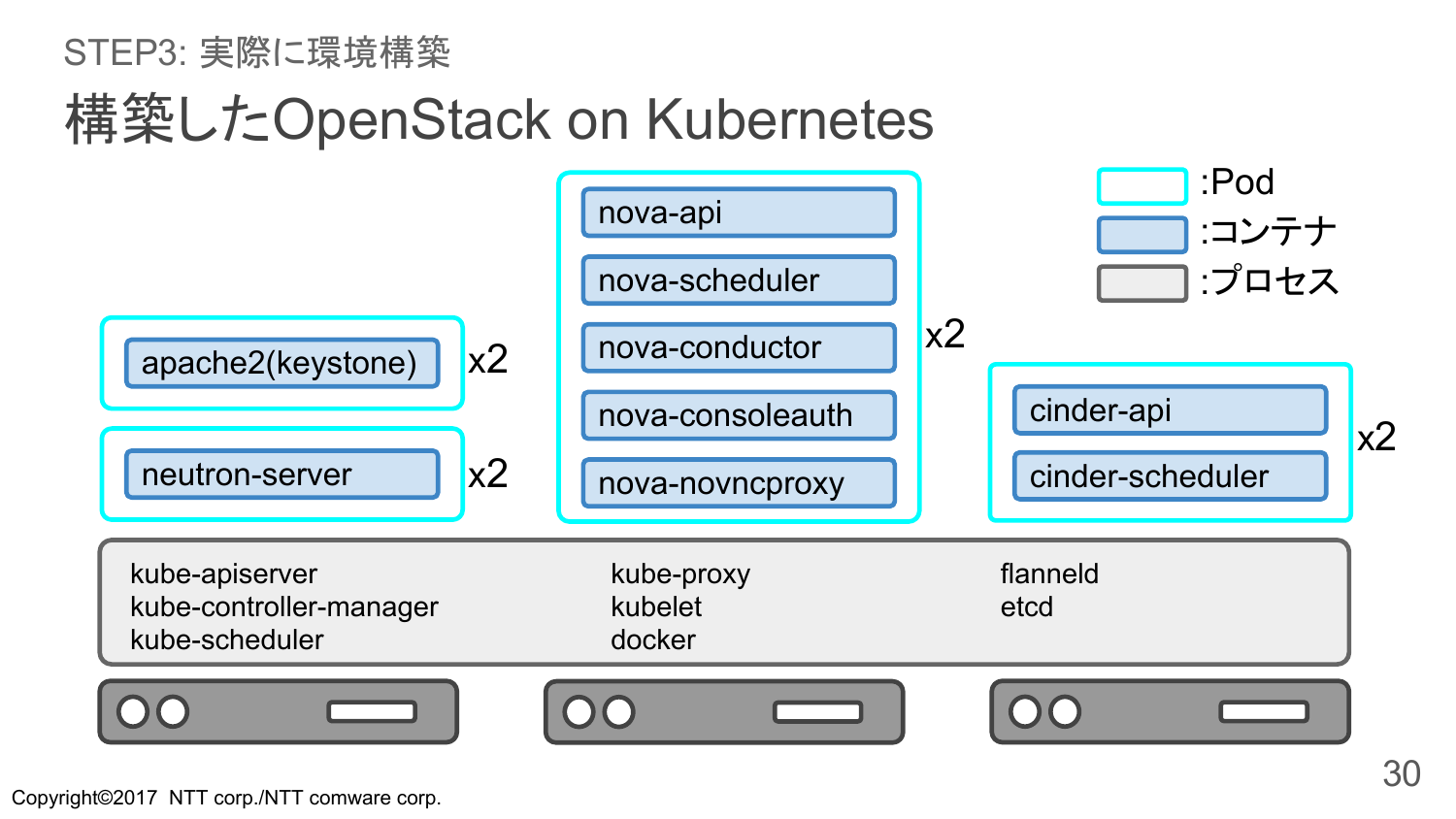# 結局, 導入してみてどうなった?

- Controllerノードの標準構成(相当)をKubernetesのみで実現できた
	- 従来䛾HAproxyやPacemaker䛾役割をKubernetesが担う
	- 系全体として䛿HAproxyとPacemakerに加えてKubernetes管理が増える
	- Kubernetes䛾学習コスト䛿もちろん必要
- 結局. 構築は楽になったか?
	- HAproxyやPacemaker䛾設定を実装する䛾に比較すると楽になった
		- DeploymentやServiceのyamlファイルの作成は HAproxyやPacemakerのconfファイル作成より容易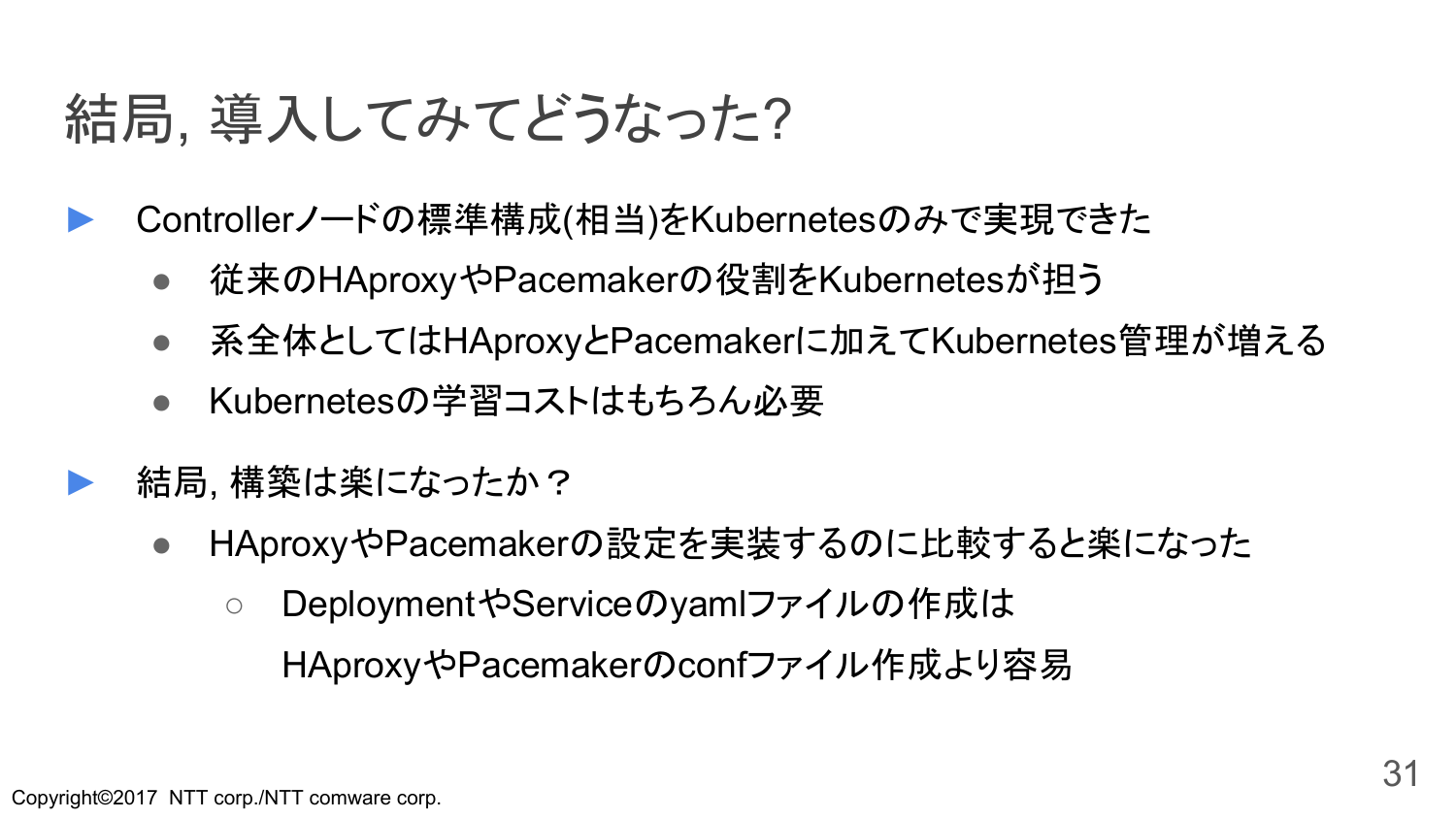# 0から始めるOpenStack on Kubernetesの運用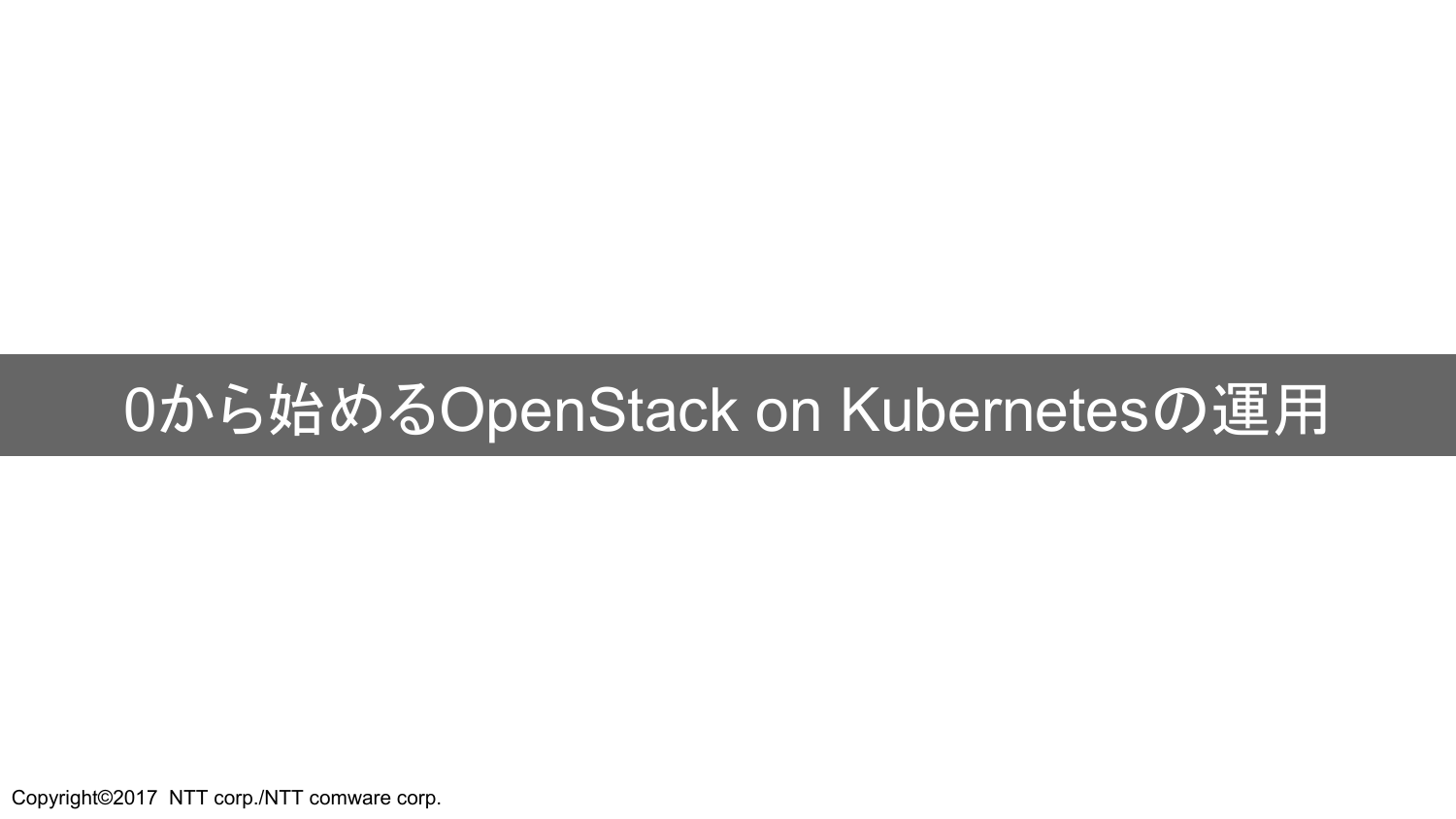



トラブル時の 解析、復旧 必要に応じた メンテナンス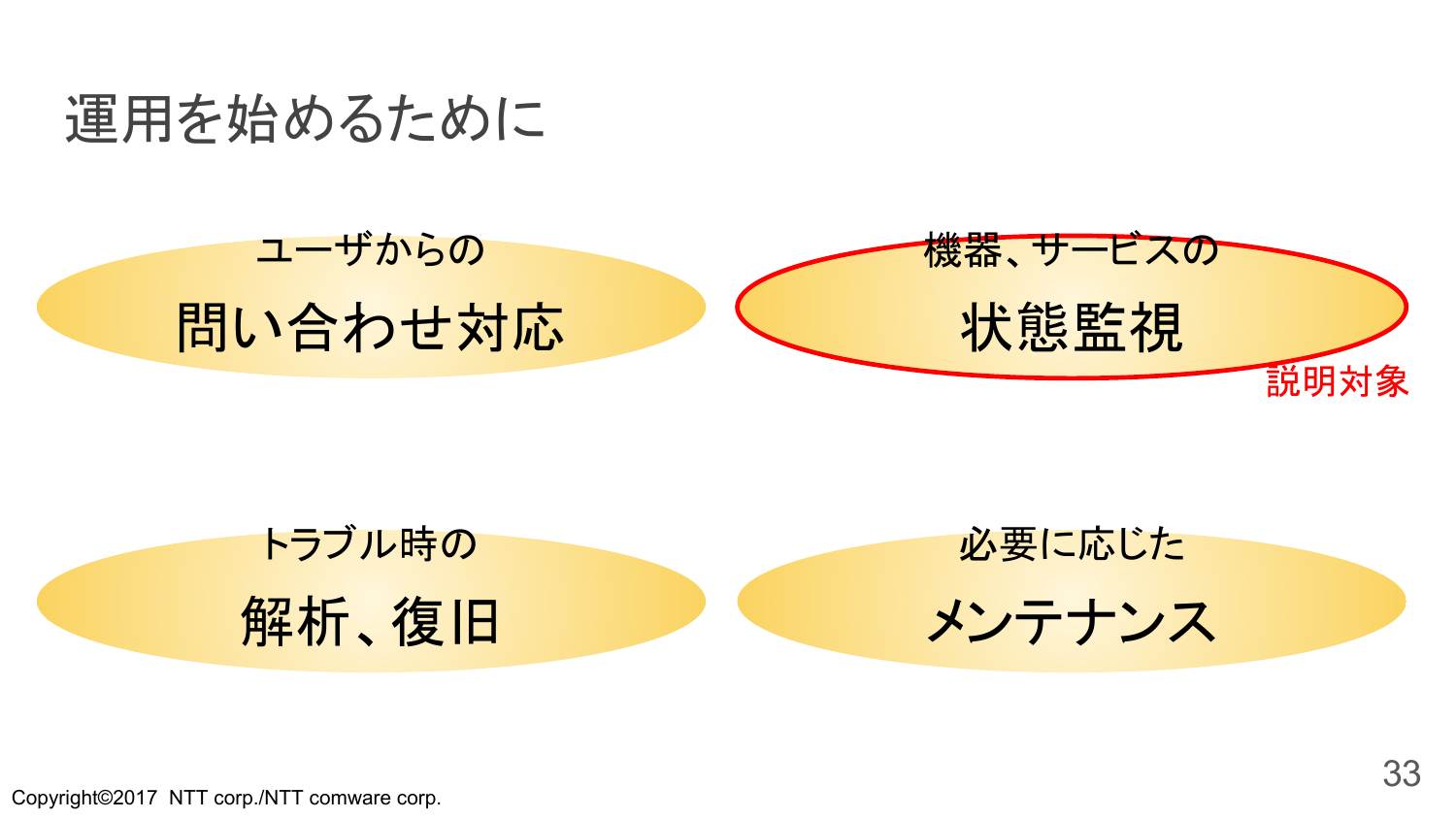

## OpenStack on Kubernetes監視までの道のり

#### **STEP1: 監視項目の決定**

● 故障を早期検知、異変を早期察知するための項目を精査

#### **STEP2:** 監視ツール䛾設計

監視項目をカバーする監視ツール設定を設計

#### **STEP3:** 実際に環境構築

監視環境を構築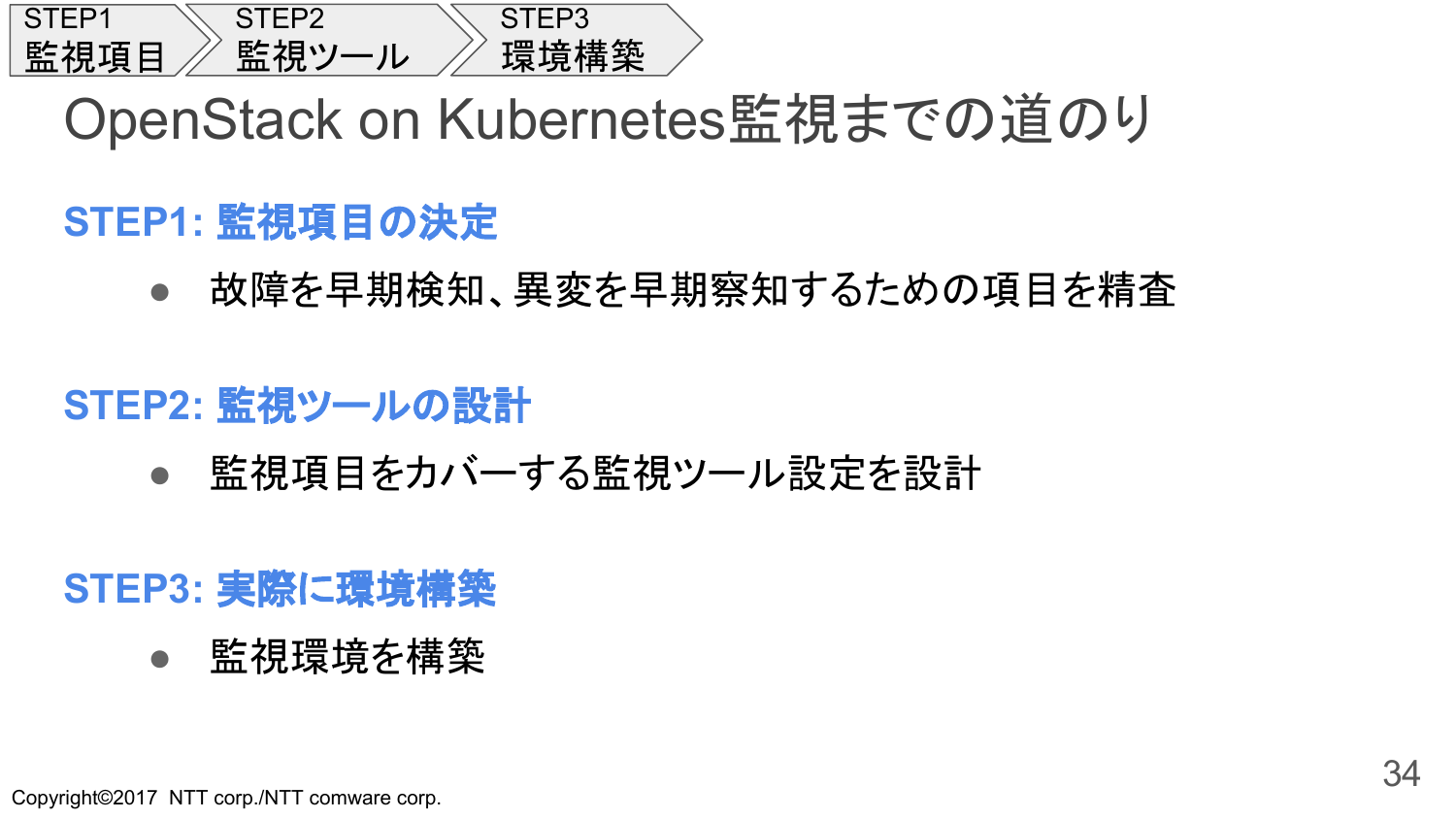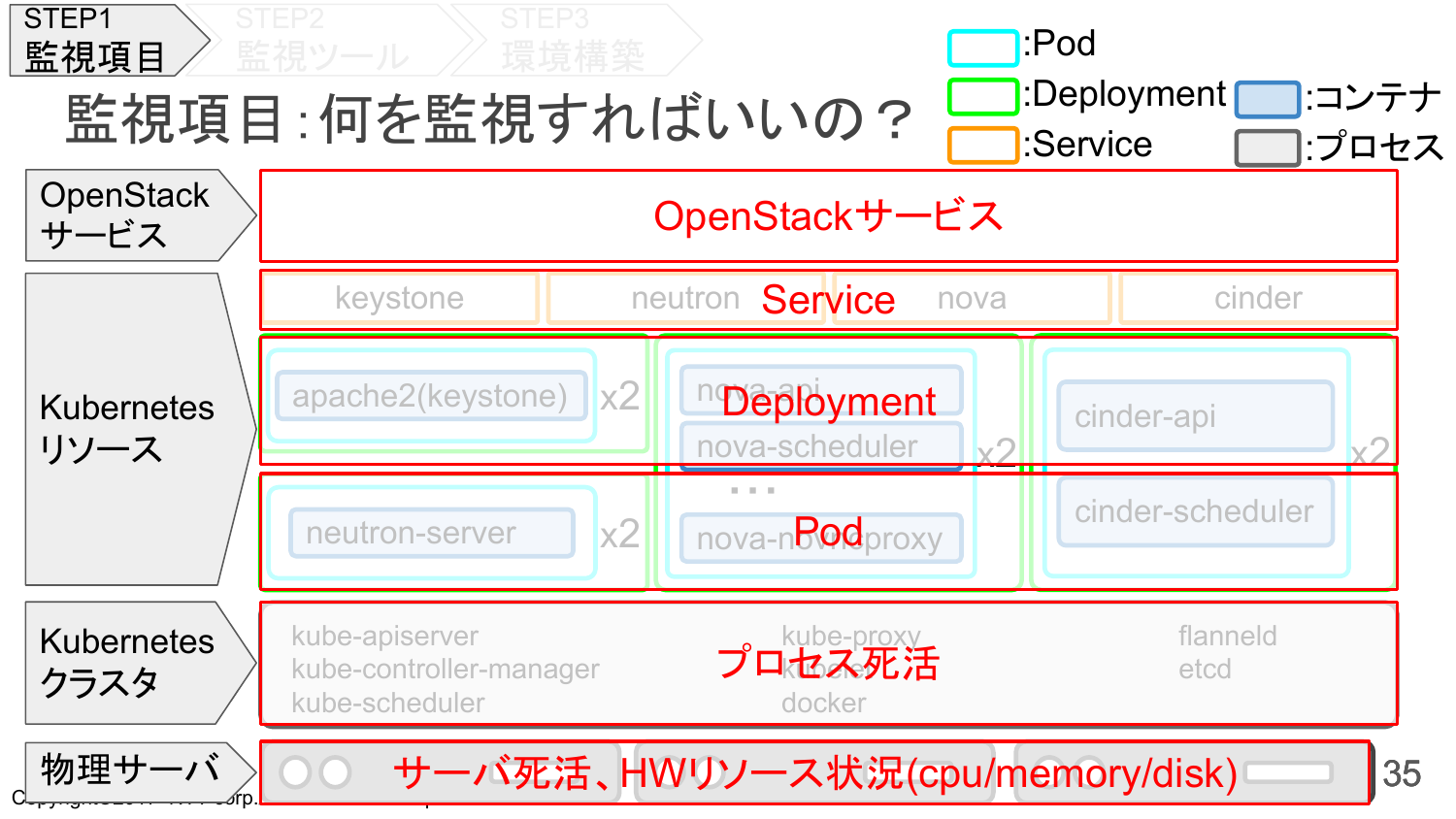

# 監視レベル:何が重要になるの?

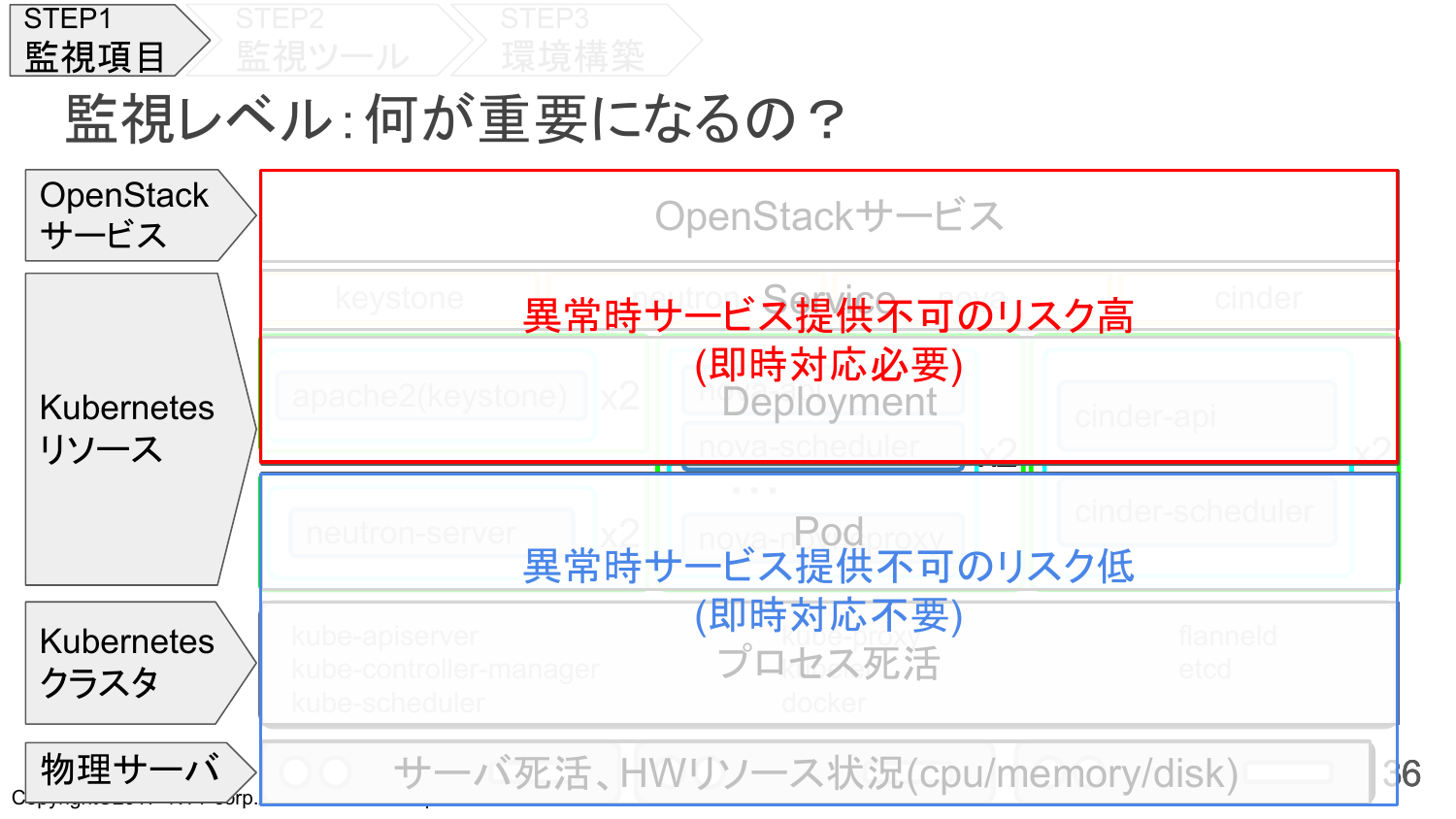

監視ツール:何を使えばいいの?

#### **Kubernetes**䛾監視に特別なツール䛿必須でない →OSSのZabbixで簡単に実現可能



| 提供層                                                   | 監視項目            | Zabbixでの実現    |
|-------------------------------------------------------|-----------------|---------------|
| サービス                                                  | OpenStackサービス状態 | 従来監視と同一       |
| <b>Kubernetes</b>                                     | Service状態       | 従来監視と異なる      |
| リソース                                                  | Deployment状態    |               |
|                                                       | Pod状態           |               |
| <b>Kubernetes</b><br>クラスタ                             | プロセス死活          | 従来監視と同様       |
| Copyright@2000 KTT corp./NTT comware corp. V死活、HWリソース |                 | 37<br>従来監視と同一 |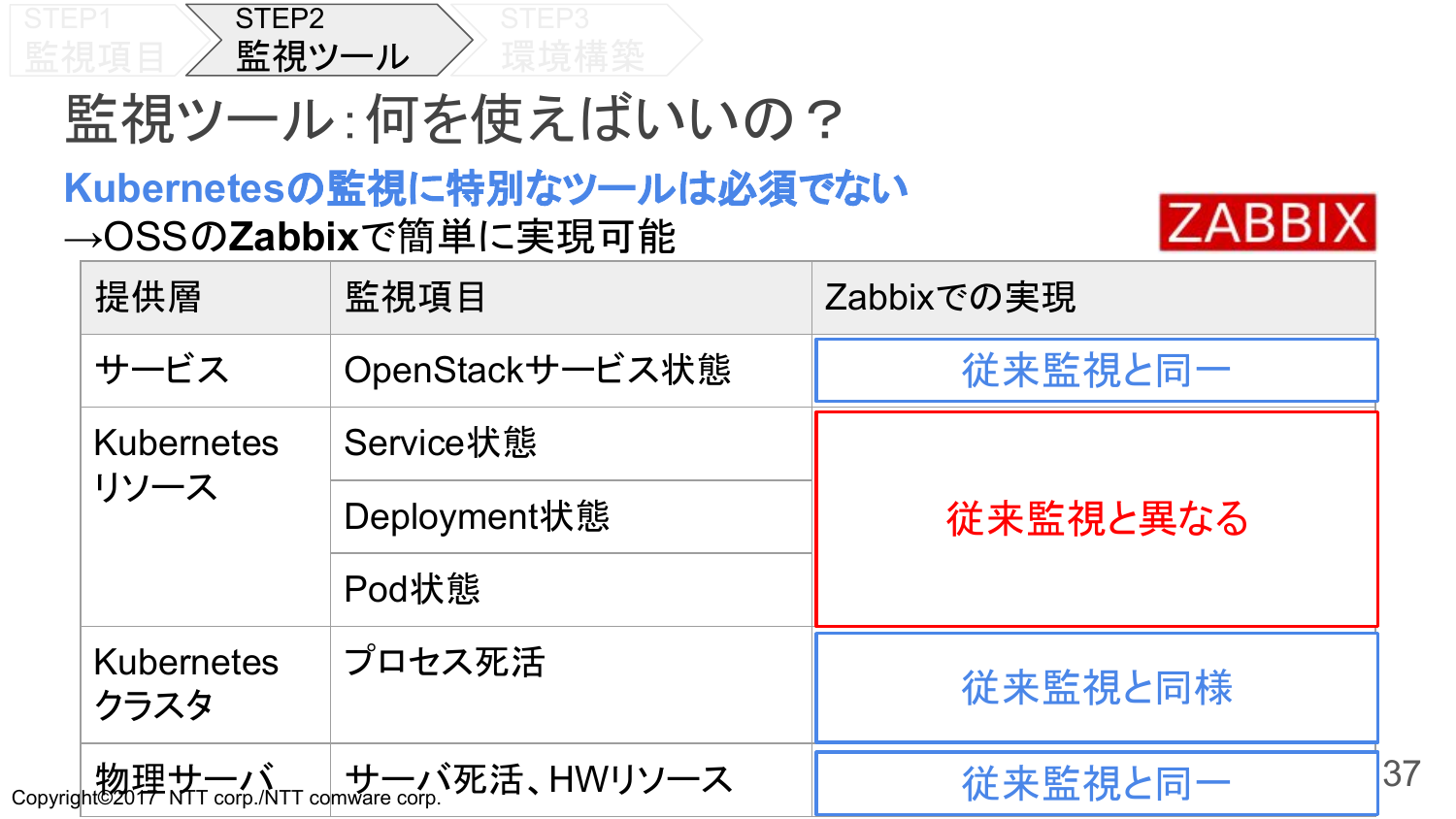

# 外部スクリプトで監視って、複雑なんでしょ?

### **いいえ、たった数十行のshellでできます**

- KubernetesのREST APIにHTTPアクセス
- レスポンスjsonから該当リソースの状態を抽出し、状態を出力するだけ

```
PODリソースの状態確認shellサンプル(一部抜粋)
```

```
1 PODS DATA=`curl -s $endpoint/api/v1/pods`
```

```
2 POD_LIST=`echo $PODS_DATA | jq '.items[].metadata.name'`
```
3 for pod\_name in \$POD\_LIST

 $4$  do

```
5 STATUS=`echo $PODS DATA | \
```
6 jq '.items[] | select(.metadata.name == '\$pod\_name')' | jq '.status.phase'`

echo \$pod\_name, \$STATUS

8 done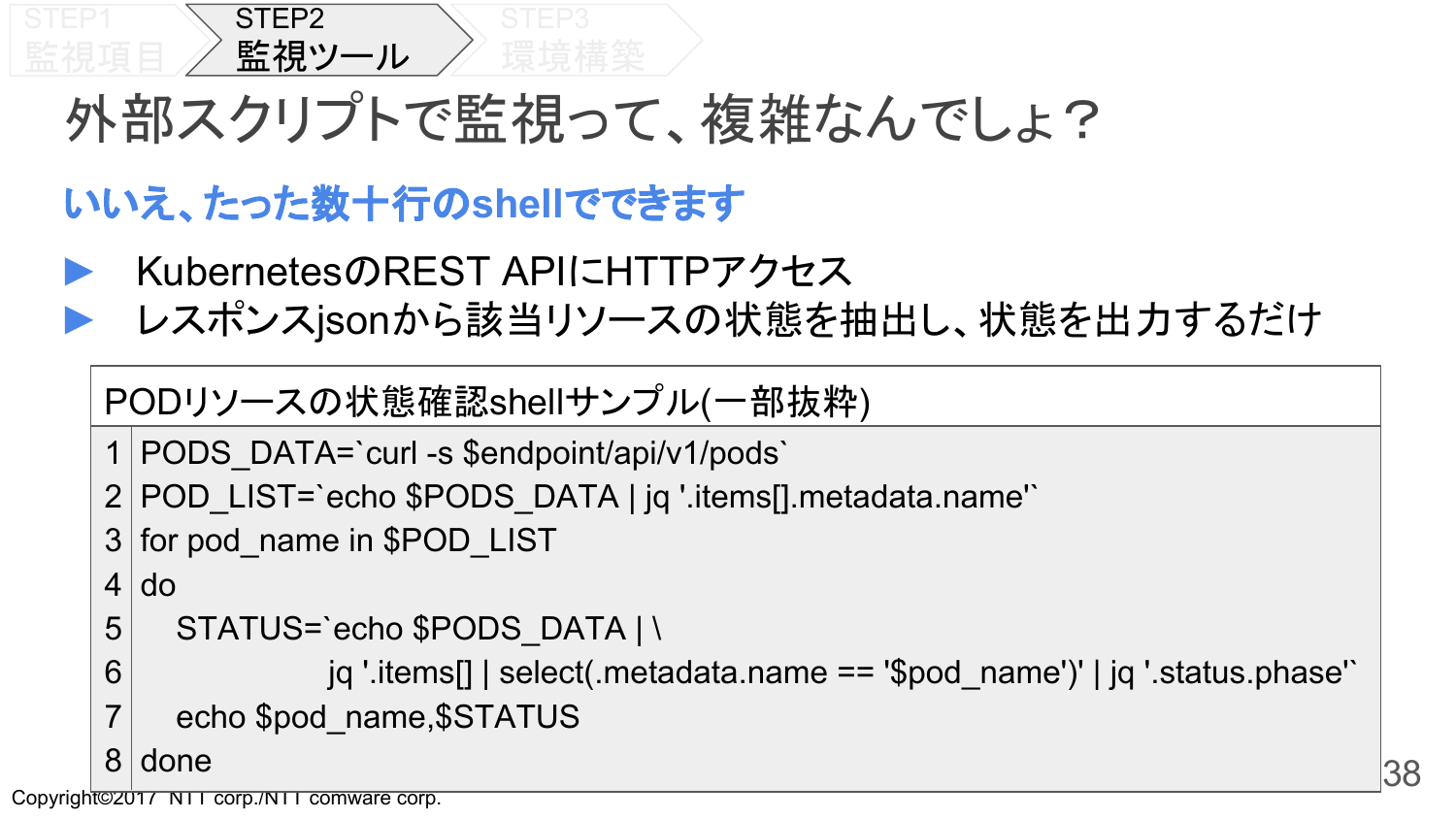

環境構築:構築の流れ

- 監視対象ノードにzabbix agentを導入
- 監視サーバで各監視項目を設定
	- 監視対象ノードの登録
	- 各層の監視項目を設定



zabbix\_server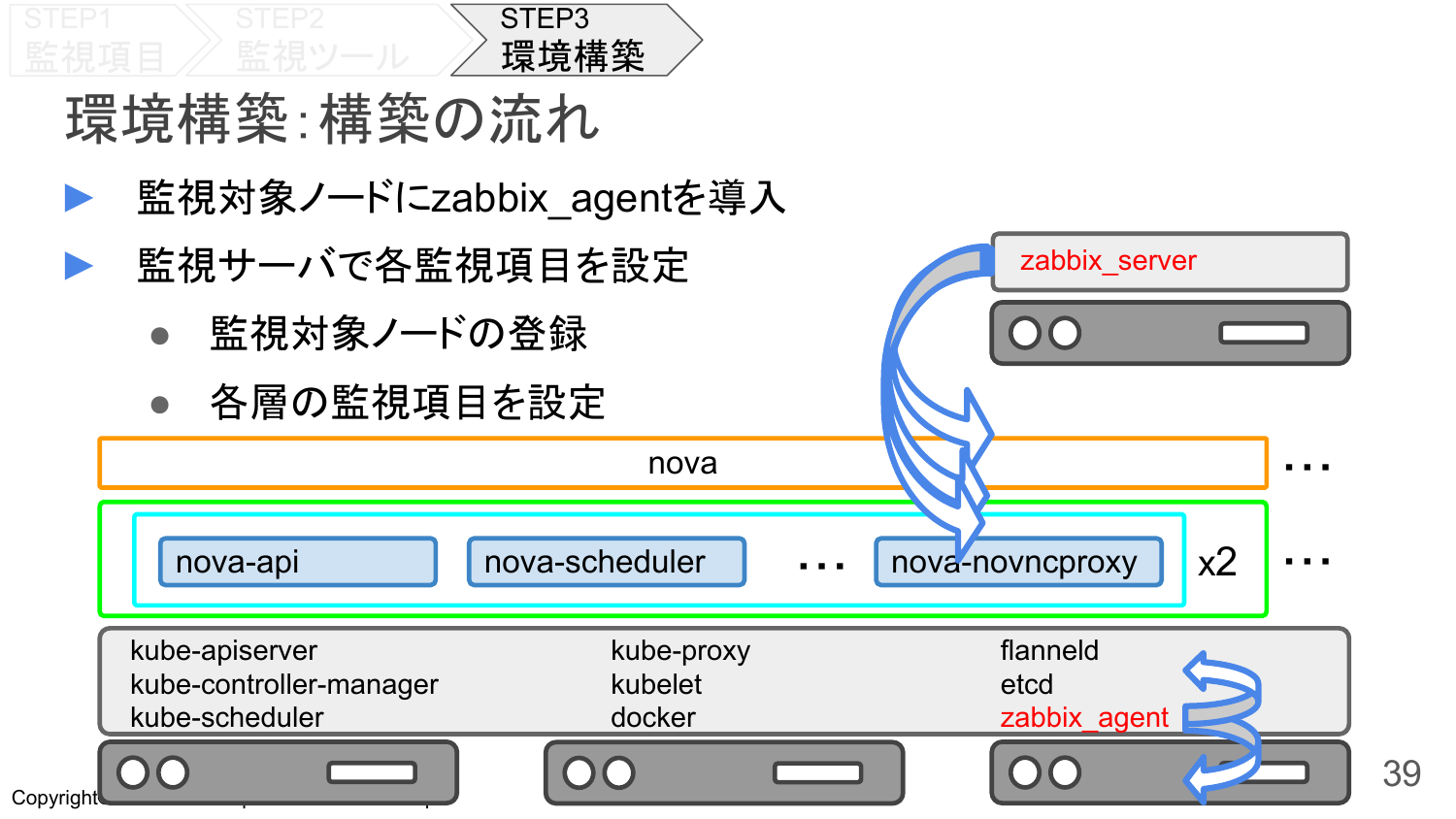# 「OpenStack」on Kubernetes監視のポイントは?

従来と同様の方法で監視を実現可能

Kubernetes化したOpenStackプロセスのプロセス監視は不要 (コンテナ内のプロセス死活はPOD状態に反映)

### Kubernetesクラスタのノード監視は一律の監視設定で良い

#### 事前の検証は必要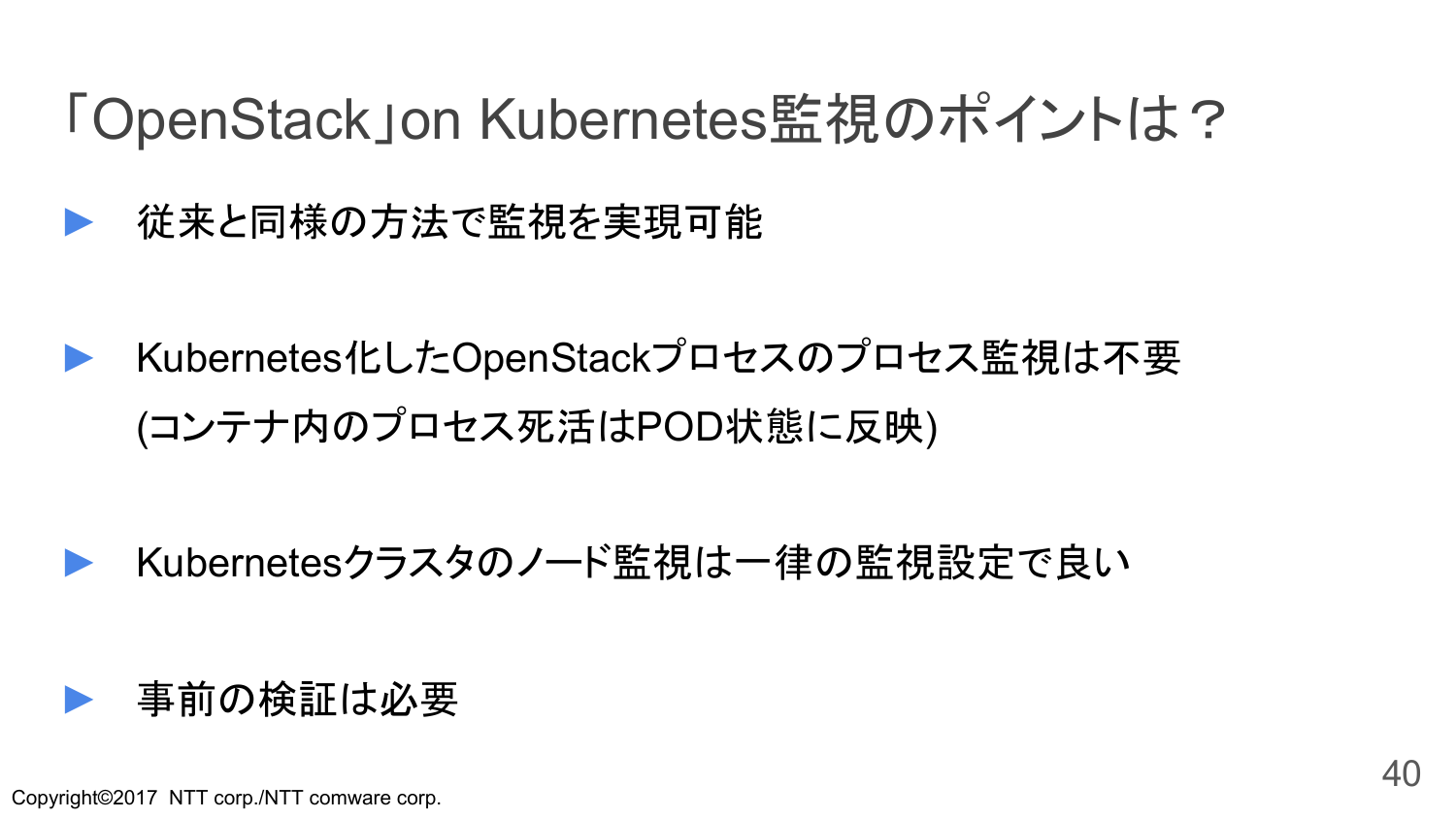# 結局,運用してみて楽になった?

### ► まだ分からない・・・

- Kubernetes化の後、故障が発生していない…
- Kubernetes化の後、増減設やupdateのメンテナンスが発生していない…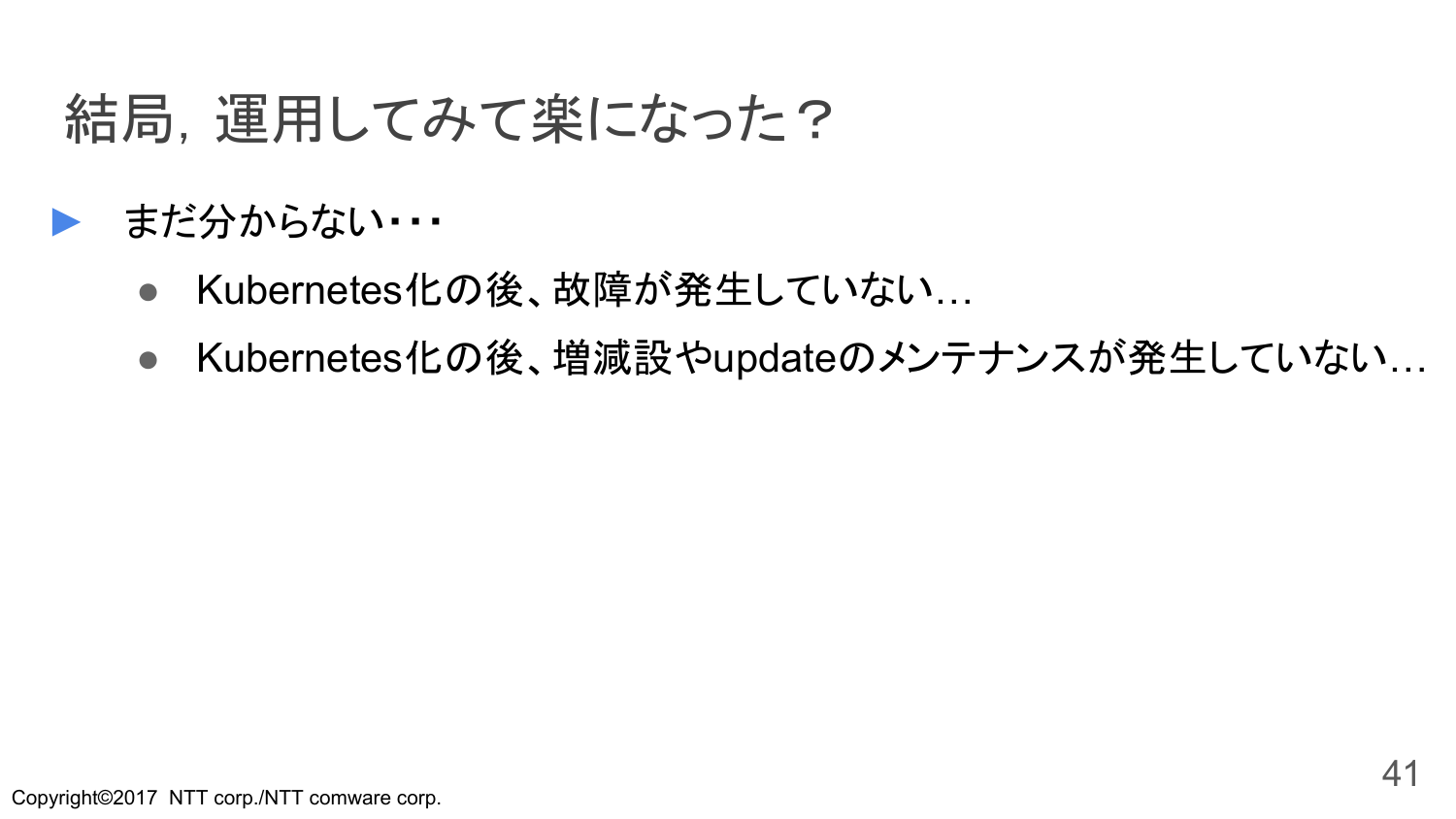# 0から始めたまとめ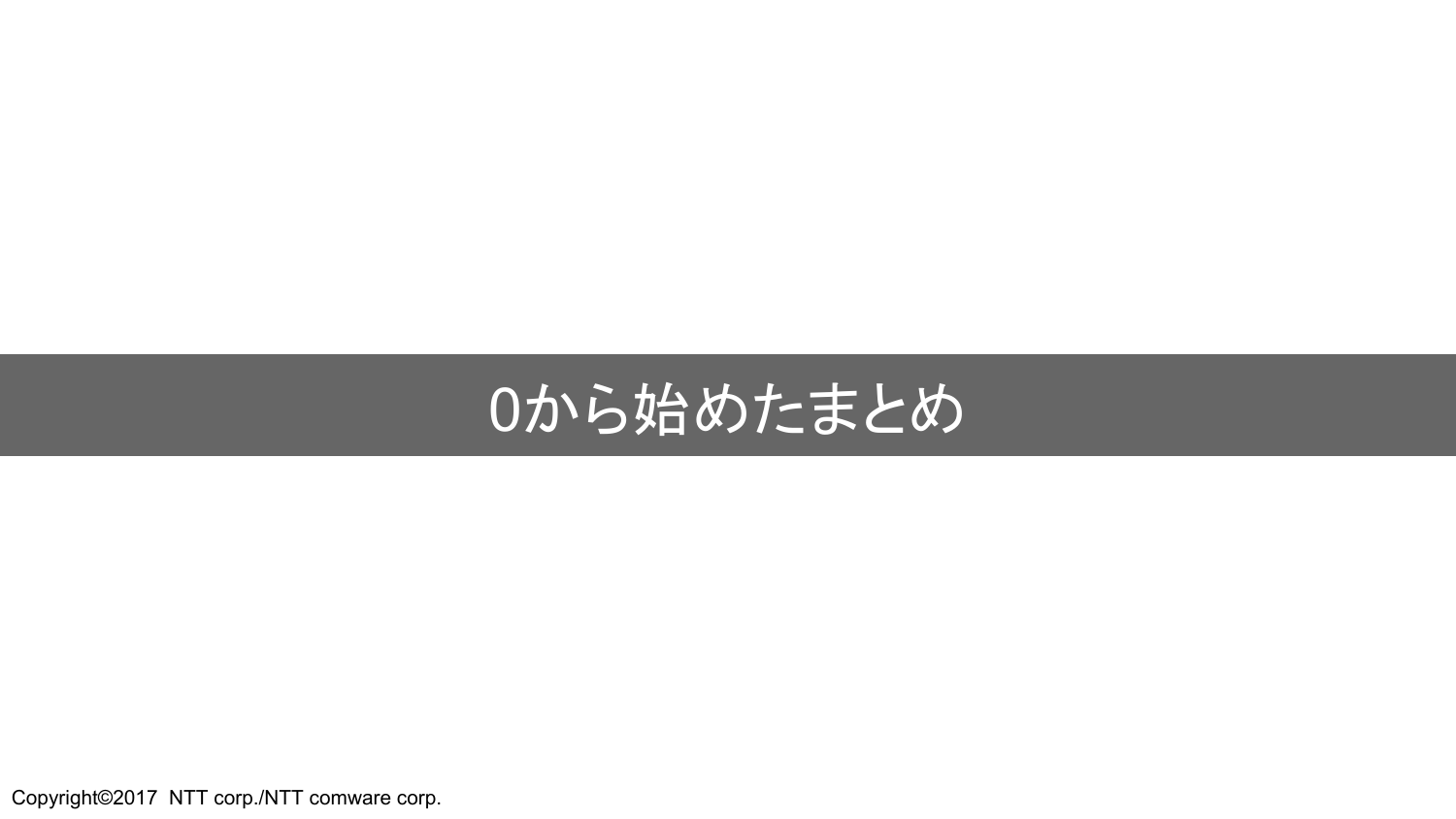

#### 結果:

- ► Kubernetesを使ってOpenStackを構築してみて「楽になった」か? 楽になった
- ▶ Kubernetesを使ってOpenStackを運用してみて「楽になった」か?
	- まだ分からない・・・

### 考察:

- ▶ どんな人(環境)に向いている?
	- プロセス配置まで厳密に管理したい運用者には, 向いていないかも... (大規模チームで䛾運用?)
	- プロセス配置の管理を気にしない運用者には, 向いているかも... (少数精鋭チームで䛾運用者?) <sup>43</sup>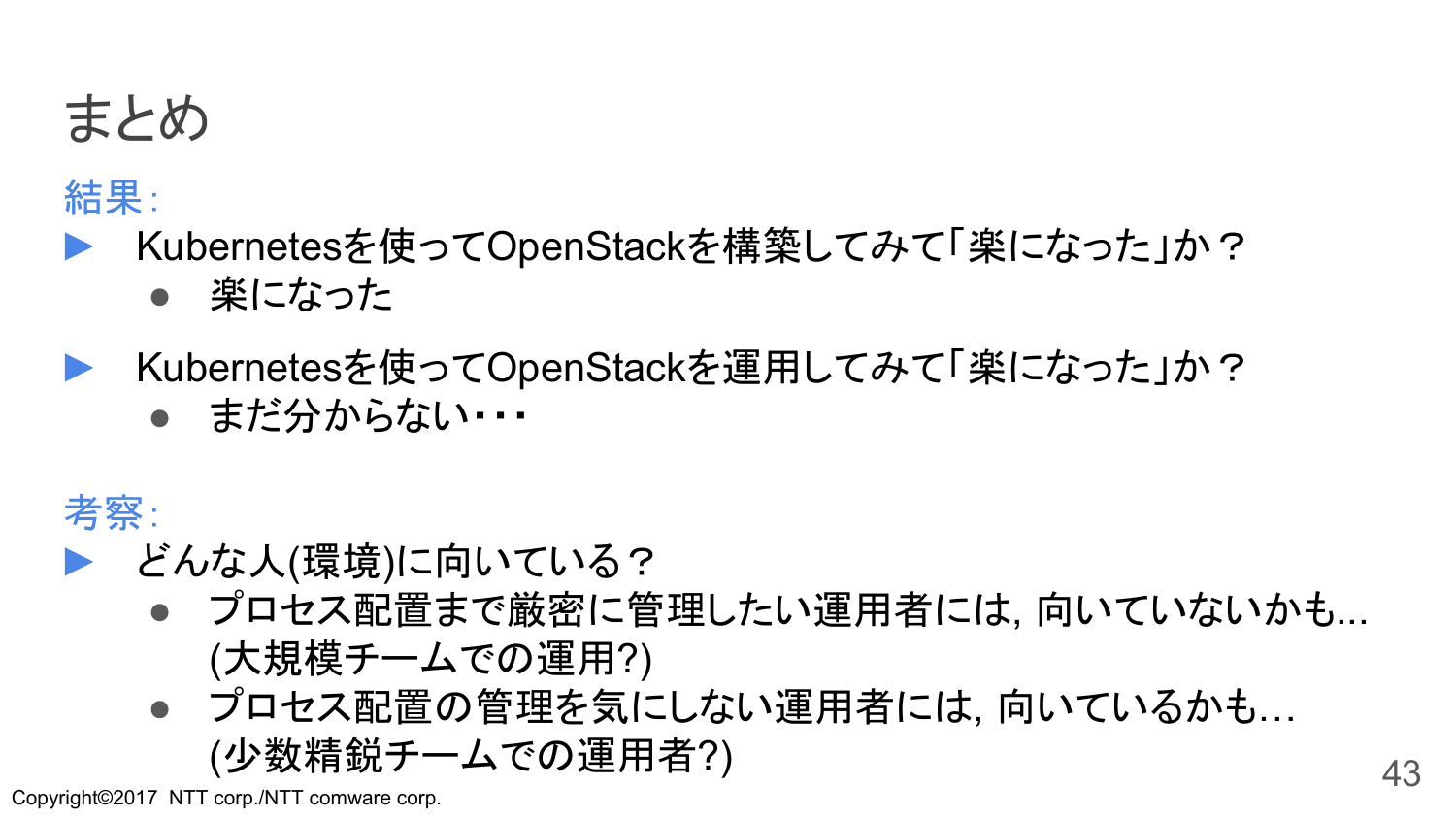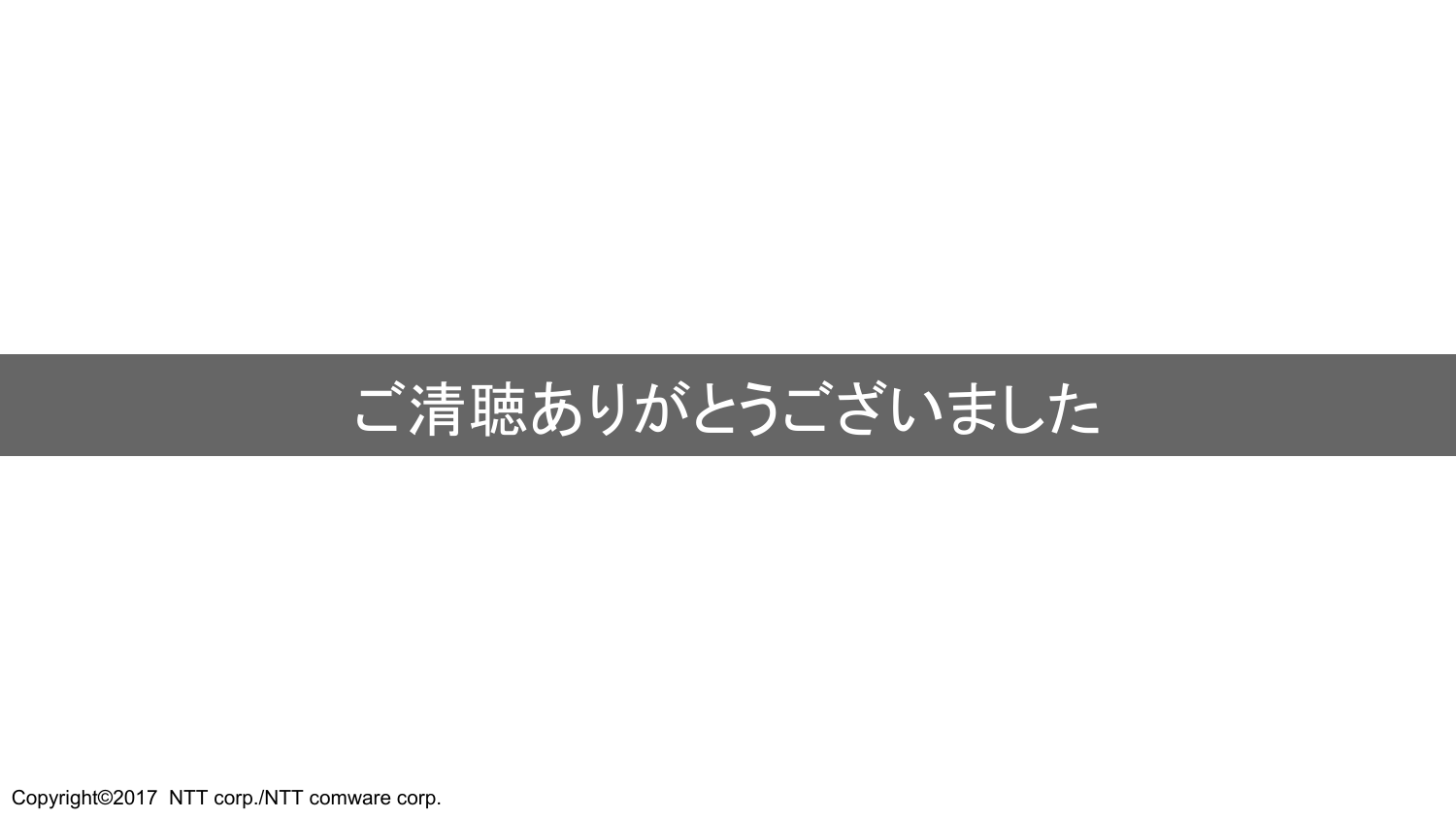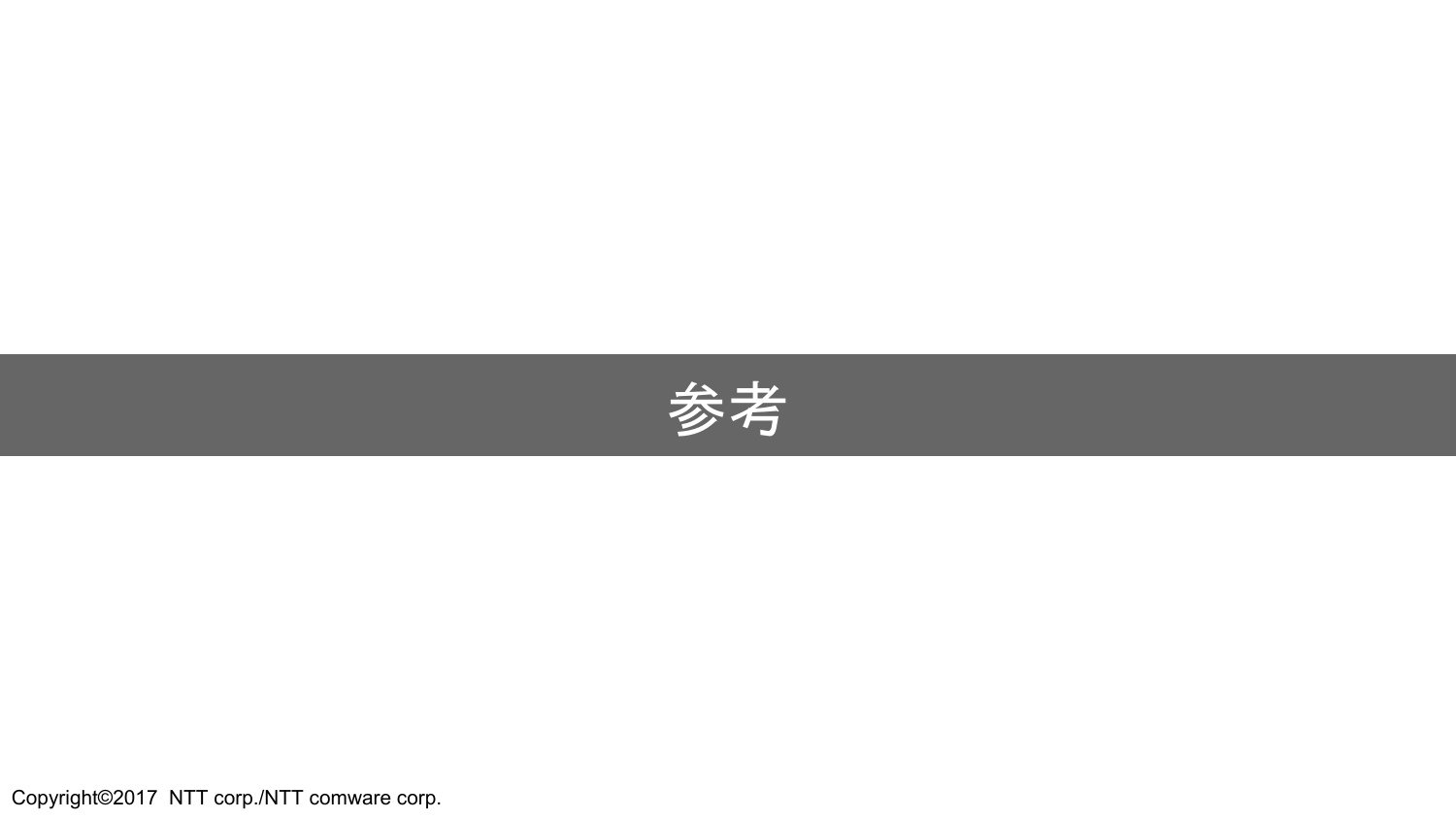## OpenStackに適用する際の注意点

- 追加で必要な運用作業も発生
	- 再deploy発生で、コンテナ上OpenStackプロセス䛾ホスト名が変わる

→定期的にNovaなどのDBから不要なホスト名を削除する作業が発生

| openstack@openstack:~\$ openstack compute service list |                                                      |                                                                                                          |                                                                |  |
|--------------------------------------------------------|------------------------------------------------------|----------------------------------------------------------------------------------------------------------|----------------------------------------------------------------|--|
| ID                                                     | Binary<br>+----+---------                            | Host                                                                                                     | $\sim$ snip $\sim$<br>----+--------+                           |  |
| 65<br>66<br>67<br>$~\sim$ snip $\sim$                  | nova-scheduler<br>nova-conductor<br>nova-consoleauth | nova-deployment-3169709093-5r5k2<br>nova-deployment-3169709093-tjll5<br>nova-deployment-3169709093-chqw8 | $\sim$ snip $\sim$<br>$\sim$ snip $\sim$<br>$\sim$ snip $\sim$ |  |

#### PodごとにKubernetesが付与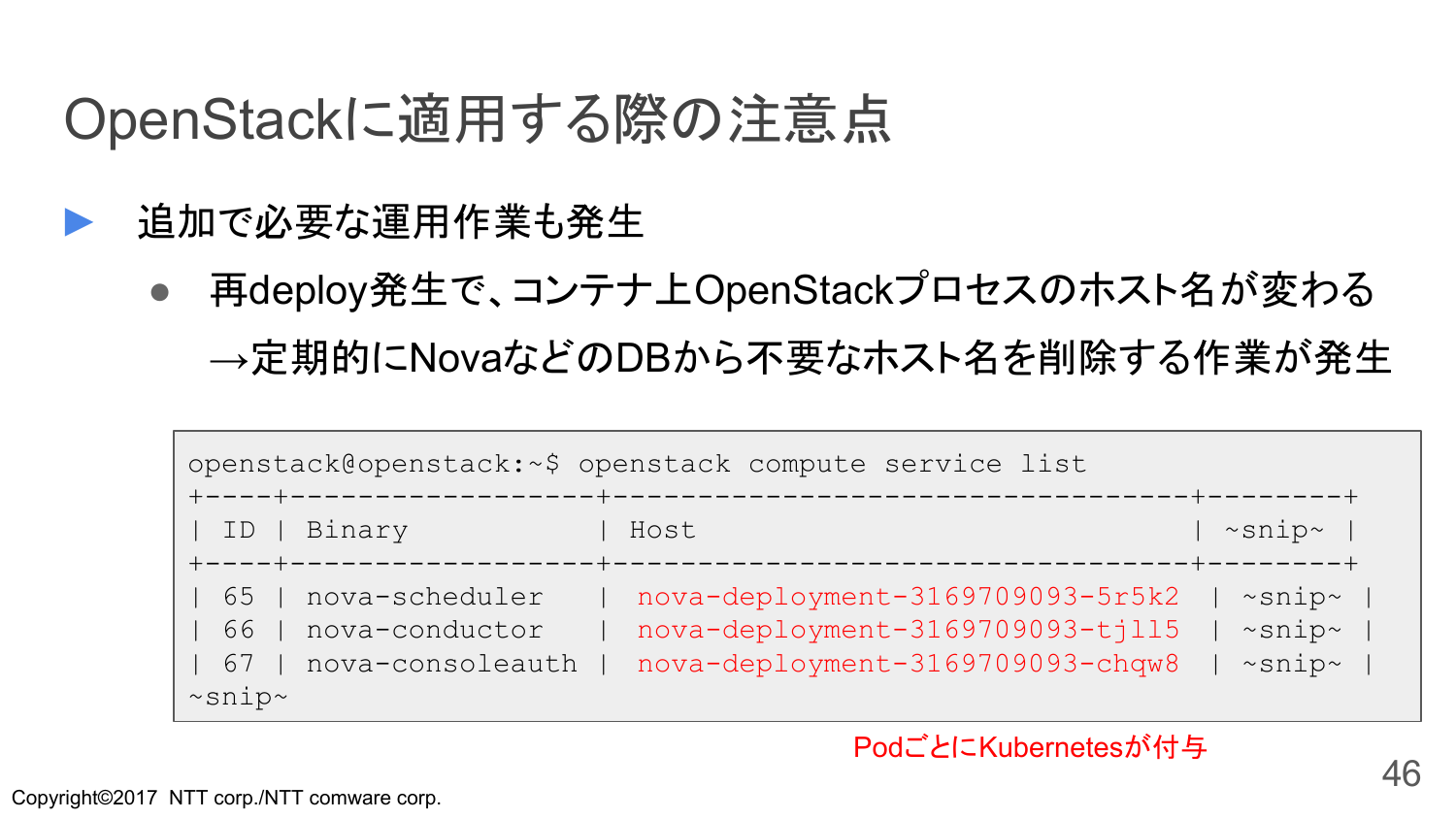# Dockerfile ~ Keystone

#### ● **keystone**

FROM ubuntu:16.04 RUN apt update && apt install -y software-properties-common \ && add-apt-repository cloud-archive:newton RUN apt update && apt install -y keystone apache2 libapache2-mod-wsgi ENV APACHE\_RUN\_USER=www-data ENV APACHE\_RUN\_GROUP=www-data ENV APACHE\_PID\_FILE=/var/run/apache2/apache2.pid ENV APACHE\_RUN\_DIR=/var/run/apache2 ENV APACHE\_LOCK\_DIR=/var/lock/apache2 ENV APACHE\_LOG\_DIR=/var/log/apache2 EXPOSE 5000 35357 CMD ["/usr/sbin/apache2", "-D", "FOREGROUND"]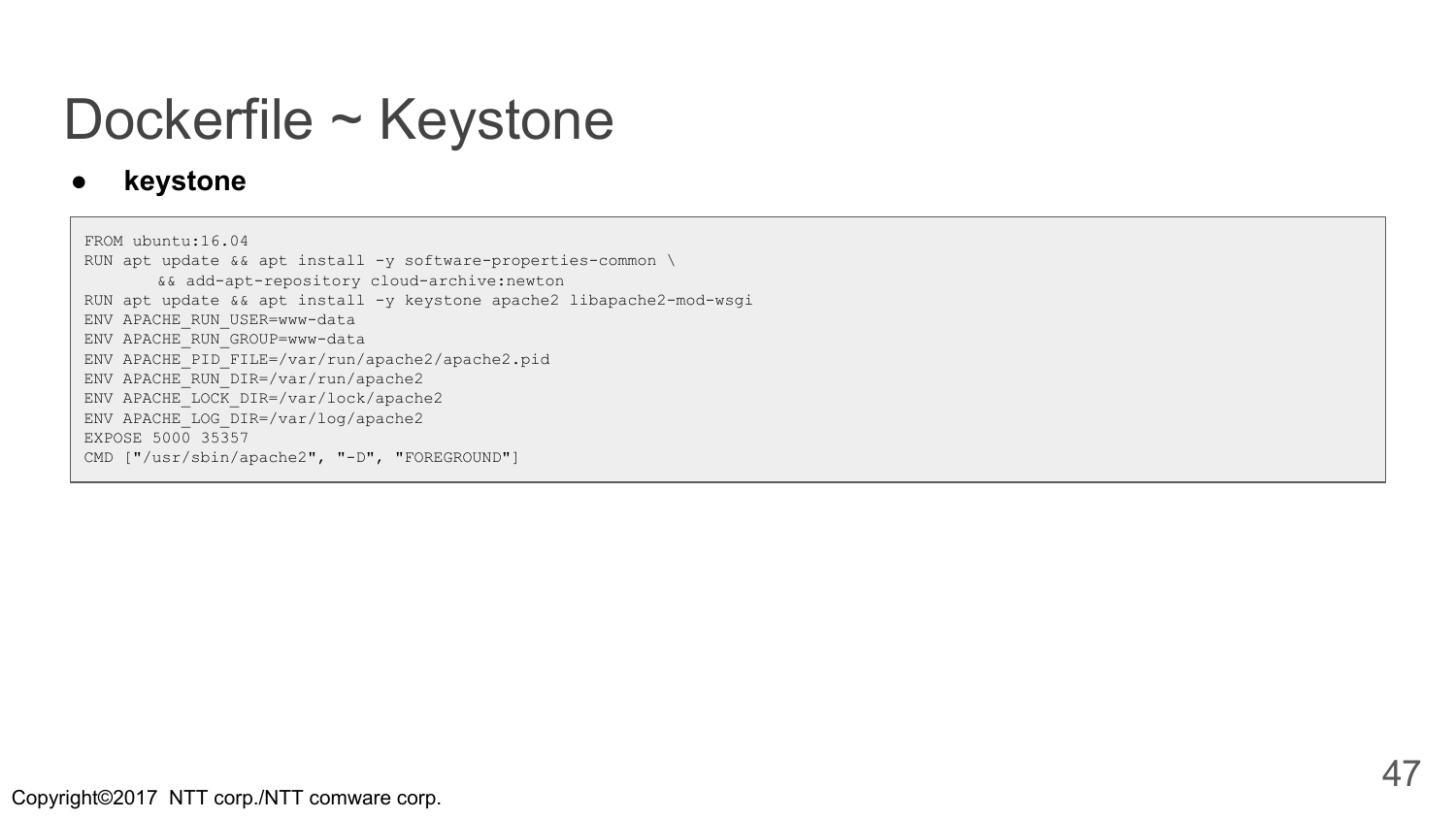# Dockerfile ~ Nova 1/2

#### ● **nova-api**

```
FROM ubuntu:16.04
RUN apt update & a apt install -y software-properties-common \
       && add-apt-repository cloud-archive:newton
RUN apt update && apt install -y nova-api
EXPOSE 8774
CMD ["/usr/bin/nova-api", "--config-file", "/etc/nova/nova.conf", "--log-file", "/var/log/nova/nova-api.log"]
```
#### ● **nova-scheduler**

```
FROM ubuntu:16.04
RUN apt update && apt install -y software-properties-common \
       && add-apt-repository cloud-archive:newton
RUN apt update && apt install -y nova-scheduler
CMD ["/usr/bin/nova-scheduler", "--config-file", "/etc/nova/nova.conf", "--log-file", "/var/log/nova/nova-scheduler.log"]
```
#### ● **nova-conductor**

```
FROM ubuntu:16.04
RUN apt update & apt install -y software-properties-common \
       && add-apt-repository cloud-archive:newton
RUN apt update && apt install -y nova-conductor
CMD ["/usr/bin/nova-conductor", "--config-file", "/etc/nova/nova.conf", "--log-file", "/var/log/nova/nova-conductor.log"]
```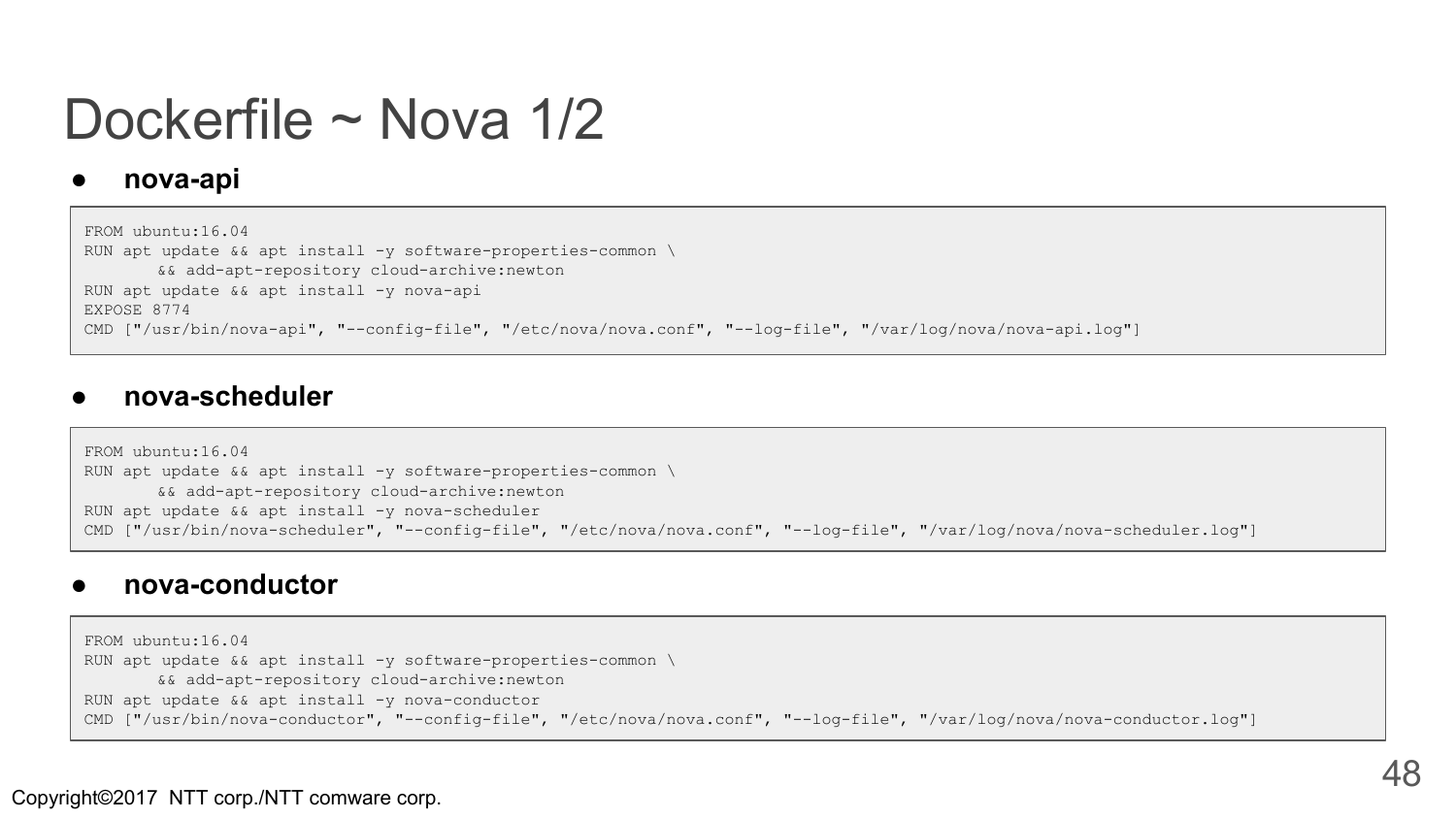## Dockerfile ~ Nova 2/2

#### ● **nova-novcnproxy**

```
FROM ubuntu:16.04
RUN apt update & a apt install -y software-properties-common \
       && add-apt-repository cloud-archive:newton
RUN apt update && apt install -y nova-novncproxy
EXPOSE 6080
CMD ["/usr/bin/nova-novncproxy", "--config-file", "/etc/nova/nova.conf", "--log-file", "/var/log/nova/nova-novncproxy.log"]
```
#### ● **nova-consoleauth**

```
FROM ubuntu:16.04
RUN apt update & apt install -y software-properties-common \
       && add-apt-repository cloud-archive:newton
RUN apt update && apt install -y nova-consoleauth
CMD ["/usr/bin/nova-consoleauth", "--config-file", "/etc/nova/nova.conf", "--log-file", "/var/log/nova/nova-consoleauth.log"]
```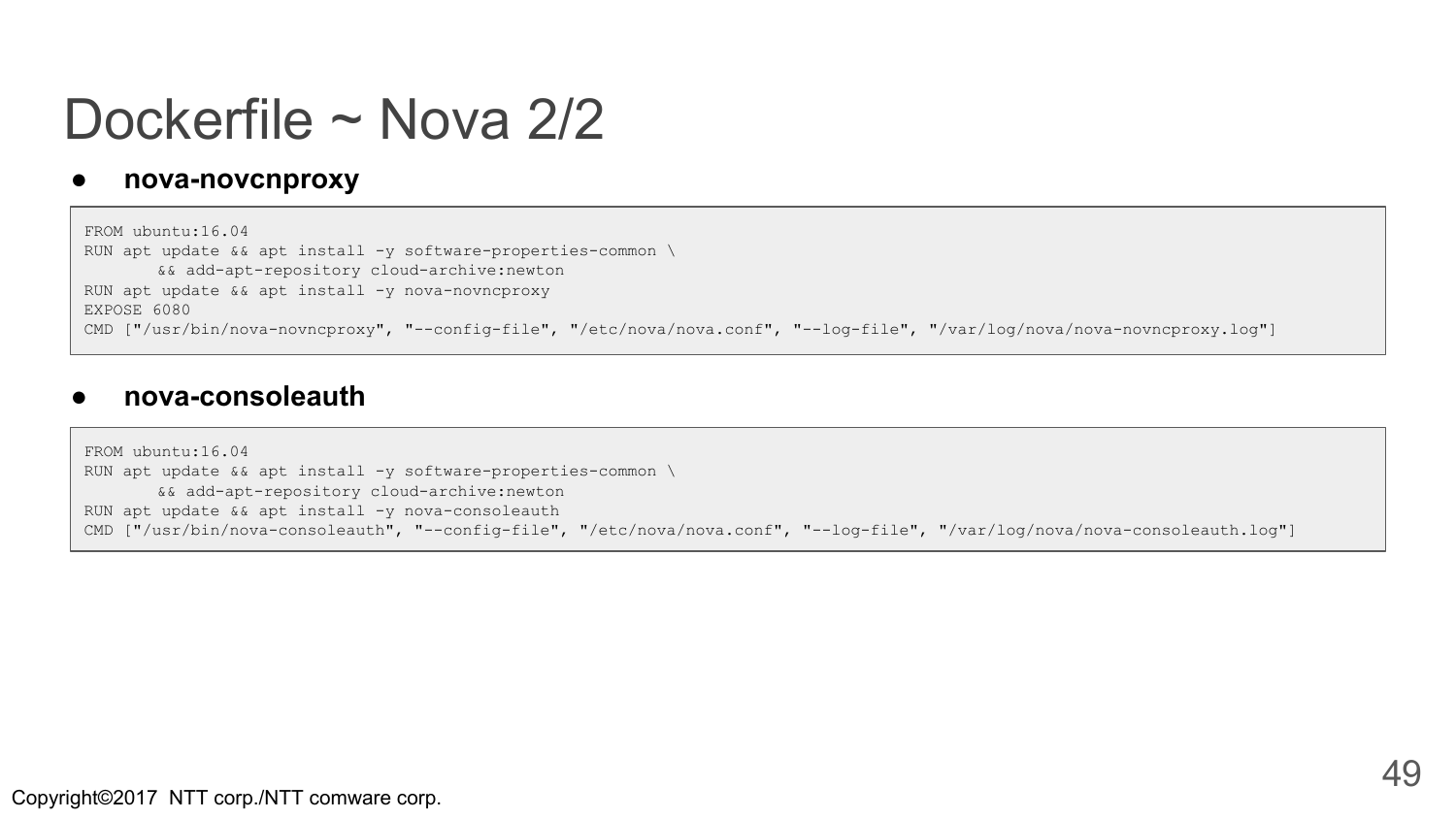## Dockerfile ~ Cinder

#### ● **cinder-api**

```
FROM ubuntu:16.04
RUN apt update & a apt install -y software-properties-common \
       && add-apt-repository cloud-archive:newton
RUN apt update && apt install -y cinder-api python-memcache
EXPOSE 8776
CMD ["/usr/bin/cinder-api", "--config-file", "/etc/cinder/cinder.conf", "--log-file", "/var/log/cinder/cinder-api.log"]
```
#### ● **cinder-scheduler**

```
FROM ubuntu:16.04
RUN apt update && apt install -y software-properties-common \
       && add-apt-repository cloud-archive:newton
RUN apt update && apt install -y cinder-scheduler
CMD ["/usr/bin/cinder-scheduler", "--config-file", "/etc/cinder/cinder.conf", "--log-file", 
"/var/log/cinder/cinder-scheduler.log"]
```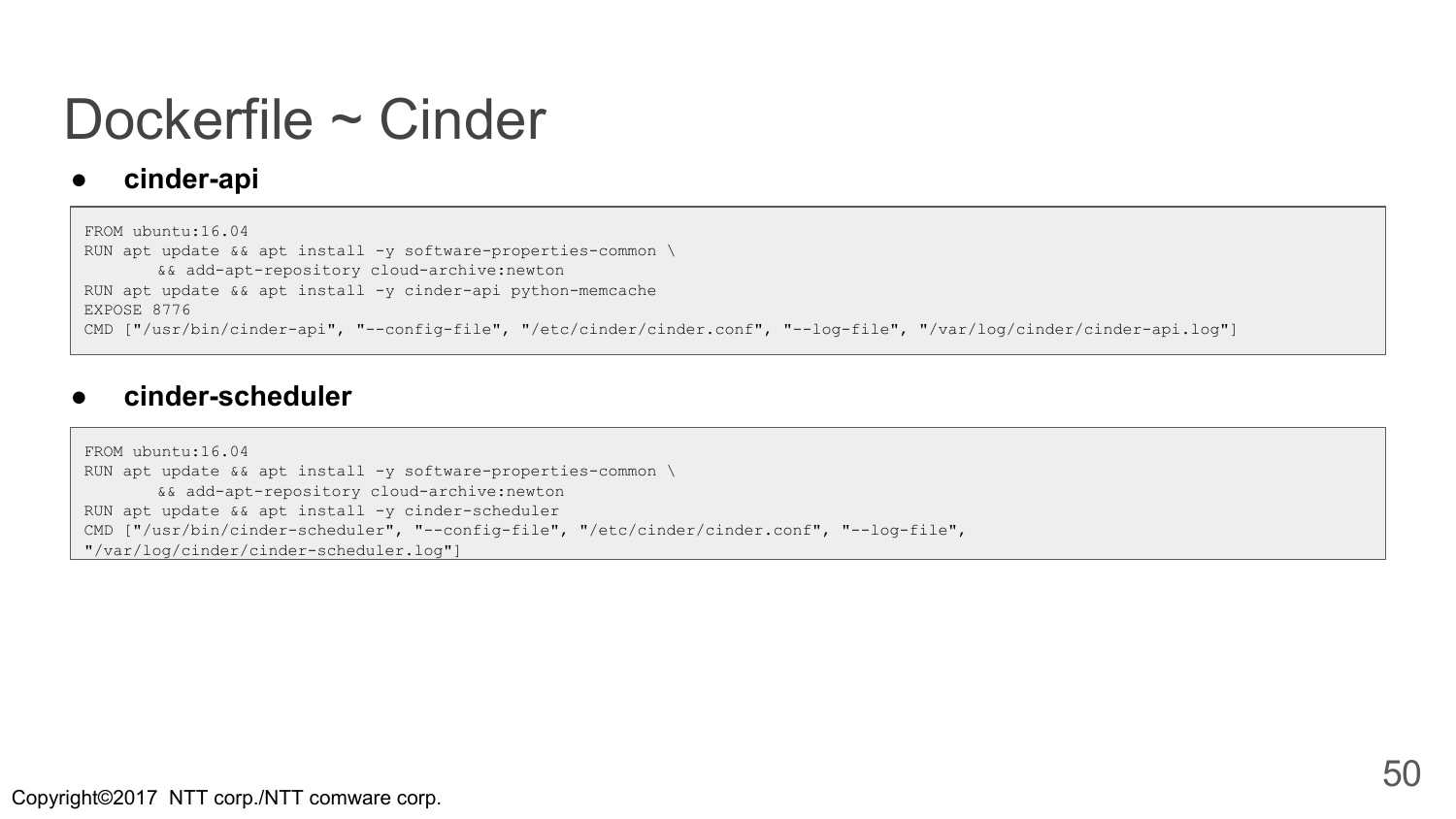## Dockerfile ~ Neutron

#### ● **neutron-server**

```
FROM ubuntu:16.04
RUN apt update && apt install -y software-properties-common \
       && add-apt-repository cloud-archive:newton
RUN apt update && apt install -y neutron-server
EXPOSE 9696
CMD ["/usr/bin/neutron-server", "--config-file", "/etc/neutron/neutron.conf", "--config-file", 
"/etc/neutron/plugins/ml2/ml2_conf.ini", "--log-file", "/var/log/neutron/neutron-server.log"]
```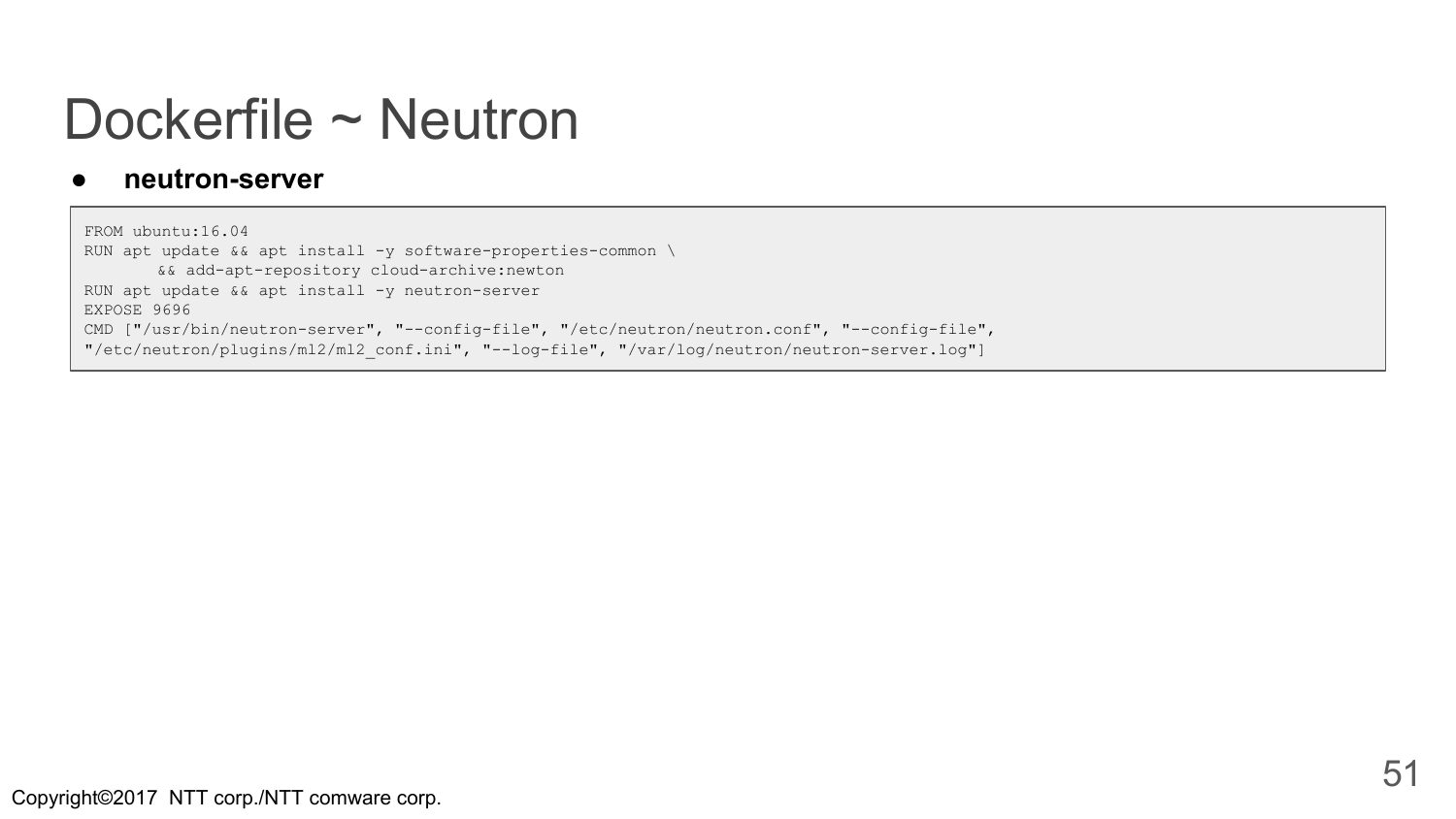# Deployment ~ Keystone

● **keystone-deployment.yaml**

```
---
apiVersion: extensions/v1beta1
kind: Deployment
metadata:
   name: keystone-deployment
spec:
   replicas: 2
   template:
        metadata:
         labels:
         app: keystone
        spec:
         containers:
         - name: keystone
        image: <your repo IP>:<port>/keystone:newton
         volumeMounts:
         - name: keystone
         mountPath: /etc/keystone
         - name: apache2
         mountPath: /etc/apache2
         ports:
         - containerPort: 5000
         name: public
         - containerPort: 35357
         name: admin
         volumes:
         - name: keystone
```
 hostPath: path: /etc/k8s/keystone - name: apache2 hostPath: path: /etc/k8s/apache2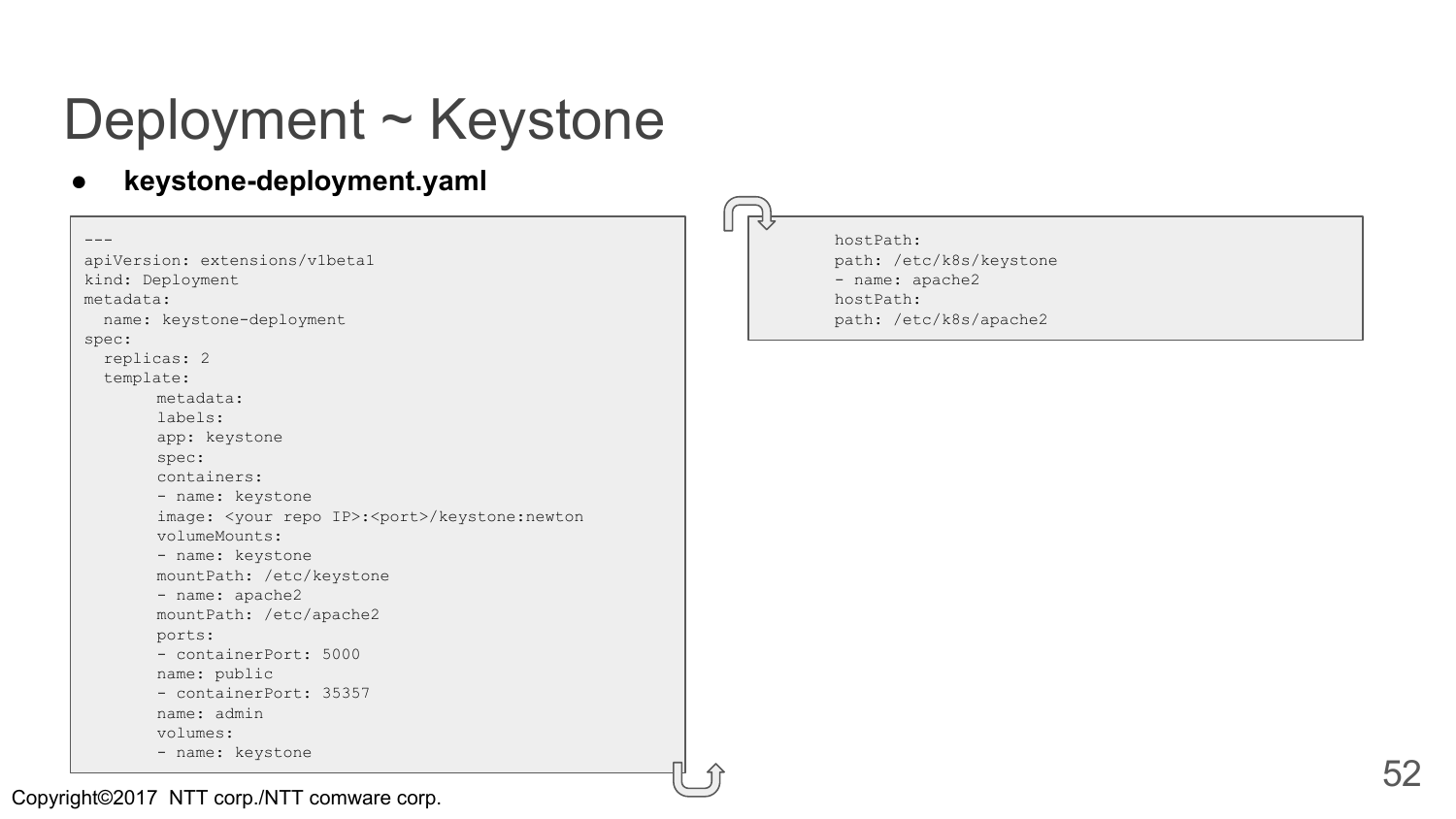# Deployment ~ Nova

● **nova-deployment.yaml**

|                                                                        | トゾ<br>ш                                                                 |
|------------------------------------------------------------------------|-------------------------------------------------------------------------|
|                                                                        | volumeMounts:                                                           |
| apiVersion: extensions/v1beta1                                         | - name: nova                                                            |
| kind: Deployment                                                       | mountPath: /etc/nova                                                    |
| metadata:                                                              | - name: nova-conductor                                                  |
| name: nova-deployment                                                  | image: < your repo IP>: <port>/nova-conductor: newton</port>            |
| spec:                                                                  | volumeMounts:                                                           |
| replicas: 2                                                            | - name: nova                                                            |
| template:                                                              | mountPath: /etc/nova                                                    |
| metadata:                                                              | - name: nova-novncproxy                                                 |
| labels:                                                                | image: <your ip="" repo="">:<port>/nova-novncproxy:newton</port></your> |
| app: nova                                                              | volumeMounts:                                                           |
| spec:                                                                  | - name: nova                                                            |
| hostNetwork: true                                                      | mountPath: /etc/nova                                                    |
| containers:                                                            | ports:                                                                  |
| - name: nova-api                                                       | - containerPort: 6080                                                   |
| image: <your ip="" repo="">:<port>/nova-api:newton</port></your>       | - name: nova-consoleauth                                                |
| volumeMounts:                                                          | image: <your repo<="" td=""></your>                                     |
| - name: nova                                                           | IP>: <port>/nova-consoleauth:newton</port>                              |
| mountPath: /etc/nova                                                   | volumeMounts:                                                           |
| ports:                                                                 | - name: nova                                                            |
| - containerPort: 8774                                                  | mountPath: /etc/nova                                                    |
| securityContext:                                                       | volumes:                                                                |
| privileged: true                                                       | - name: nova                                                            |
| - name: nova-scheduler                                                 | hostPath:                                                               |
| image: <your ip="" repo="">:<port>/nova-scheduler:newton</port></your> | path: /etc/k8s/nova                                                     |

 $\bigcap$ 

 $\overline{\phantom{0}}$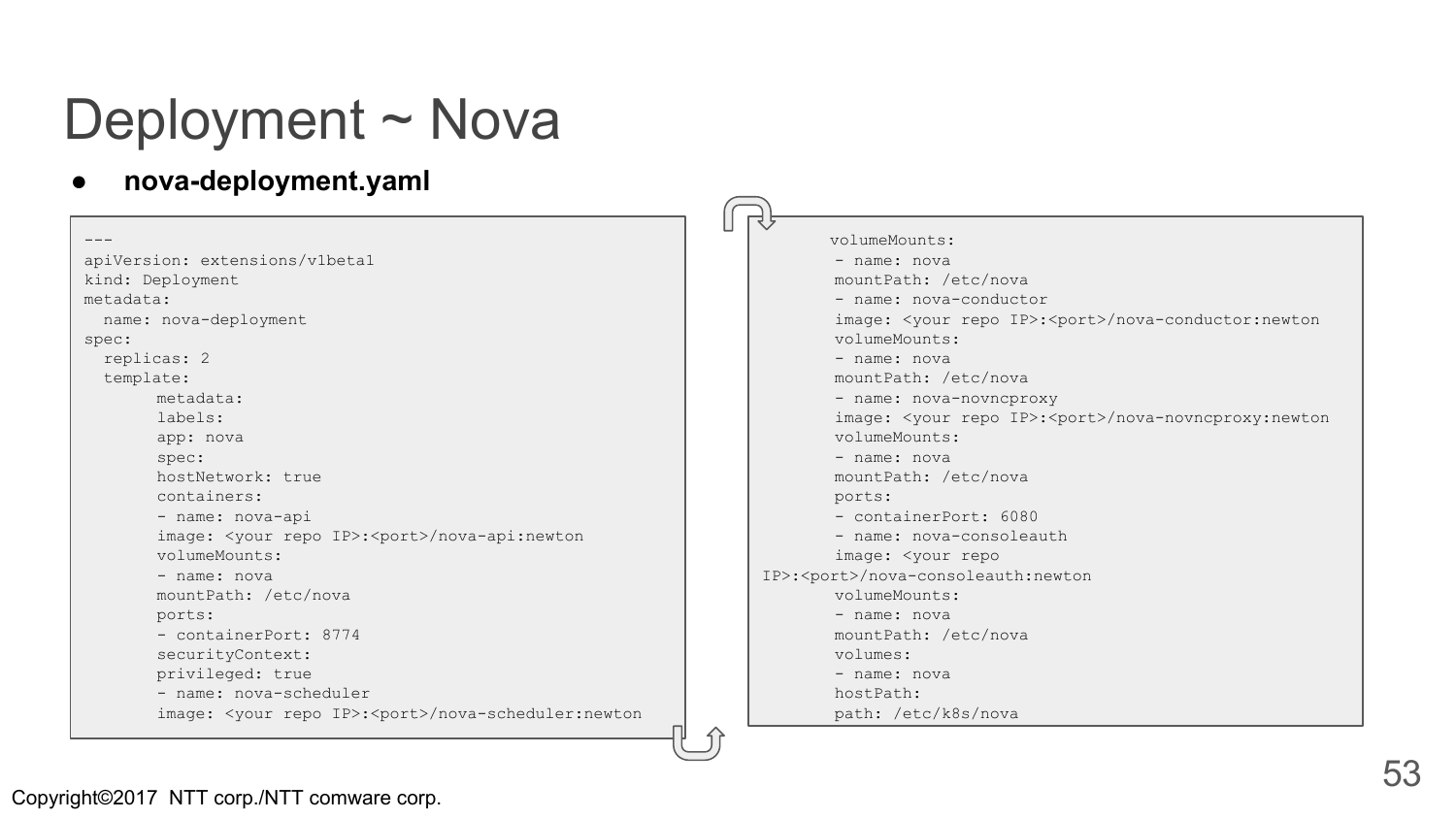# Deployment ~ Cinder

● **cinder-deployment.yaml**

```
---
apiVersion: extensions/v1beta1
kind: Deployment
metadata:
  name: cinder-deployment
spec:
  replicas: 2
   template:
       metadata:
        labels:
        app: cinder
       spec:
         containers:
        - name: cinder-api
       image: <your repo IP>:<port>/cinder-api:newton
        volumeMounts:
        - name: cinder
        mountPath: /etc/cinder
        ports:
         - containerPort: 8776
        - name: cinder-scheduler
        image: <your repo 
IP>:<port>/cinder-scheduler:newton
         volumeMounts:
```
 - name: cinder mountPath: /etc/cinder volumes: - name: cinder hostPath: path: /etc/k8s/cinder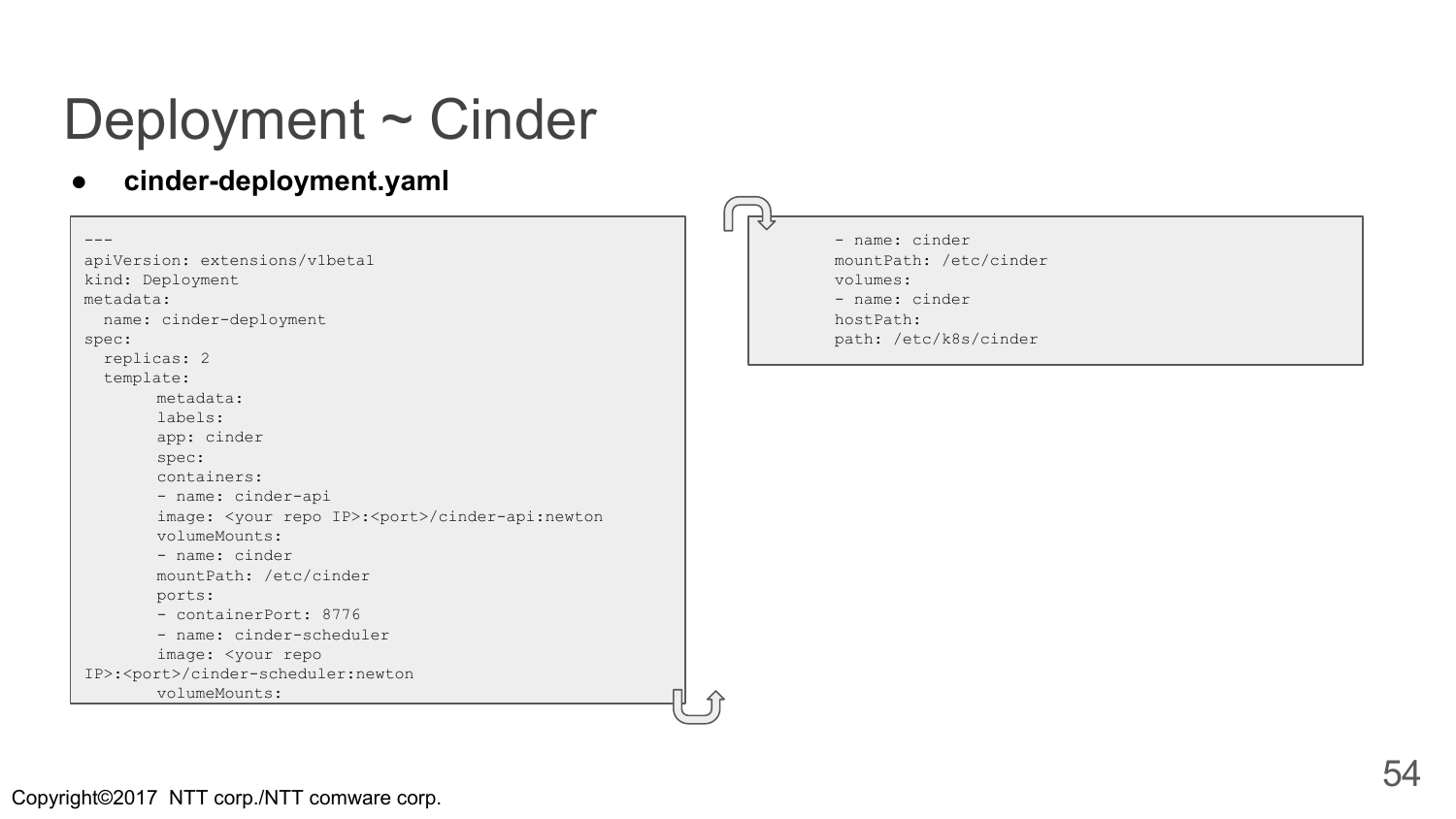# Deployment ~ Neutron

```
---apiVersion: extensions/v1beta1
 kind: Deployment
 metadata:
     name: neutron-deployment
 spec:
     replicas: 2
     template:
             metadata:
              labels:
              app: neutron
             spec:
              containers:
              - name: neutron-server
             image: <your repo IP>:<port>/neutron-server:newton
              volumeMounts:
              - name: neutron
              mountPath: /etc/neutron
              ports:
              - containerPort: 9696
              volumes:
              - name: neutron
              hostPath:
              path: /etc/k8s/neutron
example:<br>
neutron-deployment.yaml<br>
neutadata:<br>
name: neutron-deployment<br>
metadata:<br>
name: neutron-deployment<br>
spec:<br>
replicas: 2<br>
temple: neutron<br>
spec:<br>
ontainers:<br>
- name: neutron-server<br>
image: <your repo IP>:
```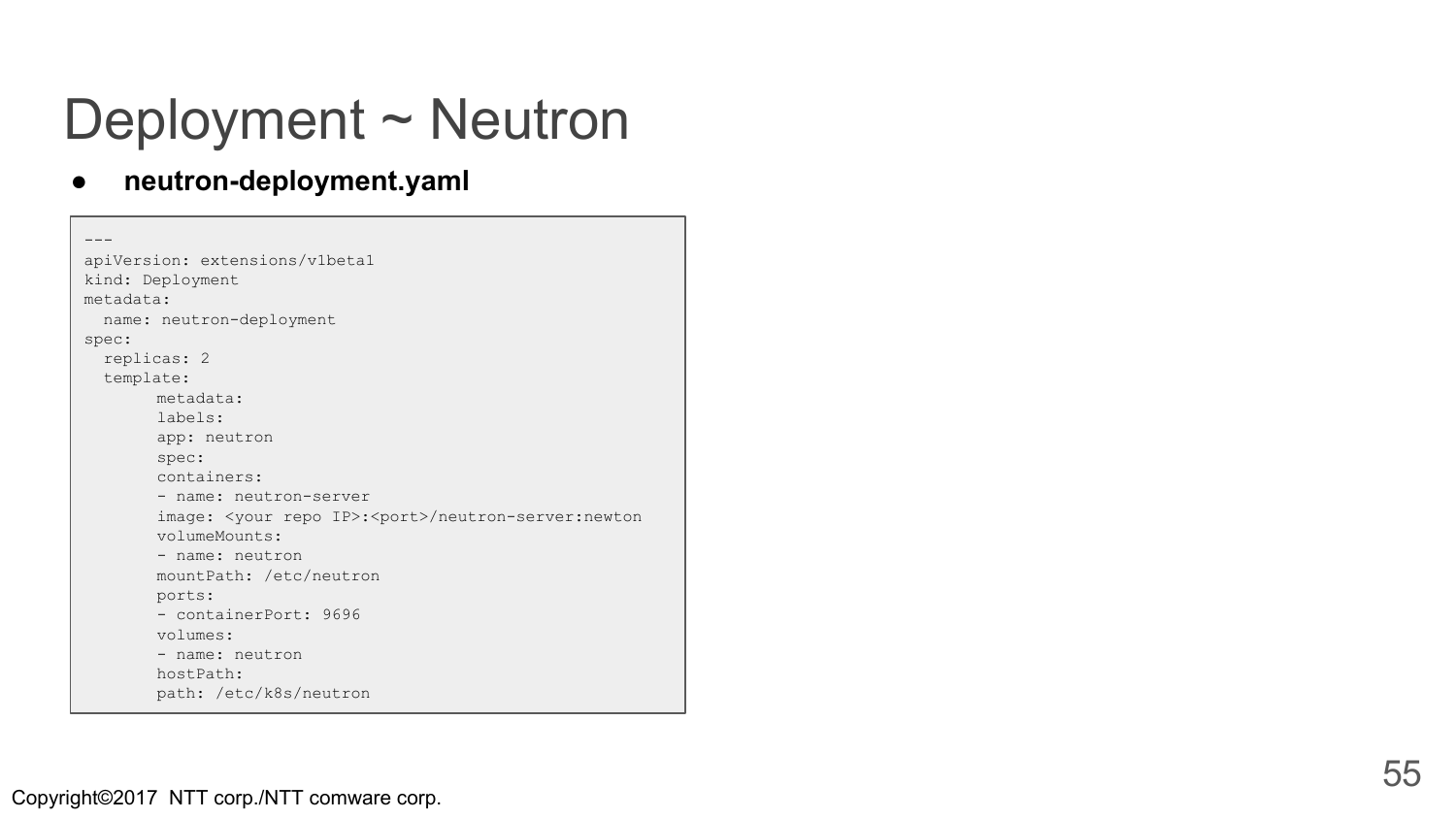# Service ~ Keystone / Nova

● **keystone-service.yaml**

```
---
apiVersion: v1
kind: Service
metadata:
  name: keystone-service
spec:
   type: NodePort
  ports:
  - name: public
       port: 5000
       targetPort: 5000
       nodePort: 5000
       protocol: TCP
   - name: admin
       port: 35357
       targetPort: 35357
       nodePort: 35357
       protocol: TCP
   selector:
       app: keystone
```
#### ● **nova-service.yaml**

```
---apiVersion: v1
kind: Service
metadata:
  name: nova-service
spec:
  type: NodePort
  ports:
  - name: nova-api
       port: 8774
       targetPort: 8774
       nodePort: 8774
       protocol: TCP
  - name: nova-novncproxy
       port: 6080
       targetPort: 6080
       nodePort: 6080
       protocol: TCP
   selector:
        app: nova
```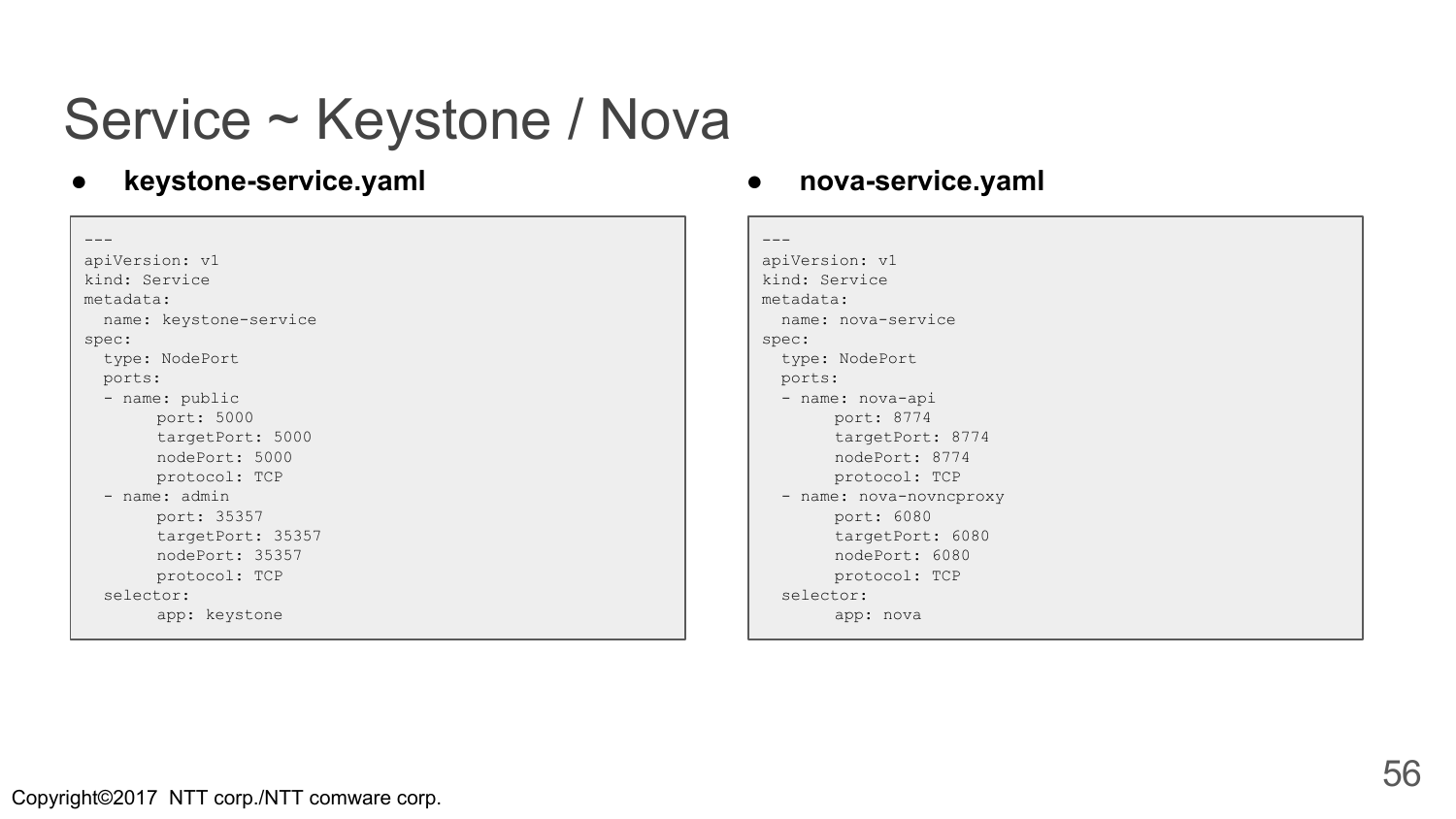## Service ~ Cinder / Neutron

● **cinder-service.yaml**

 $--$ apiVersion: v1 kind: Service metadata: name: cinder-service spec: type: NodePort ports: - name: cinder-api port: 8776 targetPort: 8776 nodePort: 8776 protocol: TCP selector: app: cinder

#### ● **neutron-service.yaml**

```
---apiVersion: v1
kind: Service
metadata:
  name: neutron-service
spec:
  type: NodePort
  ports:
   - name: neutron-server
       port: 9696
       targetPort: 9696
       nodePort: 9696
       protocol: TCP
   selector:
       app: neutron
```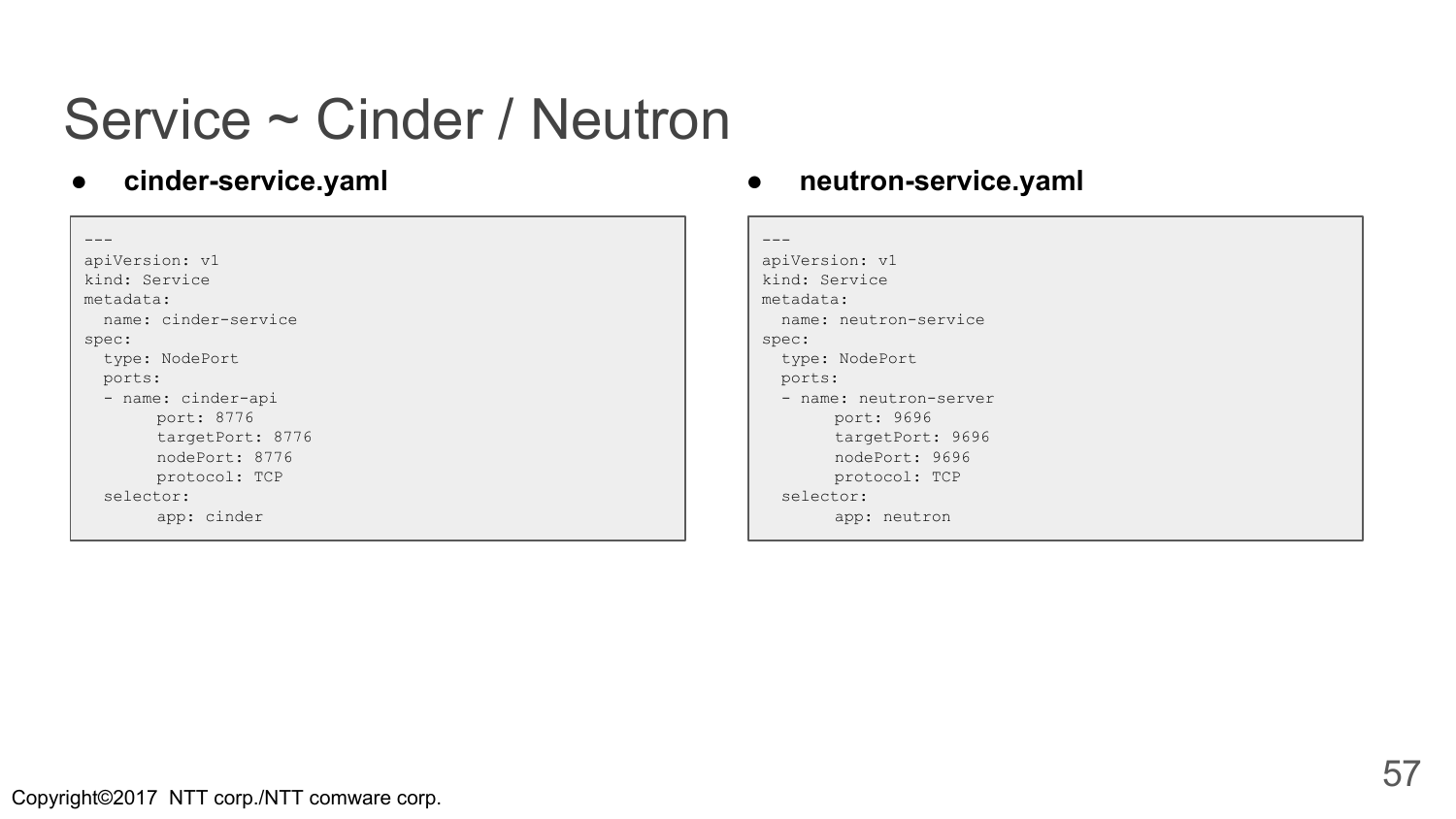# Kubernetesリソース監視スクリプト ~ Pod

```
#!/bin/bash
# Set args.
ENDPOINT=$1
# Get Pod json data.
PODS DATA=`curl -s $ENDPOINT/api/v1/pods`
if [ -z "$PODS_DATA" ]
then
       echo "ERROR: Can't access to Kubernetes API endpoint."
       exit 2
fi
# Get Pod name list
POD LIST=`echo $PODS DATA | jq '.items[].metadata.name'`
# Get Pod status
for pod_name in $POD_LIST
do
       STATUS=`echo $PODS_DATA | jq '.items[] | select(.metadata.name == '$pod_name')' | jq '.status.phase'`
       echo $pod_name,$STATUS
done
```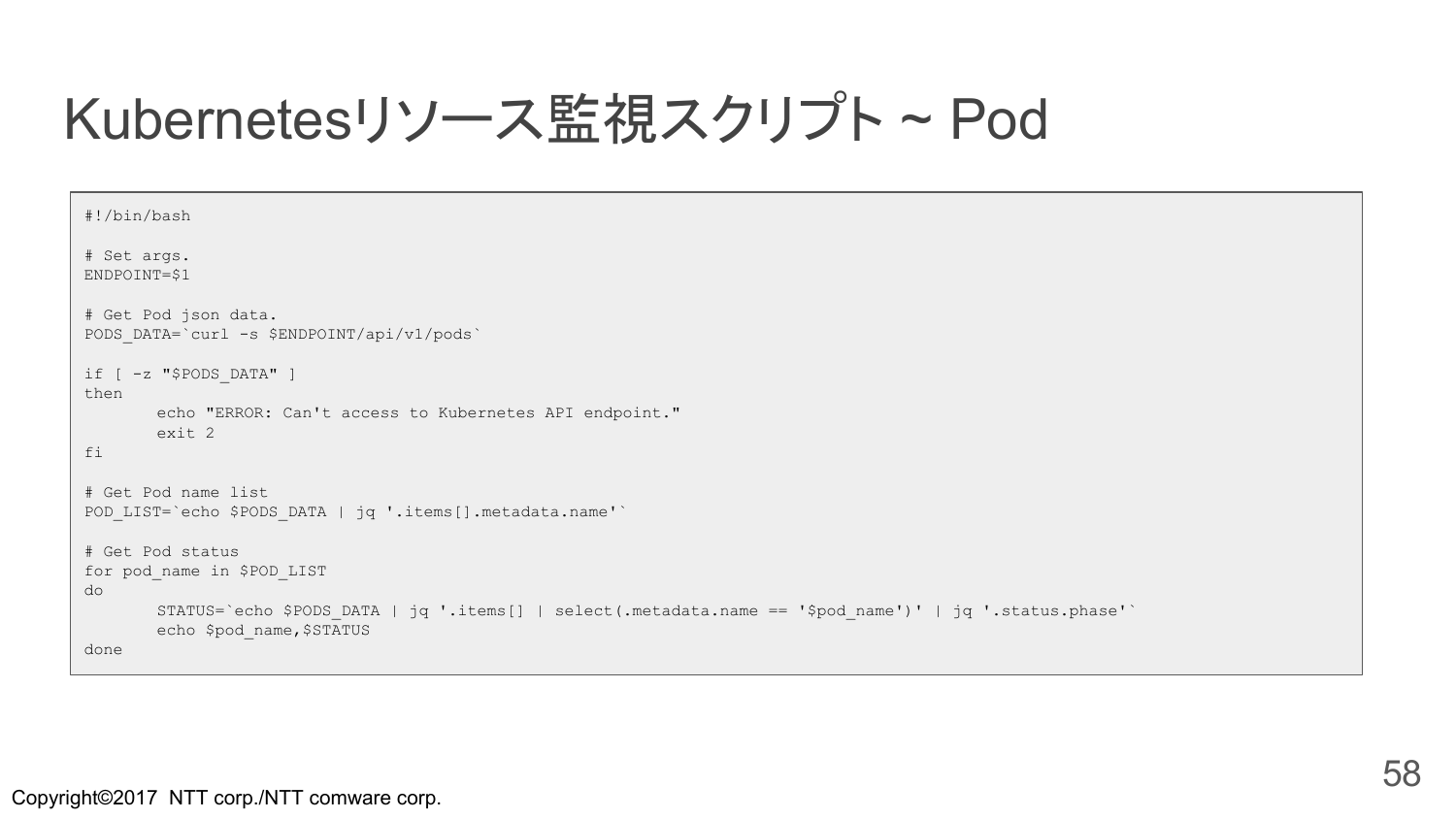# Kubernetesリソース監視スクリプト ~ Deployment

#!/bin/bash # Set args. ENDPOINT=\$1 DEPLOYMENT\_NAME=\$2 THRESHOLD=\$3 # Get Deployment json data. DEPLOYMENT\_DATA=`curl -s \$ENDPOINT/apis/extensions/v1beta1/deployments` if [ -z "\$DEPLOYMENT DATA" ] then echo "ERROR: Can't access to Kubernetes API endpoint." exit 2 fi # Get Deployment status. AVAILABLE\_REPLICAS=`echo \$DEPLOYMENT\_DATA | jq '.items[] |  $select( . metadata .name == "'SDEPENDYMENT NAME'")' | jq -r$ '.status.availableReplicas'`

```
# Check Deployment status.
STATUS=""
if test $AVAILABLE REPLICAS -eq 0
then
       STATUS=0 # Error: No Pods are available.
elif test $AVAILABLE_REPLICAS -le $THRESHOLD
then
       STATUS=1 # Warning: Available Pods are less than or 
equal to threshold.
else
       STATUS=2 # Healthy: Available Pods are more than 
threshold.
f_i# Return Deployment status.
echo $STATUS
```